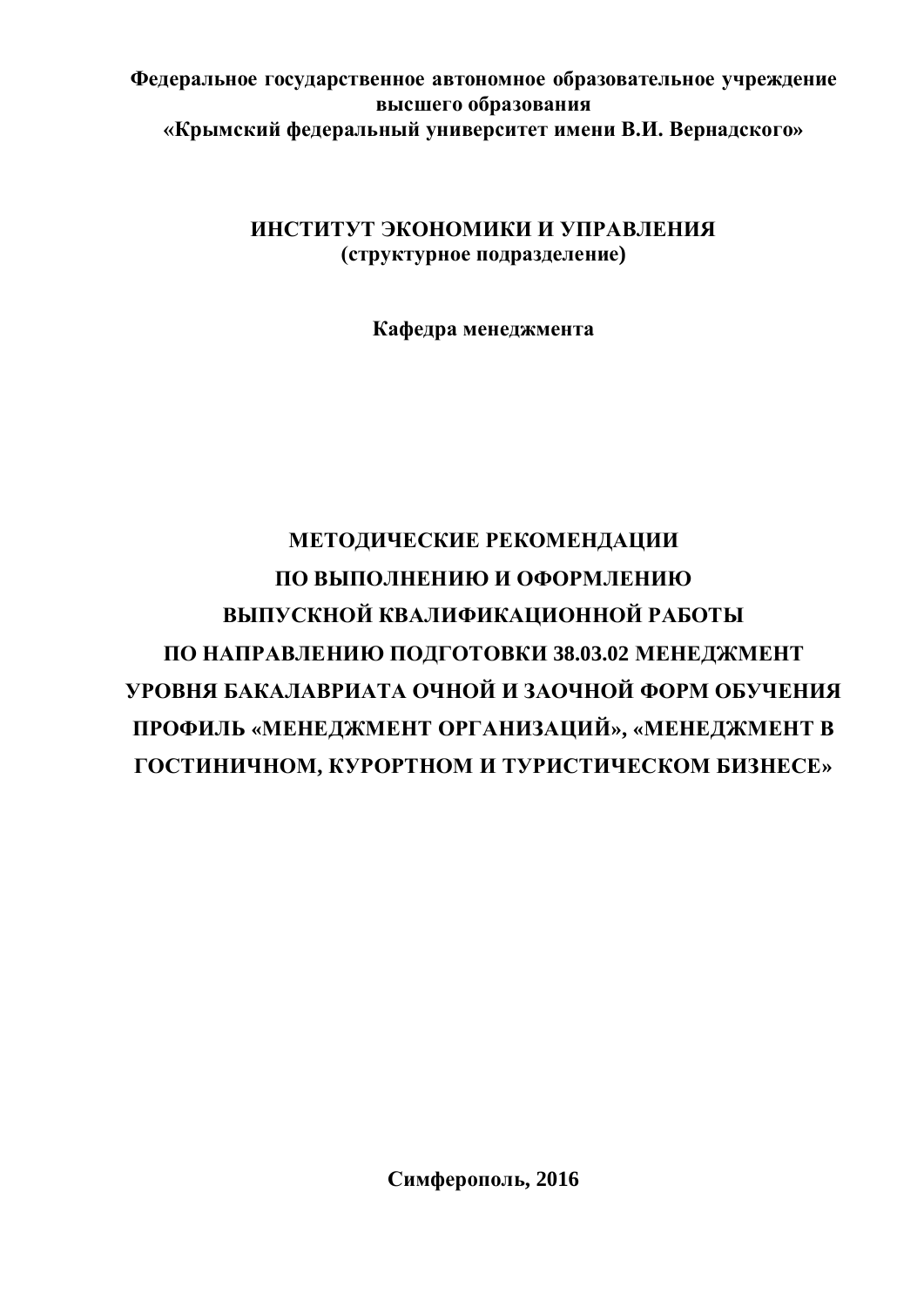**УДК 371.671** ȻȻɄ 74.58 M-54

Методические рекомендации по выполнению и оформлению выпускной квалификационной работы по направлению подготовки 38.03.02 Менеджмент уровня бакалавриат очной и заочной форм обучения профиль «Менеджмент организаций», «Менеджмент в гостиничном, курортном и туристическом бизнесе» / В.М. Ячменева, М.В. Высочина, Н.А. Фокина, Е.Ф. Ячменев. – Симферополь: ФГАОУ ВО «КФУ им. В.И. Вернадского», 2016. – 48 с.

Одобрено и рекомендовано к печати учебно-методической комиссией Института экономики и управления 17.11.2016 г., Протокол  $\mathbb{N}^{\circ}$  2.

Разработчики:

Ячменева В.М., д.э.н., профессор, зав. кафедрой менеджмента Института экономики и управления (структурное подразделение)

Высочина М.В., к.э.н., доцент кафедры менеджмента Института экономики и управления (структурное подразделение)

Фокина Н.А., к.э.н., доцент кафедры менеджмента Института экономики и управления (структурное подразделение)

Ячменев Е.Ф., к.э.н., доцент кафедры менеджмента Института экономики и үправления (структурное подразделение)

Ответственный за выпуск – зав. кафедрой менеджмента, д.э.н., профессор, Ячменева В.М.

В методических рекомендациях рассмотрены особенности и основные требования, предъявляемые к выпускным квалификационным работам, представлены рекомендуемые структура и содержание ВКР, описана методика выполнения разделов работы, приведены правила оформления, порядок защиты и критерии оценивания ВКР.

> ɍȾɄ 371.671 **ББК 74.58** M-54

© Ячменева В.М., Высочина М.В., Фокина Н.А., Ячменев Е.Ф., 2016 © ФГАОУ ВО «КФУ им. В.И. Вернадского», 2016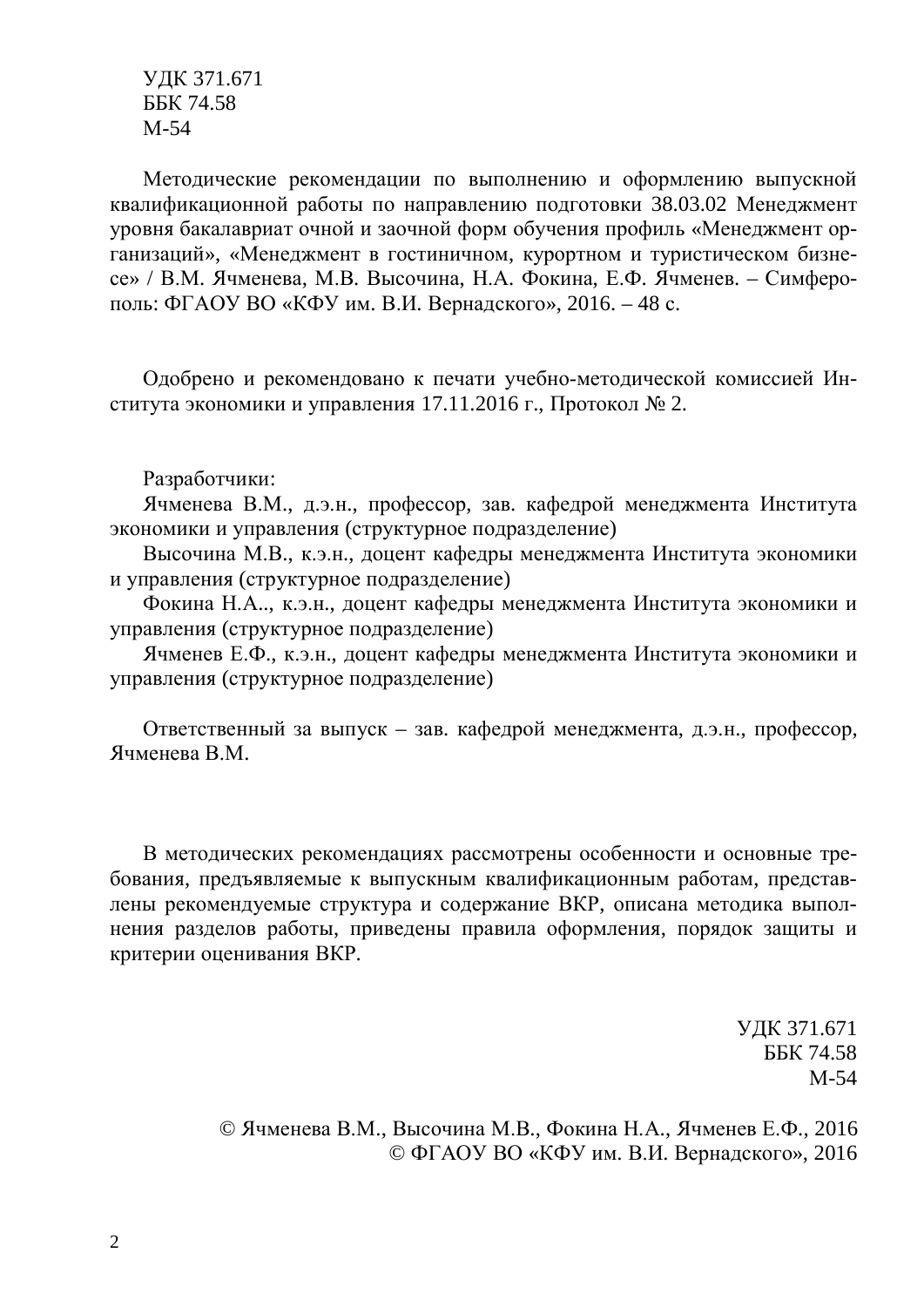# СОДЕРЖАНИЕ:

| 1. ОБЩАЯ ХАРАКТЕРИСТИКА ВЫПУСКНОЙ КВАЛИФИКАЦИОННОЙ РАБОТЫ  4                     |
|----------------------------------------------------------------------------------|
| 2. ОБОСНОВАНИЕ ВЫБОРА ТЕМЫ ВЫПУСКНОЙ КВАЛИФИКАЦИОННОЙ РАБОТЫ                     |
|                                                                                  |
| 3. ТРЕБОВАНИЯ К СТРУКТУРНЫМ ЧАСТЯМ ВЫПУСКНОЙ                                     |
|                                                                                  |
|                                                                                  |
| 3.2. Требования к содержанию структурных элементов выпускной квалификационной    |
|                                                                                  |
| 4. ПРАВИЛА ОФОРМЛЕНИЯ ВЫПУСКНЫХ КВАЛИФИКАЦИОННЫХ РАБОТ  18                       |
|                                                                                  |
|                                                                                  |
|                                                                                  |
|                                                                                  |
|                                                                                  |
| 5. ПОРЯДОК ЗАЩИТЫ И ОЦЕНИВАНИЯ ВЫПУСКНОЙ КВАЛИФИКАЦИОННОЙ                        |
|                                                                                  |
| 6. КРИТЕРИИ ОЦЕНИВАНИЯ ПРИ ЗАЩИТЕ ВЫПУСКНОЙ КВАЛИФИКАЦИОННОЙ                     |
|                                                                                  |
| 7. ПОРЯДОК АПЕЛЛЯЦИИ ПО РЕЗУЛЬТАТАМ ЗАЩИТЫ ВЫПУСКНОЙ                             |
|                                                                                  |
|                                                                                  |
| Приложение А. Заявление обучающегося об утверждении темы выпускной               |
|                                                                                  |
| Приложение Б. Форма титульного листа выпускной квалификационной работы 35        |
| Приложение В. Форма задания на выпускную квалификационную работу 36              |
| Приложение Г. Правила составления библиографического описания выпускной          |
|                                                                                  |
| Приложение Д. Отзыв научного руководителя на выпускную квалификационную работу42 |
| Приложение Е. Примерная тематика выпускных квалификационных работ  44            |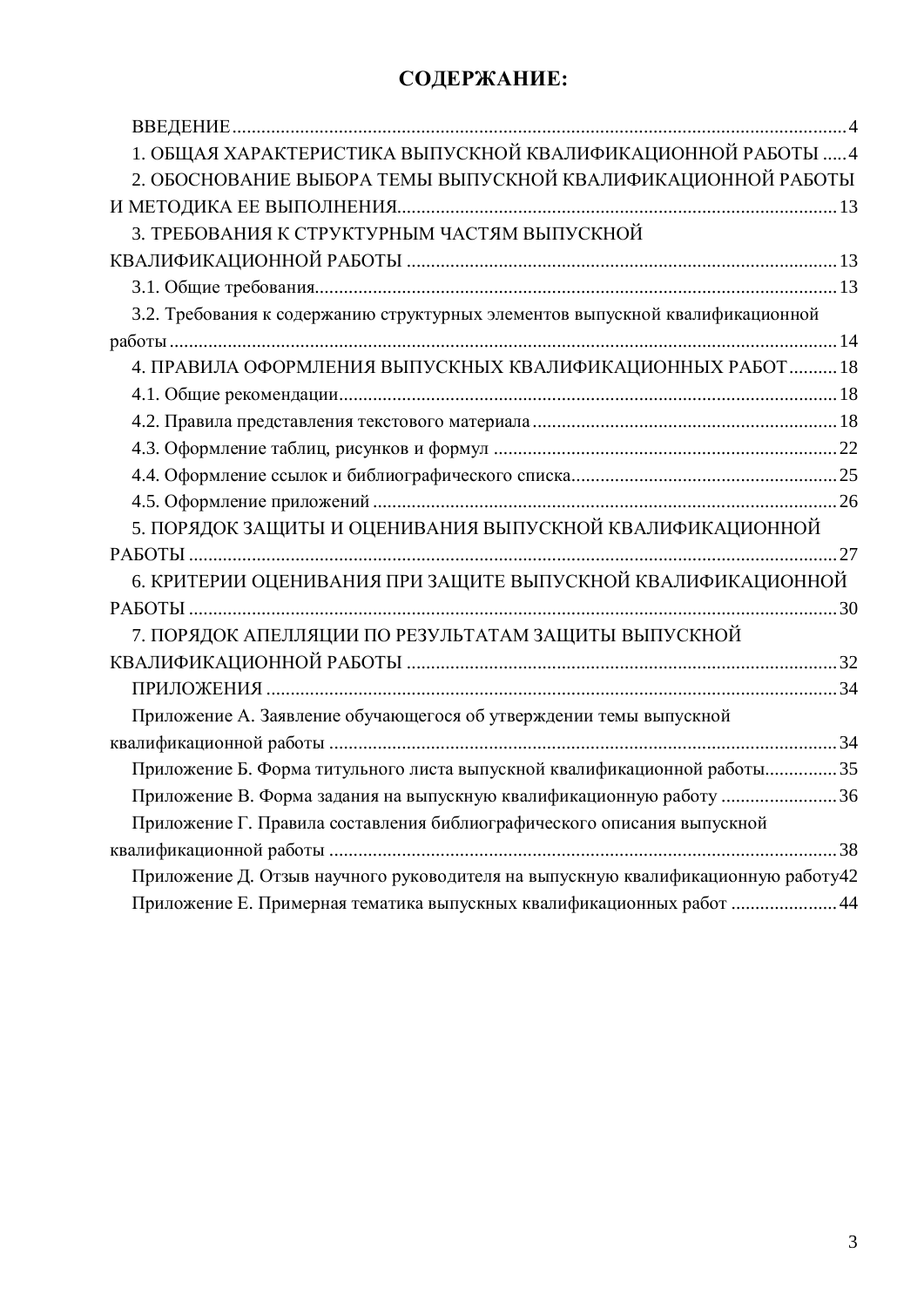<span id="page-3-0"></span>Методические рекомендации разработаны в соответствии с требованиями следующих документов:

– Федеральный закон от 29.12.2012 г. № 273-ФЗ «Об образовании в Российской Федерации» (в ред. от 30.12.2015);

– Приказ Министерства образования и науки РФ от 19.12.2013 г. № 1367 «Об утверждении Порядка организации и осуществления образовательной деятельности по образовательным программам высшего образования – программам бакалавриата, программам специалитета, программам магистратуры»;

– Приказ Министерства образования и науки РФ от 29.06.2015 г. № 636 «Об утверждении Порядка проведения государственной итоговой аттестации по образовательным программам высшего образования – программам бакалавриата, программам специалитета и программам магистратуры»;

– Федеральный государственный образовательный стандарт высшего образования по направлению подготовки 38.03.02 Менеджмент (утвержден Приказом Министерства образования и науки РФ от 12 января 2016 г. №7, зарегистрирован в Министерстве юстиции РФ 09.02.2016 г. №41028);

– Приказ Министерства образования и науки РФ от 20.04.2016 г. №444 «О внесении изменений в федеральные образовательные стандарты высшего образования» (зарегистрирован в Министерстве юстиции РФ 23.05.2016 г. №42205);

– Приказ Ректора ФГАОУ ВО «КФУ им. В.И. Вернадского» от 31.12.2014 г. № 94 об утверждении Положения о порядке проведения государственной итоговой аттестации по образовательным программам высшего образования программам бакалавриата, программам специалитета, программам магистратуры в ФГАОУ ВО «КФУ им. В.И. Вернадского»;

– Приказ Ректора ФГАОУ ВО «КФУ им. В.И. Вернадского» от 25.02.2016 г. № 107 об утверждении «Регламента использования системы «Антиплагиат» в Федеральном государственном автономном образовательном учреждении высшего образования «Крымский федеральный университет имени В.И. Вернад- $CKOFO.$ 

# <span id="page-3-1"></span>1. ОБЩАЯ ХАРАКТЕРИСТИКА ВЫПУСКНОЙ КВАЛИФИКАЦИОННОЙ РАБОТЫ

Выпускная квалификационная работа выполняется обучающимися 4-го курса очной формы обучения в 8 семестре и обучающимися 5-го курса заочной формы обучения в 10 семестре.

Количество часов, отводимых на написание и защиту выпускной квалификационной работы - 216.

Целями выполнения выпускной квалификационной работы являются:

1) систематизация и углубление теоретических аспектов в профессиональной области, а также практических умений и навыков применения их при решении конкретных профессиональных задач;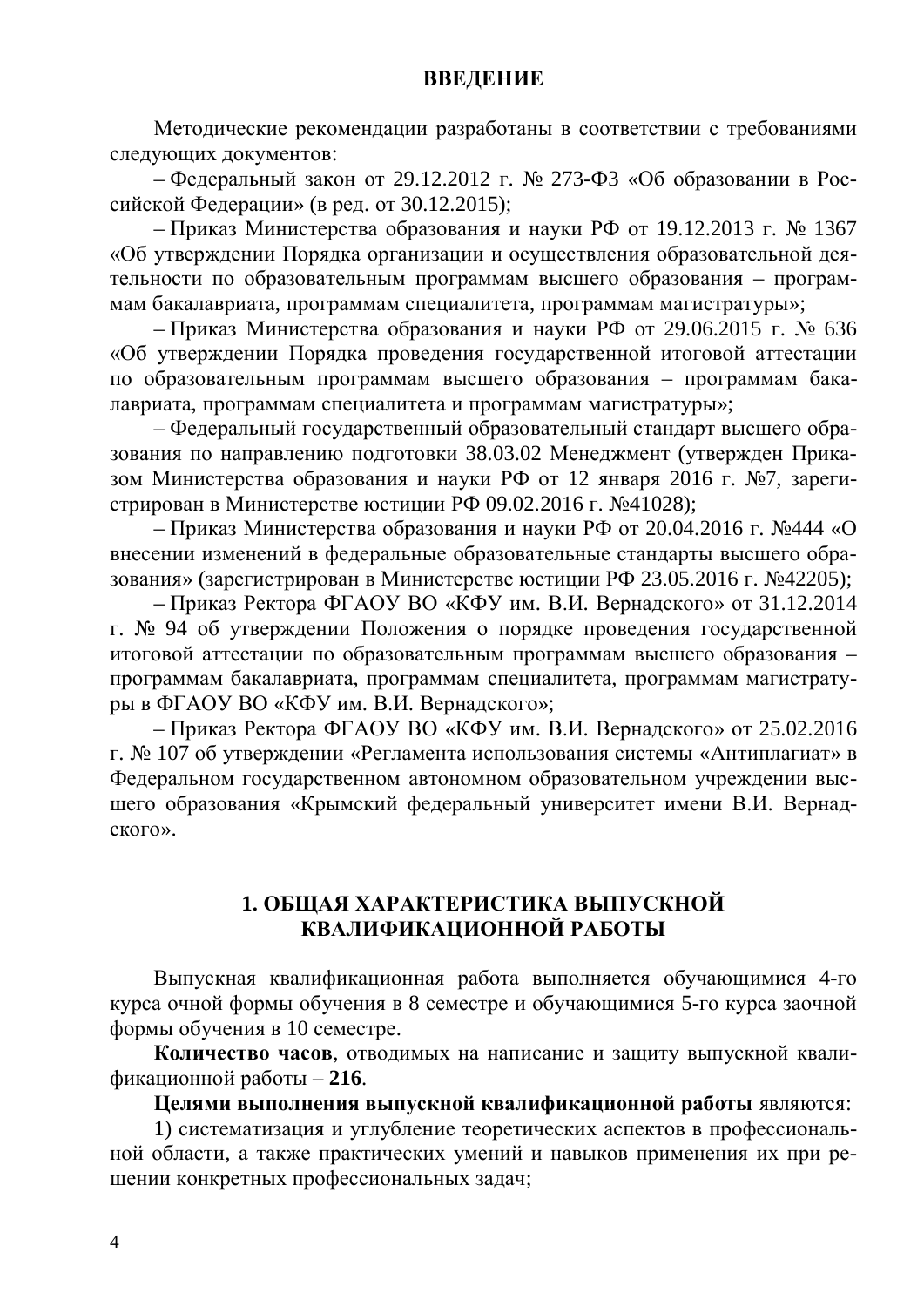2) совершенствование и закрепление сформированных в процессе обучения умений и навыков научно-исследовательской работы, приобретение самостоятельного опыта научного исследования;

3) овладение методикой исследования, обобщение и логически обоснованное, аргументированное описание полученных результатов и выявленных закономерностей, а также подготовка на их основе необходимых выводов.

ВКР по направлению подготовки 38.03.02 Менеджмент должна выполняться на основе углубленного изучения специальной отечественной и зарубежной литературы, передового опыта по избранной теме, а также результатов собственных исследований реально функционирующего субъекта рыночной экономики с целью решения определенных прикладных задач в сфере будущей профессиональной деятельности.

Объектом исследования может быть организация любой формы собственности, которая является юридическим лицом и имеет самостоятельную отчетность. Деятельность этой организации должна предоставлять информационное обеспечение исследуемой темы. Эта организация является базой преддипломной практики обучающегося.

Выпускные квалификационные работы могут основываться на обобщении выполненных курсовых работ.

Результатом выполнения выпускной квалификационной работы является формирование общепрофессиональных и профессиональных компетенций:

| Код<br>KOM-<br>$\pi$ e-<br>тен-<br>ций | Результаты освоения ос-<br>новной образовательной<br>программы (компетенция<br>или содержание достигну-<br>того уровня освоения<br>компетенции) | Результаты обучения<br>(знать, уметь, владеть) |
|----------------------------------------|-------------------------------------------------------------------------------------------------------------------------------------------------|------------------------------------------------|
|                                        |                                                                                                                                                 | Общепрофессиональные компетенции               |
| OIIK-                                  | способность<br>проектиро-                                                                                                                       | Знать:                                         |
| 3                                      | организационные<br>вать                                                                                                                         | - сущность организационного взаимодей-         |
|                                        | структуры, участвовать в                                                                                                                        | ствия, характеристику основных типов ор-       |
|                                        | разработке<br>стратегий                                                                                                                         | ганизационных структур;                        |
|                                        | управления человечески-                                                                                                                         | - алгоритм построения организаций;             |
|                                        | ми ресурсами организа-                                                                                                                          | - стратегии управления человеческими           |
|                                        | ций, планировать и осу-                                                                                                                         | ресурсами.                                     |
|                                        | мероприятия,<br>ществлять                                                                                                                       | Уметь:                                         |
|                                        | распределять и делегиро-                                                                                                                        | - проектировать организационные струк-         |
|                                        | вать полномочия с учетом                                                                                                                        | туры;                                          |
|                                        | личной<br>ответственности                                                                                                                       | - применять методы разработки стратегий        |
|                                        | за осуществляемые меро-                                                                                                                         | управления человеческими ресурсами;            |
|                                        | приятия                                                                                                                                         | - разрабатывать процедуры и методы кон-        |
|                                        |                                                                                                                                                 | троля.                                         |
|                                        |                                                                                                                                                 | Владеть:                                       |
|                                        |                                                                                                                                                 | - навыками<br>организационно-                  |
|                                        |                                                                                                                                                 | управленческого анализа;                       |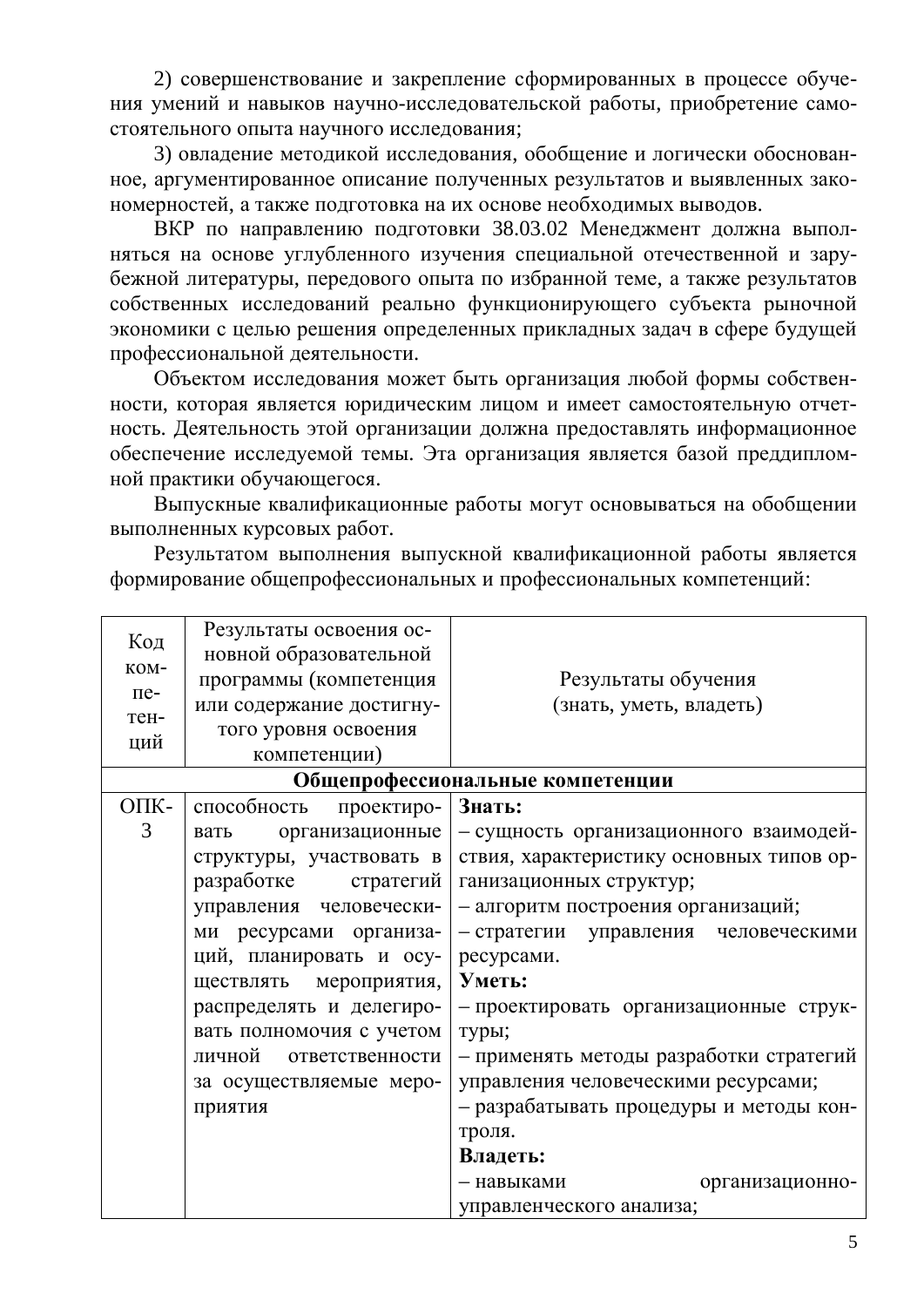|           |                               | - навыками распределения и делегирова-   |
|-----------|-------------------------------|------------------------------------------|
|           |                               | ния полномочий;                          |
|           |                               | - навыками проектирования организаци-    |
|           |                               | онных структур.                          |
| OПК-      | владение<br>навыками<br>$CO-$ | Знать:                                   |
| 5         | ставления финансовой от-      | - формы финансовой отчетности пред-      |
|           | четности с учетом послед-     | приятия.                                 |
|           | ствий влияния различных       | Уметь:                                   |
|           | методов и способов фи-        | - применять методы обработки деловой     |
|           | нансового учета на фи-        | информации.                              |
|           | нансовые результаты дея-      | - составлять прогнозный отчет о прибыли. |
|           | тельности организации на      | Владеть:                                 |
|           | основе использования со-      | - методами, способами и приемами си-     |
|           | временных методов обра-       | стематизации материала, необходимого     |
|           | ботки деловой информа-        | для написания выпускной квалификаци-     |
|           | ции и корпоративных ин-       | онной работы;                            |
|           | формационных систем           | - навыками работы с корпоративными       |
|           |                               | информационными системами.               |
| OПК-      | способность решать стан-      | Знать:                                   |
| 7         | дартные задачи професси-      | - методы сбора, анализа и обработки дан- |
|           | ональной деятельности на      | ных, необходимых для решения профес-     |
|           | основе информационной и       | сиональных задач.                        |
|           | библиографической куль-       | Уметь:                                   |
|           | туры с применением ин-        | - оценивать современные программные      |
|           | формационно-                  | продукты и выбирать оптимальный вари-    |
|           | коммуникационных<br>Tex-      | ант;                                     |
|           | нологий и с учетом ос-        | - пользоваться различным программным     |
|           | новных требований ин-         | обеспечением для решения профессио-      |
|           | формационной безопасно-       | нальных задач.                           |
|           | сти                           | Владеть:                                 |
|           |                               | – навыками сбора, анализа и обработки    |
|           |                               | данных, необходимых для решения про-     |
|           |                               | фессиональных задач.                     |
|           |                               | Профессиональные компетенции             |
| $\Pi K-3$ | владение навыками стра-       | Знать:                                   |
|           | тегического анализа, раз-     | - закономерности и тенденции экономи-    |
|           | работки и осуществления       | ческих явлений и процессов в конкретных  |
|           | организации,<br>стратегии     | условиях;                                |
|           | направленной на обеспе-       | - методы и виды стратегического анализа; |
|           | чение конкурентоспособ-       | - концепции стратегического управления.  |
|           | ности                         | Уметь:                                   |
|           |                               | - анализировать внутреннюю среду пред-   |
|           |                               | приятия, выявлять ее ключевые элементы   |
|           |                               | и оценивать их влияние на деятельность   |
|           |                               | предприятия;                             |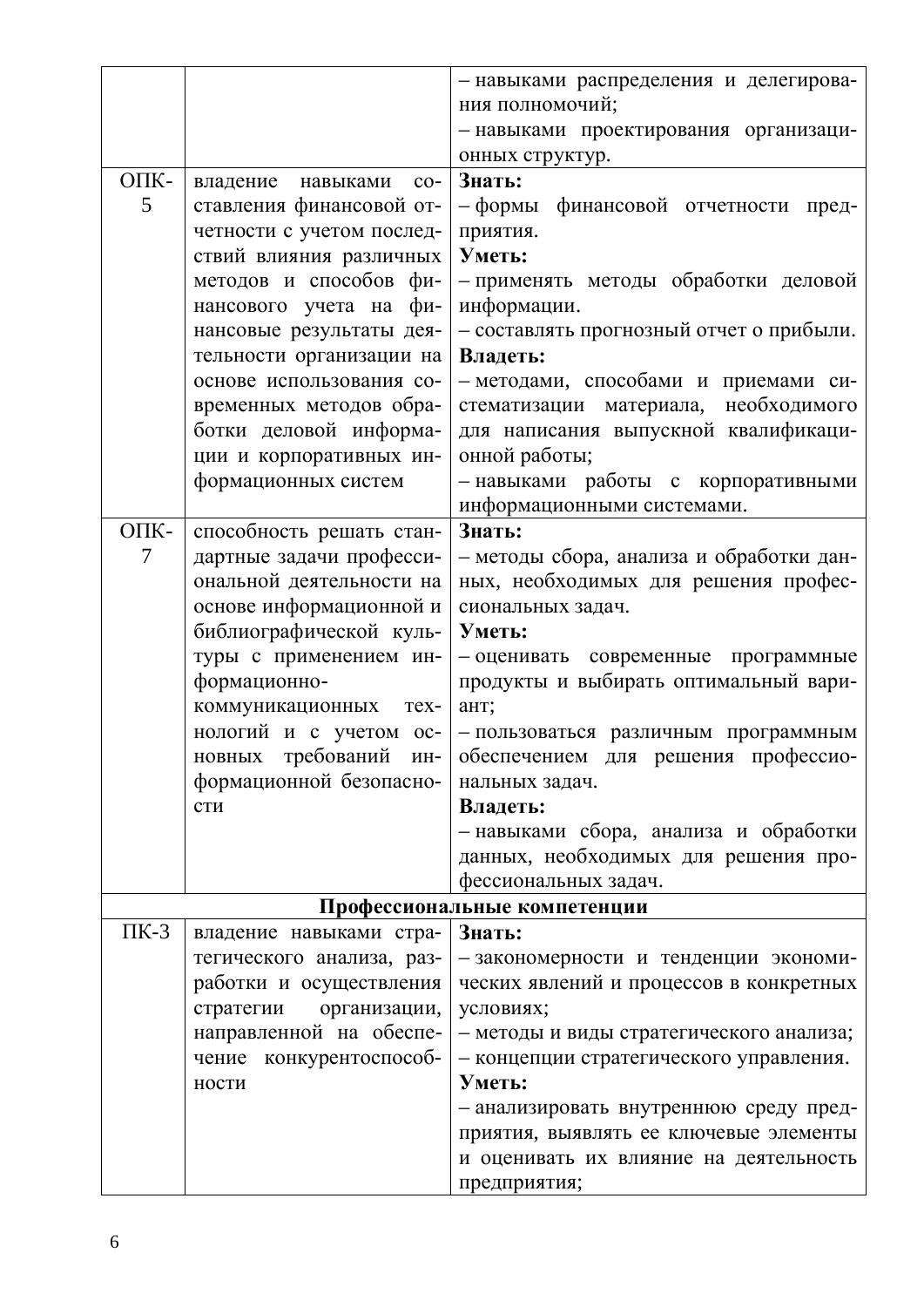|           |                                                                                                                                                                                                            | - разрабатывать стратегию и тактику по-<br>эффективности<br>деятельности<br>вышения<br>предприятия;<br>- проводить SWOT- анализ, PEST-анализ,<br>анализ конкурентных сил, портфельный<br>анализ;<br>- прогнозировать тенденции<br>развития<br>предприятия.<br>Владеть:<br>- навыками стратегического анализа, раз-<br>работки и осуществления стратегии орга-<br>низации, направленной на обеспечение<br>конкурентоспособности предприятия.                     |
|-----------|------------------------------------------------------------------------------------------------------------------------------------------------------------------------------------------------------------|-----------------------------------------------------------------------------------------------------------------------------------------------------------------------------------------------------------------------------------------------------------------------------------------------------------------------------------------------------------------------------------------------------------------------------------------------------------------|
| $\Pi K-4$ | умение применять основ-                                                                                                                                                                                    | Знать:                                                                                                                                                                                                                                                                                                                                                                                                                                                          |
|           | ные методы финансового<br>менеджмента для оценки<br>активов, управления обо-                                                                                                                               | - методики оценки вариантов управленче-<br>ских решений в сфере финансового ме-<br>неджмента;                                                                                                                                                                                                                                                                                                                                                                   |
|           | ротным капиталом, при-<br>инвестиционных<br><b>КНТКН</b>                                                                                                                                                   | - методики оценки возможных финансо-<br>вых рисков при реализации управленче-                                                                                                                                                                                                                                                                                                                                                                                   |
|           | решений, решений по фи-                                                                                                                                                                                    | ских решений.                                                                                                                                                                                                                                                                                                                                                                                                                                                   |
|           | нансированию, формиро-<br>ванию дивидендной поли-<br>тики и структуры капита-<br>ла, в том числе, при при-<br>нятии решений, связан-<br>ных с операциями на ми-<br>ровых рынках в условиях<br>глобализации | Уметь:<br>- выявлять проблемы финансового харак-<br>тера при анализе конкретных ситуаций,<br>предлагать способы их решения с учетом<br>критериев финансово-экономической эф-<br>фективности, оценки финансовых рисков<br>и возможных финансово-экономических<br>последствий;<br>- разрабатывать и обосновывать предло-<br>жения в сфере финансов с учетом норма-<br>тивно-правовых и ресурсных ограничений<br>в условиях неопределенности и рисков.<br>Владеть: |
|           |                                                                                                                                                                                                            | - навыками финансового планирования;<br>- эффективными методами и процедурами<br>по управлению финансами на предприя-                                                                                                                                                                                                                                                                                                                                           |
|           |                                                                                                                                                                                                            | тии.                                                                                                                                                                                                                                                                                                                                                                                                                                                            |
| $\Pi K-6$ | способность участвовать в<br>управлении<br>проектом,                                                                                                                                                       | Знать:<br>- современную концепцию управления                                                                                                                                                                                                                                                                                                                                                                                                                    |
|           | программой<br>внедрения                                                                                                                                                                                    | проектами;                                                                                                                                                                                                                                                                                                                                                                                                                                                      |
|           | технологических и про-                                                                                                                                                                                     | - основные положения организационного                                                                                                                                                                                                                                                                                                                                                                                                                           |
|           | дуктовых инноваций или                                                                                                                                                                                     | развития; принципы развития и законо-                                                                                                                                                                                                                                                                                                                                                                                                                           |
|           | программой организаци-<br>онных изменений                                                                                                                                                                  | мерности развития организации;<br>- особенности разработки и реализации                                                                                                                                                                                                                                                                                                                                                                                         |
|           |                                                                                                                                                                                                            | проектов и программ внедрения различ-                                                                                                                                                                                                                                                                                                                                                                                                                           |
|           |                                                                                                                                                                                                            | ных видов инноваций.                                                                                                                                                                                                                                                                                                                                                                                                                                            |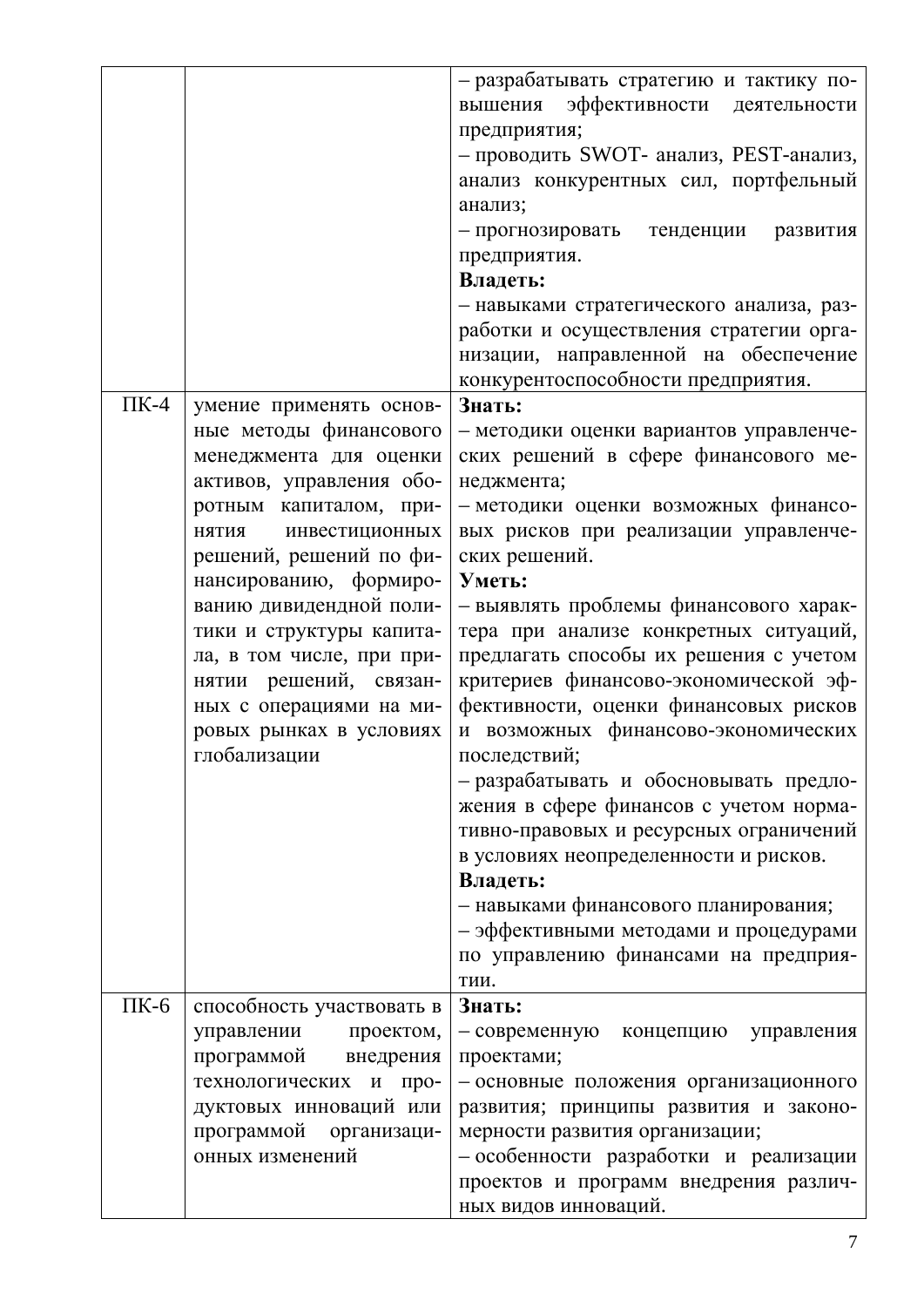|            |                            | Уметь:                                   |
|------------|----------------------------|------------------------------------------|
|            |                            | – ставить цели и формулировать задачи по |
|            |                            | управлению проектами;                    |
|            |                            | - обосновывать необходимость использо-   |
|            |                            | вания аналитического и компьютерного     |
|            |                            | инструментария для решения задач по      |
|            |                            | управлению проектами;                    |
|            |                            | - применять аналитические и расчетные    |
|            |                            | методы в процедуре принятия управлен-    |
|            |                            | ческих решений по управлению проекта-    |
|            |                            | ми.                                      |
|            |                            | Владеть:                                 |
|            |                            | - методами реализации основных управ-    |
|            |                            | ленческих функций;                       |
|            |                            | - навыками использования экономико-      |
|            |                            | математических методов в управлении      |
|            |                            | проектами;                               |
|            |                            | - навыками проведения вариантных рас-    |
|            |                            | четов при выборе управленческих реше-    |
|            |                            | ний при управлении проектами;            |
|            |                            | - навыками целостного подхода к анализу  |
|            |                            | проблем организации и определения це-    |
|            |                            | лей организационных изменений.           |
|            |                            |                                          |
| $\Pi K-9$  | способность<br>оценивать   | Знать:                                   |
|            | воздействие<br>макроэконо- | - методы анализа макросреды;             |
|            | мической среды на функ-    | - экономические основы поведения по-     |
|            | ционирование организа-     | требителей и организаций, структур рын-  |
|            | ций и органов государ-     | ков и конкурентной среды отрасли.        |
|            | ственного и муниципаль-    | Уметь:                                   |
|            | ного управления, выяв-     | - выявлять и анализировать основные ви-  |
|            | лять и анализировать ры-   | ды рыночных рисков;                      |
|            | ночные и специфические     | - оценивать конъюнктуру рынка, выяв-     |
|            | риски, а также анализиро-  | лять тенденции его формирования и раз-   |
|            | вать поведение потреби-    | вития;                                   |
|            | телей экономических благ   | - анализировать и моделировать поведе-   |
|            | и формирование спроса на   | ние потребителей и формирование спроса.  |
|            | основе знания экономиче-   | Владеть:                                 |
|            | ских основ поведения ор-   | - навыками анализа факторов конкурент-   |
|            | ганизаций, структур рын-   | ных преимуществ отрасли и конкурент-     |
|            | ков и конкурентной среды   | ных преимуществ фирмы;                   |
|            | отрасли                    | – навыками оценки влияния факторов       |
|            |                            | внешней среды прямого и косвенного воз-  |
|            |                            | действия на функционирование организа-   |
|            |                            | ции.                                     |
| $\Pi$ K-10 | владение навыками коли-    | Знать:                                   |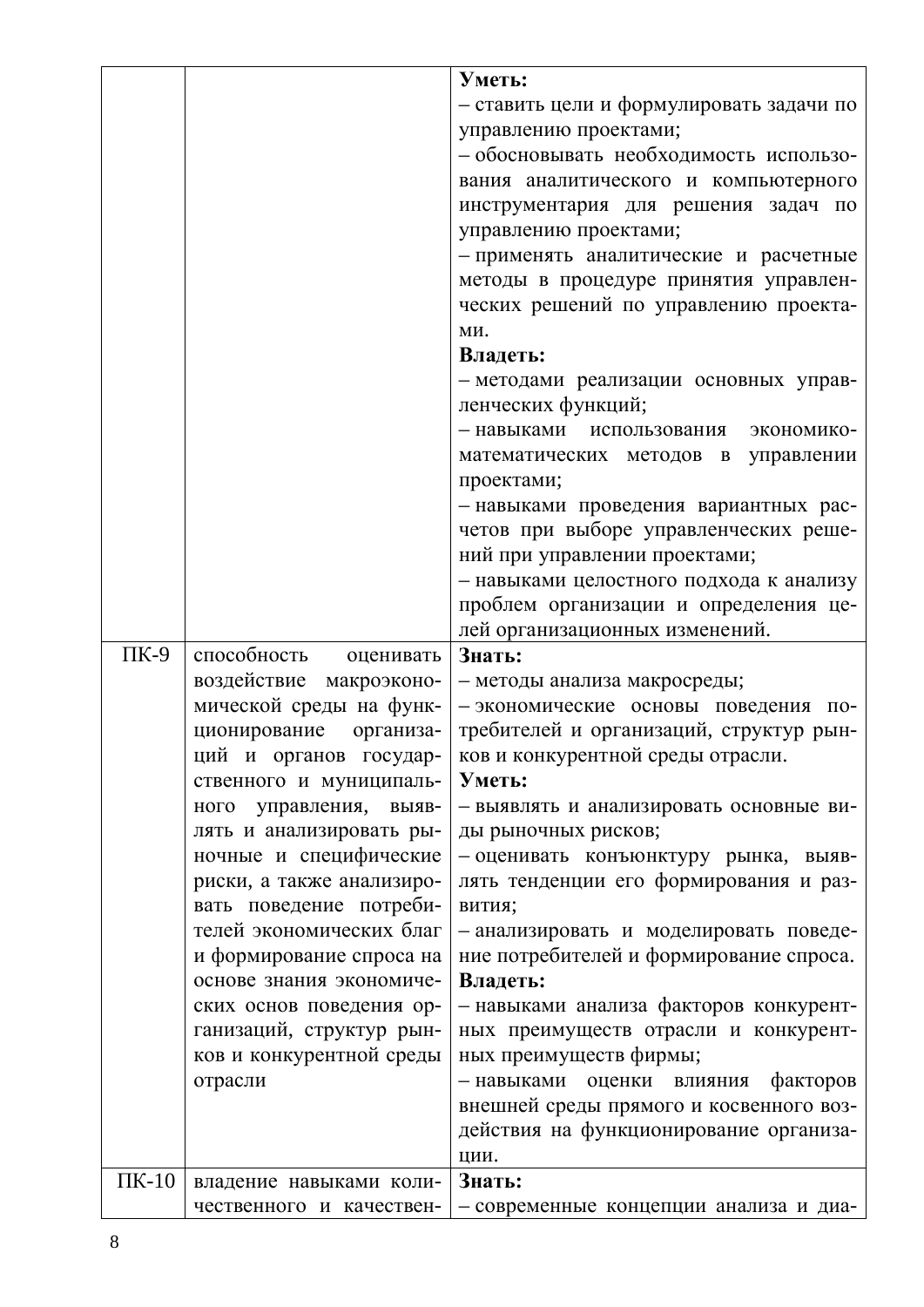|            | ного анализа информации                             | гностики эффективности деятельности;     |
|------------|-----------------------------------------------------|------------------------------------------|
|            | при принятии управлен-                              | - методы и методику анализа эффектив-    |
|            | ческих решений, построе-                            | ности деятельности предприятия.          |
|            | ния экономических, фи-                              | Уметь:                                   |
|            | нансовых и организаци-                              | - моделировать факторные системы<br>И    |
|            | онно-управленческих мо-                             | проводить факторный анализ;              |
|            | делей путем их адаптации                            | - проводить комплексную оценку эффек-    |
|            | конкретным<br>задачам<br>$\mathbf K$                | тивности деятельности предприятия.       |
|            | управления                                          | Владеть:                                 |
|            |                                                     | - методами, приемами и системой част-    |
|            |                                                     | ных и обобщающих показателей, обеспе-    |
|            |                                                     | чивающих получение объективной оценки    |
|            |                                                     | состояния объекта.                       |
| $\Pi$ K-11 | владение навыками ана-                              | Знать:                                   |
|            | лиза информации о функ-                             | - виды рабочих документов, цели, задачи  |
|            | ционировании<br>системы                             | и принципы документационного обеспе-     |
|            | внутреннего документо-                              | чения управления;                        |
|            | оборота организации, ве-                            | - системы документационного обеспече-    |
|            | дения баз данных по раз-                            | ния управления, их автоматизацию.        |
|            | личным показателям<br>$\mathbf{M}$                  | Уметь:                                   |
|            | формирования информа-                               | – разрабатывать организационные<br>доку- |
|            | обеспечения<br>ЦИОННОГО                             | менты;                                   |
|            | участников организаци-                              | - разрабатывать и вести базу данных по   |
|            | онных проектов                                      | различным показателям.                   |
|            |                                                     | Владеть:                                 |
|            |                                                     | – основными методами, способами<br>И     |
|            |                                                     | средствами получения, хранения, перера-  |
|            |                                                     | ботки и передачи информации;             |
|            |                                                     | - методами и программными средствами     |
|            |                                                     | обработки деловой информации.            |
| $\Pi$ K-13 | умение<br>моделировать                              | Знать:                                   |
|            | бизнес-процессы<br>$\boldsymbol{\mathit{M}}$<br>ис- | - сущность и подходы к моделированию     |
|            | пользовать методы реор-                             | бизнес-процессов в деятельности органи-  |
|            | бизнес-<br>ганизации                                | заций.                                   |
|            | процессов в практической                            | Уметь:                                   |
|            | деятельности организаций                            | - осуществлять функциональное модели-    |
|            |                                                     | рование организационных систем;          |
|            |                                                     | - анализировать и выбирать наиболее ра-  |
|            |                                                     | циональные структуры построения биз-     |
|            |                                                     | нес-процессов;                           |
|            |                                                     | - использовать методы<br>реорганизации   |
|            |                                                     | бизнес-процессов.                        |
|            |                                                     | Владеть:                                 |
|            |                                                     | бизнес-<br>– навыками<br>моделирования   |
|            |                                                     | процессов для обеспечения конкуренто-    |
|            |                                                     | способности;                             |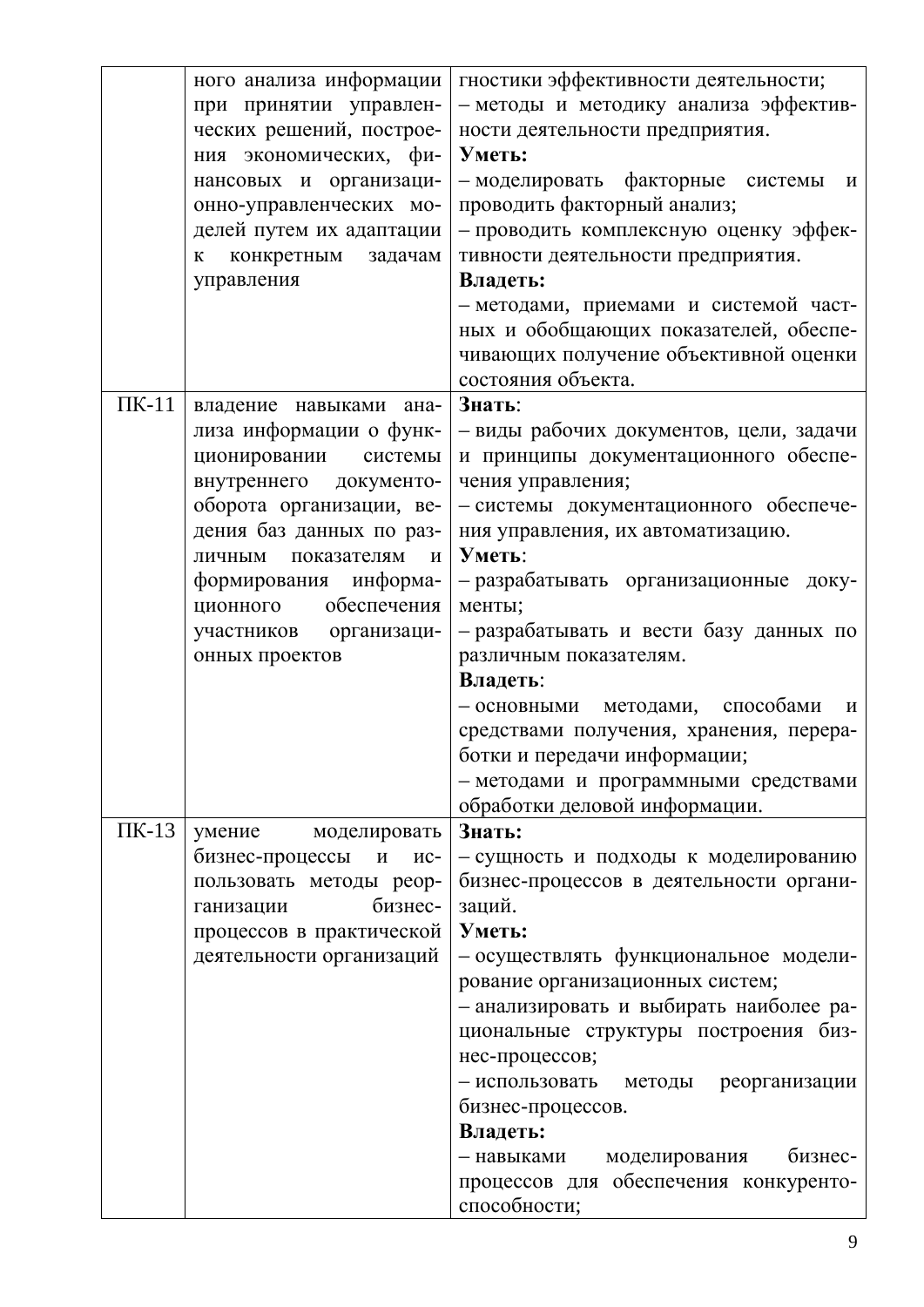|            |                                 | - методологией функционального моде-<br>лирования и технологией описания систе- |
|------------|---------------------------------|---------------------------------------------------------------------------------|
|            |                                 | мы в целом как множества взаимозависи-                                          |
|            |                                 | мых действий, или функций.                                                      |
| $\Pi$ K-15 | умение анализа рыночных         | Знать:                                                                          |
|            | и специфических рисков          | - основные виды рыночных и специфиче-                                           |
|            |                                 |                                                                                 |
|            | для принятия управленче-        | ских рисков;                                                                    |
|            | ских решений, в том чис-        | - методы оценки риска в процессе приня-                                         |
|            | ле при принятии решений         | тия и реализации управленческих реше-                                           |
|            | об инвестировании и фи-         | ний;                                                                            |
|            | нансировании                    | - способы снижения рисков в процессе                                            |
|            |                                 | принятия и реализации управленческих                                            |
|            |                                 | решений.                                                                        |
|            |                                 | Уметь:                                                                          |
|            |                                 | - прогнозировать последствия принятия                                           |
|            |                                 | управленческих решений;                                                         |
|            |                                 | - анализировать ситуацию и идентифици-                                          |
|            |                                 | ровать проявление кризиса в деятельности                                        |
|            |                                 | предприятия.                                                                    |
|            |                                 | Владеть:                                                                        |
|            |                                 | - методологией снижения рисков в про-                                           |
|            |                                 | цессе принятия управленческих решений;                                          |
|            |                                 | - навыками применения различных мето-                                           |
|            |                                 | дов для анализа рыночных и специфиче-                                           |
|            |                                 | ских рисков при принятии управленче-                                            |
|            |                                 | ских решений об инвестировании и фи-                                            |
|            |                                 | нансировании.                                                                   |
|            | ПК-16   владение навыками оцен- | Знать:                                                                          |
|            | ки инвестиционных про-          | - особенности финансовой оценки инве-                                           |
|            | ектов, финансового пла-         | стиционных проектов;                                                            |
|            | нирования и прогнозиро-         | - методологию учета фактора времени при                                         |
|            | вания с учетом роли фи-         | проведении финансовой оценки, времен-                                           |
|            | нансовых рынков и ин-           | ную стоимость денег.                                                            |
|            | ститутов                        | Уметь:                                                                          |
|            |                                 | - оценивать эффективность инвестицион-                                          |
|            |                                 | ных проектов применительно к конкрет-                                           |
|            |                                 | ному предприятию.                                                               |
|            |                                 | Владеть:                                                                        |
|            |                                 | - навыками расчета и обоснования финан-                                         |
|            |                                 | совой оценки инвестиционных проектов, в                                         |
|            |                                 |                                                                                 |
|            |                                 | том числе оценки прибыльности, доходно-                                         |
|            |                                 | сти проекта для предпринимателя.                                                |
| $\Pi K-17$ | способность<br>оценивать        | Знать:                                                                          |
|            | соци-<br>экономические<br>И     | - основные бизнес-процессы в организа-                                          |
|            | условия<br>$ocy-$<br>альные     | ции; принципы, способы и методы их                                              |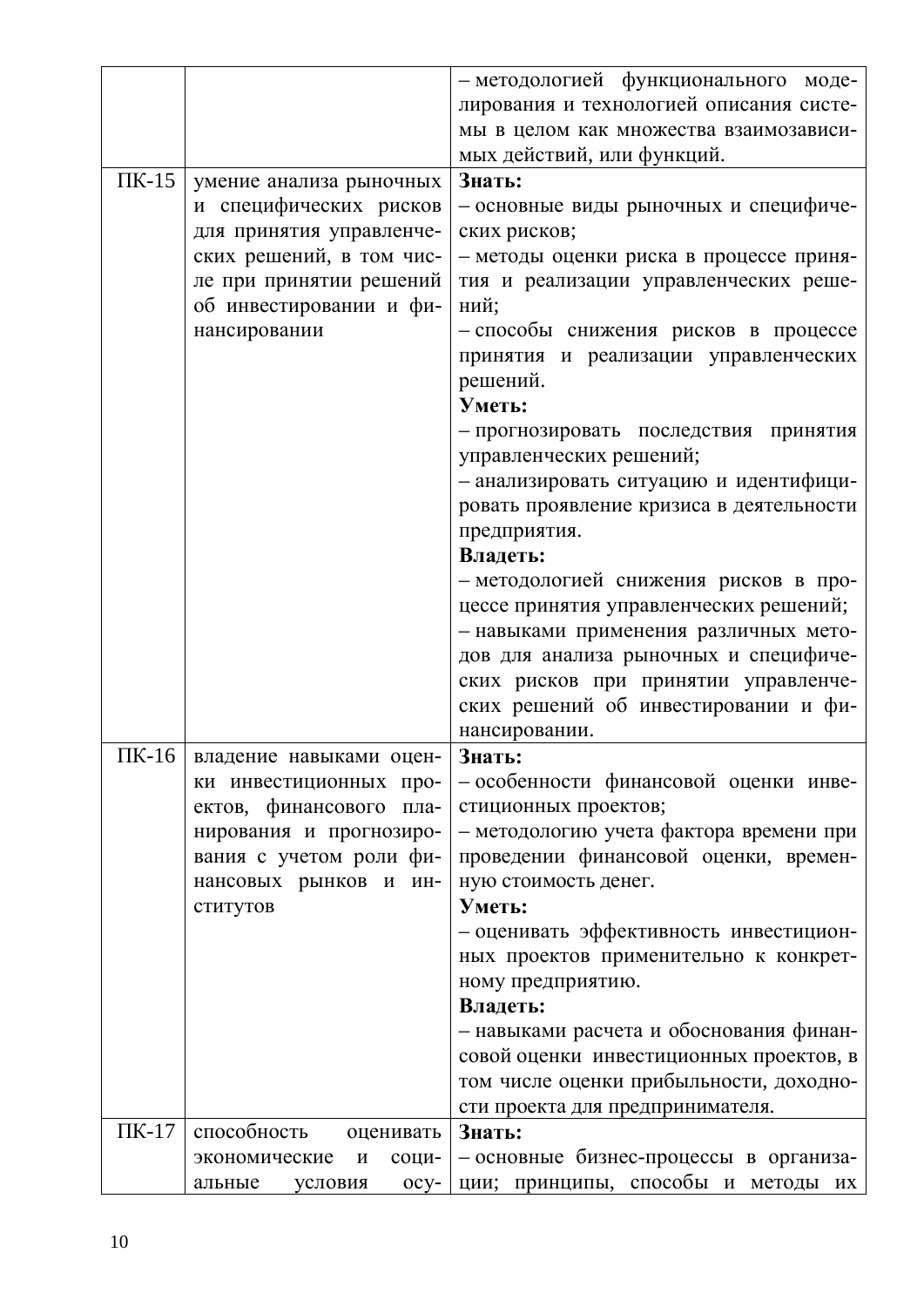|            | ществления предпринима-                               | оценки;                                                               |
|------------|-------------------------------------------------------|-----------------------------------------------------------------------|
|            | тельской<br>деятельности,                             | - факторы результативности предприятия                                |
|            | выявлять новые рыночные                               | и менеджмента;                                                        |
|            | возможности и формиро-                                | - методы формулирования и реализации                                  |
|            | вать новые бизнес-модели                              | стратегий на уровне бизнес-единиц.                                    |
|            |                                                       | Уметь:                                                                |
|            |                                                       | - применять инструменты стратегическо-                                |
|            |                                                       | го анализа;                                                           |
|            |                                                       | - находить и оценивать новые рыночные                                 |
|            |                                                       | возможности;                                                          |
|            |                                                       | - формировать новые бизнес-модели раз-                                |
|            |                                                       | вития деятельности предприятия.                                       |
|            |                                                       | Владеть:                                                              |
|            |                                                       | – навыками<br>оценки<br>социально-                                    |
|            |                                                       | экономических условий осуществления                                   |
|            |                                                       | деятельности предприятия;                                             |
|            |                                                       | - навыками диагностики производствен-                                 |
|            |                                                       | но-хозяйственной<br>финансово-<br>$\boldsymbol{\mathit{H}}$           |
|            |                                                       | экономической деятельности предприя-                                  |
|            |                                                       | тия.                                                                  |
| $\Pi K-18$ | владение навыками биз-                                | Знать:                                                                |
|            | нес-планирования<br>созда-                            | - взаимосвязь внутренних элементов ор-<br>ганизации с внешней средой; |
|            | ния и развития новых ор-<br>ганизаций<br>(направлений | - методику бизнес-планирования создания                               |
|            | деятельности, продуктов)                              | и развития организаций, новых направле-                               |
|            |                                                       | ний деятельности, продуктов.                                          |
|            |                                                       | Уметь:                                                                |
|            |                                                       | - формулировать новые бизнес-идеи, вы-                                |
|            |                                                       | бирать типы организационных изменений,                                |
|            |                                                       | необходимых для развития фирмы;                                       |
|            |                                                       | - разрабатывать организационный<br>план                               |
|            |                                                       | реализации проекта;                                                   |
|            |                                                       | - определять источники финансирования                                 |
|            |                                                       | создания и развития новых организаций,                                |
|            |                                                       | направлений деятельности, продуктов.                                  |
|            |                                                       | Владеть:                                                              |
|            |                                                       | - навыками оценки последствий реализа-                                |
|            |                                                       | ции новых направлений деятельности,                                   |
|            |                                                       | продуктов;                                                            |
|            |                                                       | - навыками бизнес-планирования созда-                                 |
|            |                                                       | развития новых организаций,<br>НИЯ<br>$\boldsymbol{\mathrm{M}}$       |
|            |                                                       | направлений деятельности, продуктов.                                  |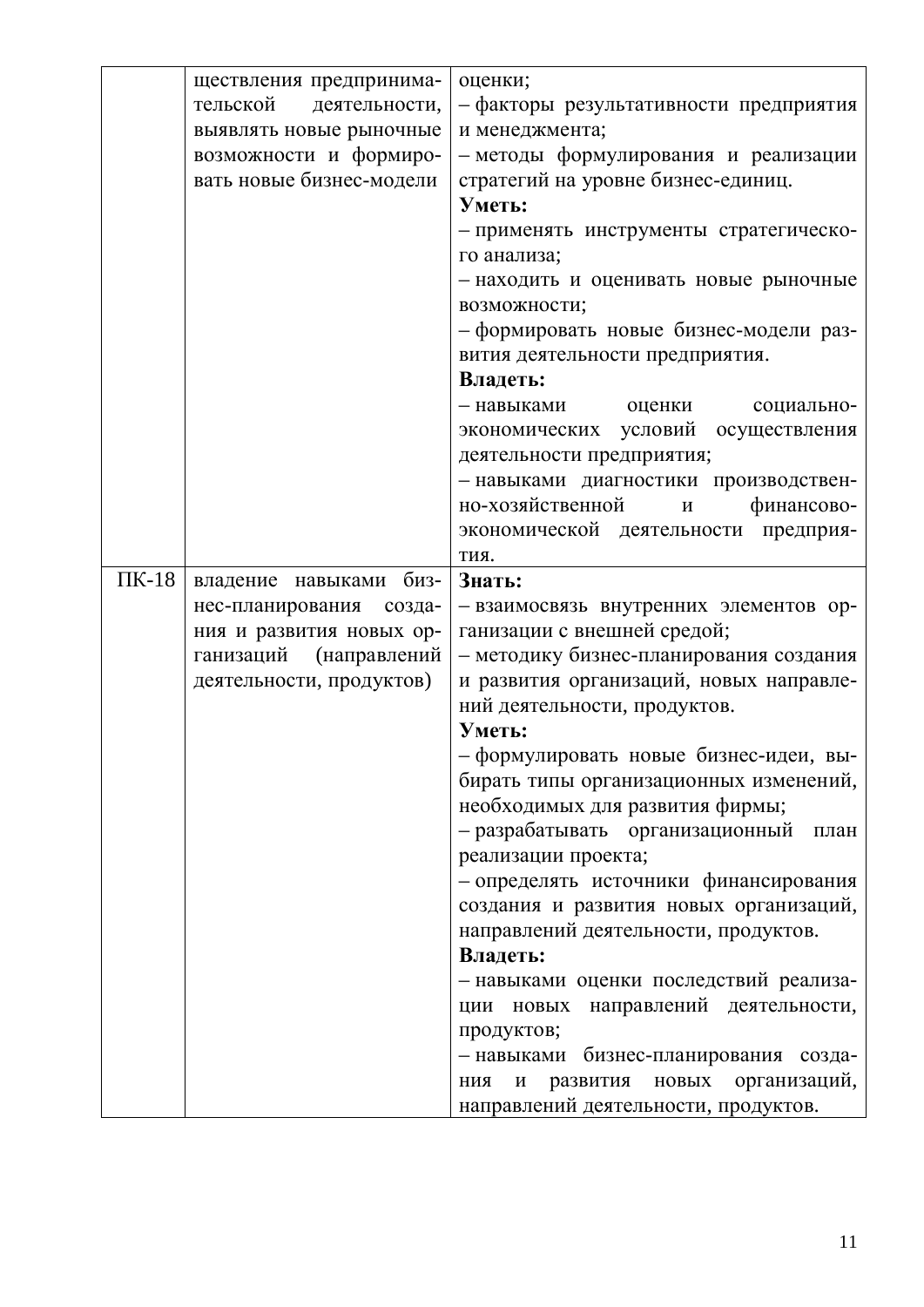### Основные этапы выполнения ВКР:

1. Выбор темы и объекта исследования, утверждение темы.

2. Разработка задания, составление календарного плана выполнения.

3. Обработка литературных источников и составление плана работы.

4. Сбор фактического материала во время преддипломной практики на предприятии.

5. Обработка фактического материала с использованием ЭВМ.

6. Написание разделов ВКР и согласование их содержания с научным руководителем ВКР.

7. Исправление недостатков и замечаний и формирование конечного варианта ВКР.

8. Предварительная защита ВКР и допуск ее к защите на заседании Государственной экзаменационной комиссии (ГЭК).

9. Представление ВКР с сопроводительными документами заведующему кафедрой.

10. Защита ВКР на заседании ГЭК.

К защите ВКР допускаются обучающиеся, которые успешно освоили теоретический курс и сдали зачетно-экзаменационную сессию, прошли преддипломную практику и успешно защитили отчеты по ней.

Для подготовки выпускной квалификационной работы обучающемуся назначается руководитель из числа профессорско-преподавательского состава выпускающей кафедры Института экономики и управления ФГАОУ ВО «КФУ имени В.И. Вернадского» – кафедры менеджмента. Закрепление за обучающимися тем выпускных квалификационных работ и назначение руководителей осуществляется приказом ректора ФГАОУ ВО «КФУ имени В.И. Вернадско-Γ0».

Руководитель ВКР:

– выдает обучающемуся задание на ВКР;

- разрабатывает вместе с обучающимся календарный график выполнения BKP;

– рекомендует обучающемуся литературу, справочные и архивные материалы, другие материалы по теме ВКР;

– проводит консультации по графику, утверждаемому заведующим выпускающей кафедрой;

– проверяет выполнение работы (по частям и в целом);

– проверяет ВКР на объём заимствования;

– дает отзыв на ВКР.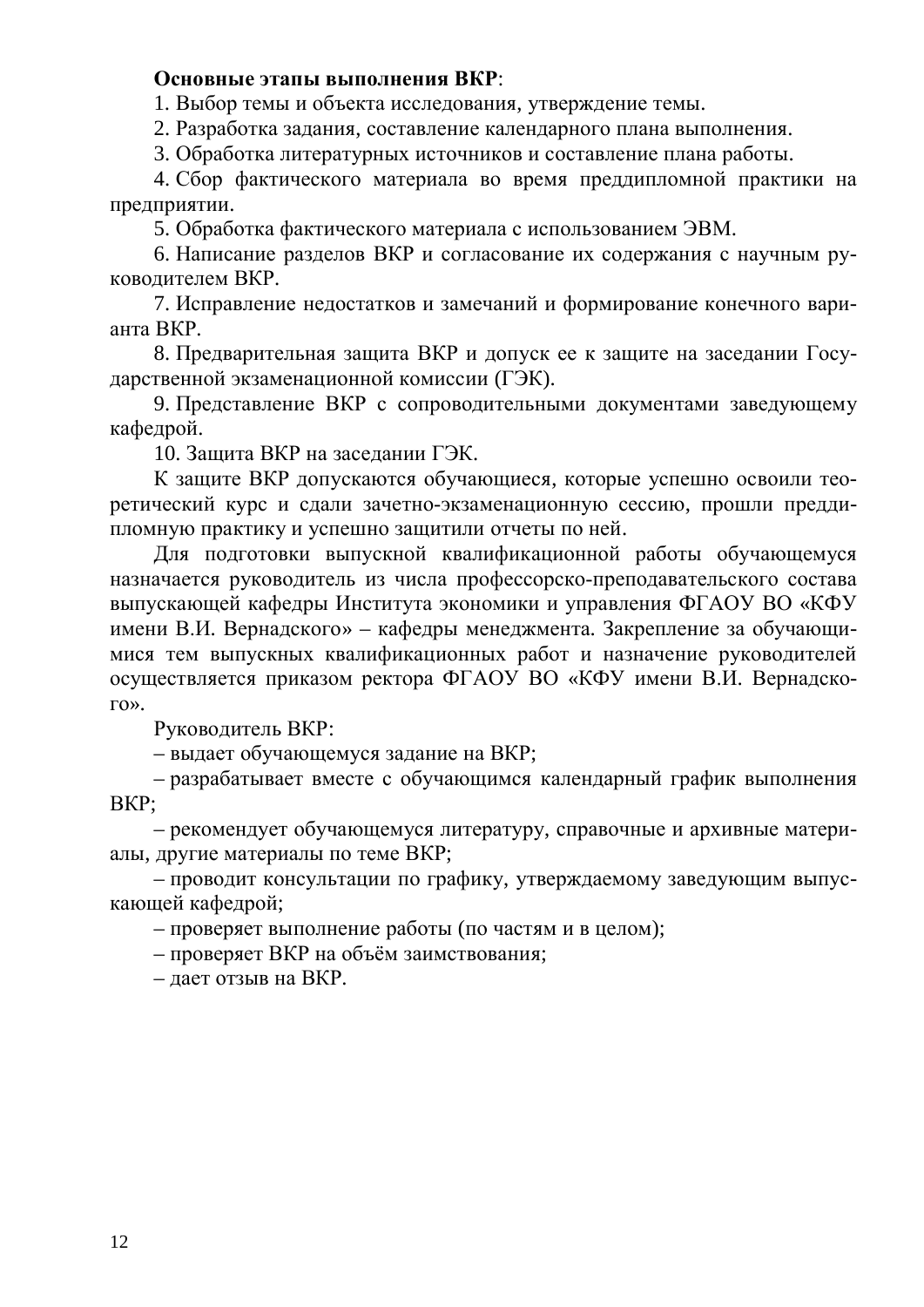# <span id="page-12-0"></span>**2. ОБОСНОВАНИЕ ВЫБОРА ТЕМЫ ВЫПУСКНОЙ КВАЛИФИКАПИОННОЙ РАБОТЫ** И МЕТОЛИКА ЕЕ ВЫПОЛНЕНИЯ

Тематика выпускных квалификационных работ должна быть актуальной, соответствовать современному уровню экономической науки и практики, задачам развития российской и мировой экономики на перспективу.

Темы выпускных квалификационных работ утверждаются выпускающей кафедрой. При этом учитываются предложения организаций (предприятий), государственных органов власти, научных и учебных учреждений и т.д., а также научных интересов кафедры. Отдельные темы выпускных квалификационных работ могут быть предложены обучающимися с обоснованием целесообразности их разработки. При выборе темы необходимо также учитывать направление и профиль, по которому обучающийся осуществлял научноисследовательскую работу и/или желает в будущем работать, его способности, опыт работы и соответствующую теоретическую подготовку.

Тема выпускной квалификационной работы должна отражать теоретические и прикладные аспекты управления деятельностью субъектов хозяйствования. Название темы должно полностью отражать содержание выпускной квалификационной работы и соответствовать поставленной цели. Тематика выпускных квалификационных работ с учётом профиля приведена в Приложении Е.

Заявление на закрепление темы и научного руководителя подается обучающимися на имя заведующего кафедрой. Образец заявления представлен в Приложении А. Тема выпускной квалификационной работы и научный руководитель закрепляются приказом образовательной организации.

# <span id="page-12-1"></span>**3. ТРЕБОВАНИЯ К СТРУКТУРНЫМ ЧАСТЯМ ВЫПУСКНОЙ КВАЛИФИКАЦИОННОЙ РАБОТЫ**

# <span id="page-12-2"></span>3.1. Общие требования

К ВКР предъявляются следующие требования:

- обоснование актуальности исследования, соответствие названия работы ее содержанию, четкая целевая направленность;

– логическая последовательность изложения материала, базирующаяся на прочных теоретических знаниях по избранной теме и убедительных аргумен-Tax:

– корректное изложение материала с учетом принятой научной терминологии:

- работа должна содержать глубокий самостоятельный анализ исследуемой темы;

- достоверность полученных результатов и обоснованность выводов;

– научный стиль изложения;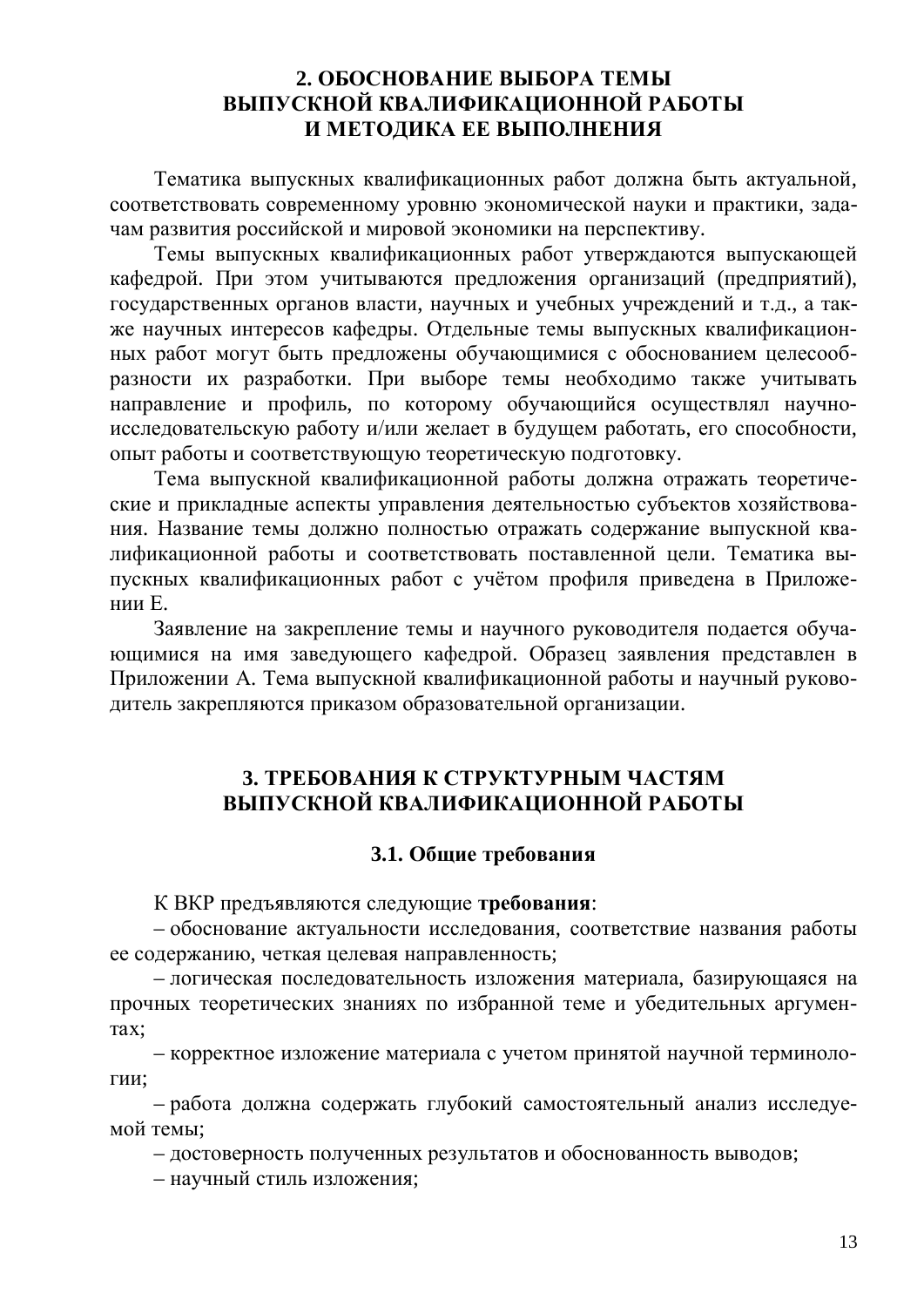– работа должна быть соответственно оформленной и иметь все необходимые сопроводительные документы.

ВКР, которая не отвечает требованиям относительно содержания, не раскрывает утвержденного плана, не содержит материалов конкретного исследования темы на реальном предприятии, обоснованных предложений, а также не имеет отзыва, к защите не допускается.

# <span id="page-13-0"></span>3.2. Требования к содержанию структурных элементов **выпускной квалификационной работы**

Требования к структуре и содержанию ВКР определены ГОСТ 7.32-2001 «Отчет о научно-исследовательской работе. Структура и правила оформления (с изменением №1)»; ГОСТ 7.1-2003 «Библиографическая запись. Библиографическое описание. Общие требования и правила составления»; ГОСТ 7.0.5-2008 «Библиографическая ссылка. Общие требования и правила составления»; ГОСТ 7.82-2001 «Библиографическая запись. Библиографическое описание электронных ресурсов».

ВКР должна содержать следующие структурные элементы:

– титульный лист (см. приложение Б);

– содержание:

– определения, обозначения и сокращения (при необходимости);

– введение;

– основная часть, состоящая из глав и структурных элементов ВКР (пунк-TOB);

– заключение;

– список использованных источников;

– приложения (при необходимости).

Объем ВКР должен быть достаточным для изложения путей реализации поставленных задач, не перегружен малозначащими деталями и не может влиять на оценку при защите.

Рекомендованный объем ВКР 70-80 страниц **основного текста** (из них: введение – 3-4 стр., глава 1 – 25-30 стр., глава 2 – 25-30 стр., глава 3 – 20-25 стр., заключение – 3-5 стр., список литературы – 4-6 стр.).

Отзыв (см. приложение Д), справка о проверке на оригинальность в системе «Антиплагиат», а также копии публикаций обучающихся, **прилагаются** к **ВКР**, но не вшиваются и не нумеруются.

Задание на ВКР содержит развернутое содержание (план) работы и календарный график выполнения работы.

В содержании ВКР необходимо указывать наименование и номер начальных страниц всех структурных частей работы.

Во введении отражаются: проблема, требующая решения, степень ее исследования; обоснование актуальности темы, цель и задачи работы, формулируется объект и предмет исследования; сжато характеризуются использованные методы и информационные источники исследования, практическая значимость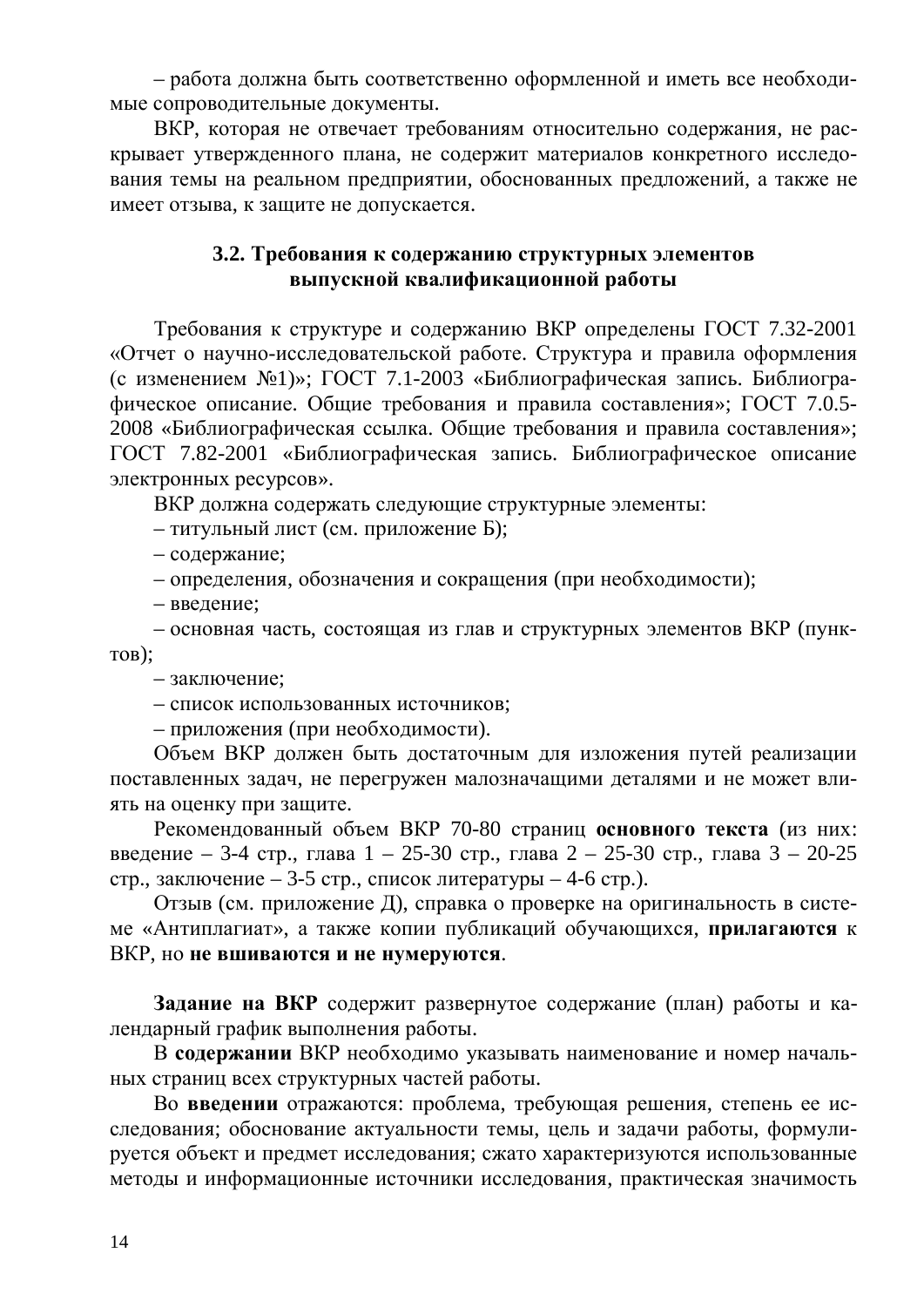работы, апробация результатов работы на предприятиях, в организациях, учреждениях (при наличии).

Эти вопросы раскрываются в следующей последовательности:

– актуальность темы и степень изученности проблемы подается в виде критического анализа и направлений решения проблемы, обоснования необходимости исследования для предприятий, организаций, учреждений;

- цели и задачи ВКР;
- объект исследования;
- предмет исследования;

- методы исследования;

– информационная база исследования;

– практическая значимость работы (апробация) должна содержать результаты самостоятельно проведенных исследований, которые могут быть внедрены в деятельность предприятий, организаций, учреждений;

### **Краткое содержание основной части**

Глава 1. Теоретическая. Рассматривает общие подходы к исследуемой теме с использованием разнообразных литературных источников, в том числе и иностранных, анализируются опубликованные статистические данные со ссылкой на источники. Содержит теоретическое обоснование, суть, значение, классификационные характеристики, историю и современные тенденции предмета исследования, методологические подходы. В главе обязательно критически анализируются разные точки зрения по исследуемому вопросу. Теоретическое обоснование может определить роль и место исследуемых явлений и процессов в деятельности организации. Изложение теоретического материала должно содержать элементы полемичности, раскрывать собственную позицию студента относительно предмета исследования, что создает условия для проведения в следующей главе собственных прикладных исследований.

Для констатации и обоснования общетеоретических выводов и тенденций целесообразно использовать данные, опубликованные в соответствующих энциклопедиях, монографиях, справочниках, зарубежных изданиях и других источниках, в том числе в наукометрических базах Scopus, Web of Science, РИНЦ и др.

Глава 1 состоит из трех структурных элементов (пунктов).

Глава 2. Исследовательско-аналитическая. Содержит описание, характеристику современного состояния исследуемого вопроса на объекте исследования, диагностику деятельности предприятия относительно избранного направления исследования, обоснованный анализ с использованием накопленного фактического материала и с привлечением всех теоретических знаний, определенного методического инструментария.

Все аналитические расчеты, таблицы, графики, диаграммы должны сопровождаться пояснениями и выводами, характеризующими сущность управленческих процессов, которые наблюдаются в организации, их особенности и тенденции, а также позволяющими создать базу для выявления неиспользованных резервов.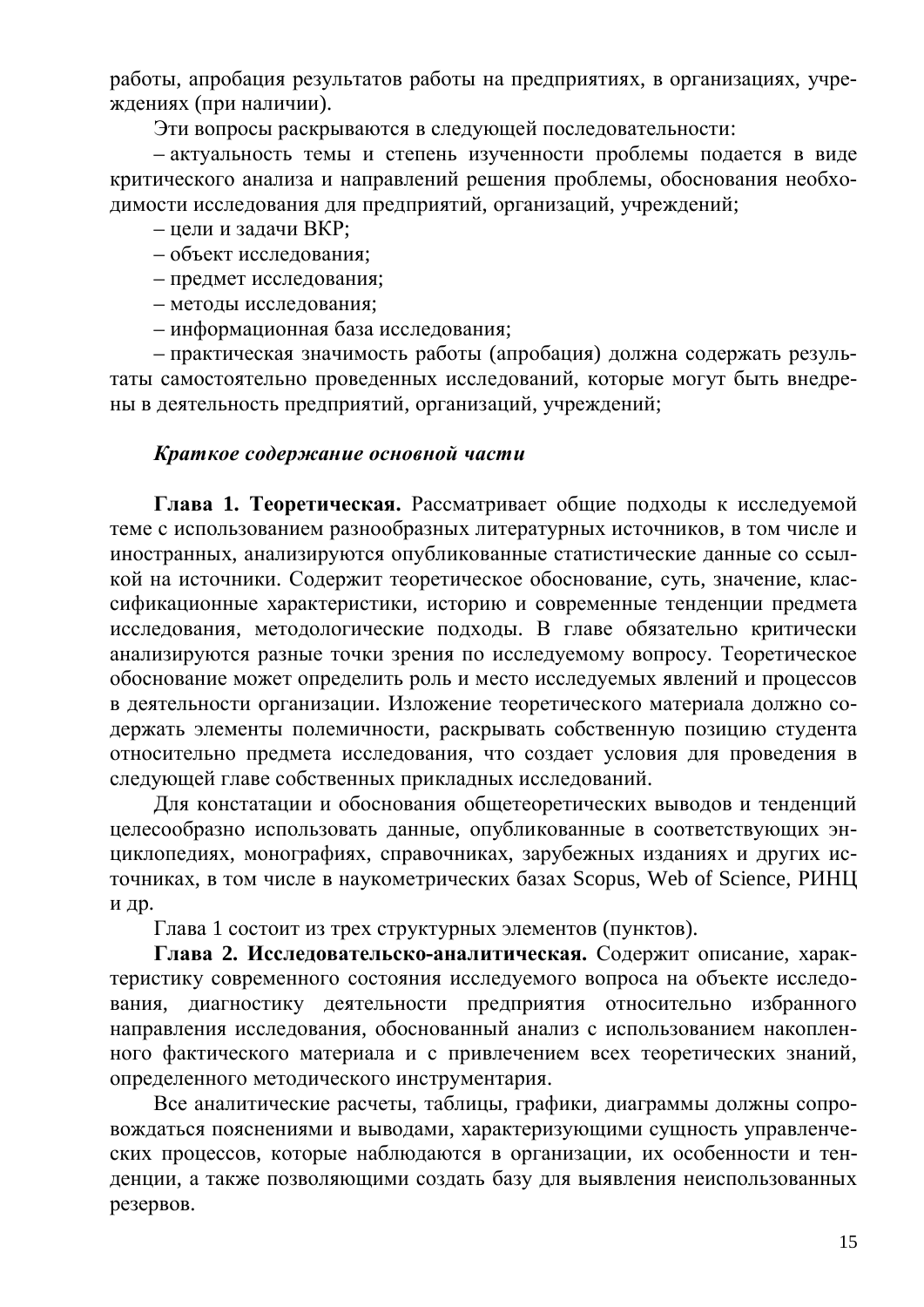Источником информации являются плановые и фактические показатели хозяйственной деятельности, статистическая и бухгалтерская отчетность, приказы, распоряжения, результаты наблюдений, опросов, исследований и других методов сбора первичной информации, которые студент использует во время преддипломной практики.

Глава 2 состоит из трех пунктов:

## 2.1. Организационно-экономическая характеристика предприятия.

1. Полное наименование, форма собственности, организационно-правовая форма, юридический адрес.

2. Основные направления деятельности (по факту).

3. Организационная структура предприятия (схема оргструктуры, краткая характеристика, преимущества и недостатки).

4. Характеристика производственной базы (производственный участок, здания, сооружения, стоимость основных фондов).

5. Характеристика трудовых ресурсов: структура персонала, функции управленческих отделов и служб, организационная структура управления (схема, оценка целесообразности соподчиненности), средняя заработная плата персонала, показатели движения персонала.

6. Анализ производительности труда.

7. Характеристика поставщиков (виды сырья, материалов, товарноматериальных ценностей, основные поставщики).

8. Характеристика потребителей (описание сегмента потребителей, основные потребители).

9. Характеристика конкурентов (тип рынка, наиболее крупные конкуренты и их краткая характеристика, их преимущества и недостатки).

10. Оценка рынка сбыта (примерная емкость рынка).

11. Система сбыта продукции (каналы сбыта, продвижение продукции).

12. Динамика реализации продукции, ритмичность работы, сезонность реализации продукции.

13. Анализ ассортимента продукции в натуральном и стоимостном выражении за три года (для предприятий с широким ассортиментом – по группам продукции).

# 2.2. Анализ финансово-экономической деятельности предприятия.

На базе бухгалтерской и статистической отчетности в рамках решаемой проблемы рассчитываются основные экономические и финансовые показатели хозяйственной деятельности предприятия, организации, учреждения.

### 2.3. Анализ проблемы исследования.

Анализируется состояние изучаемой подсистемы, функции (в соответствии с темой ВКР), определяются сильные стороны и недостатки работы в этой сфеpe.

Возможны следующие варианты выводов по результатам изучения выбранной предметной сферы:

1. Проблема скрыта, но имеются отдельные симптомы ее развития (например, предприятие никогда не проводило маркетинговых исследований, условия рыночной экономики требуют проведения маркетинговых исследований). Параграф краткий, все расчеты и обоснования приводятся в разделе 3.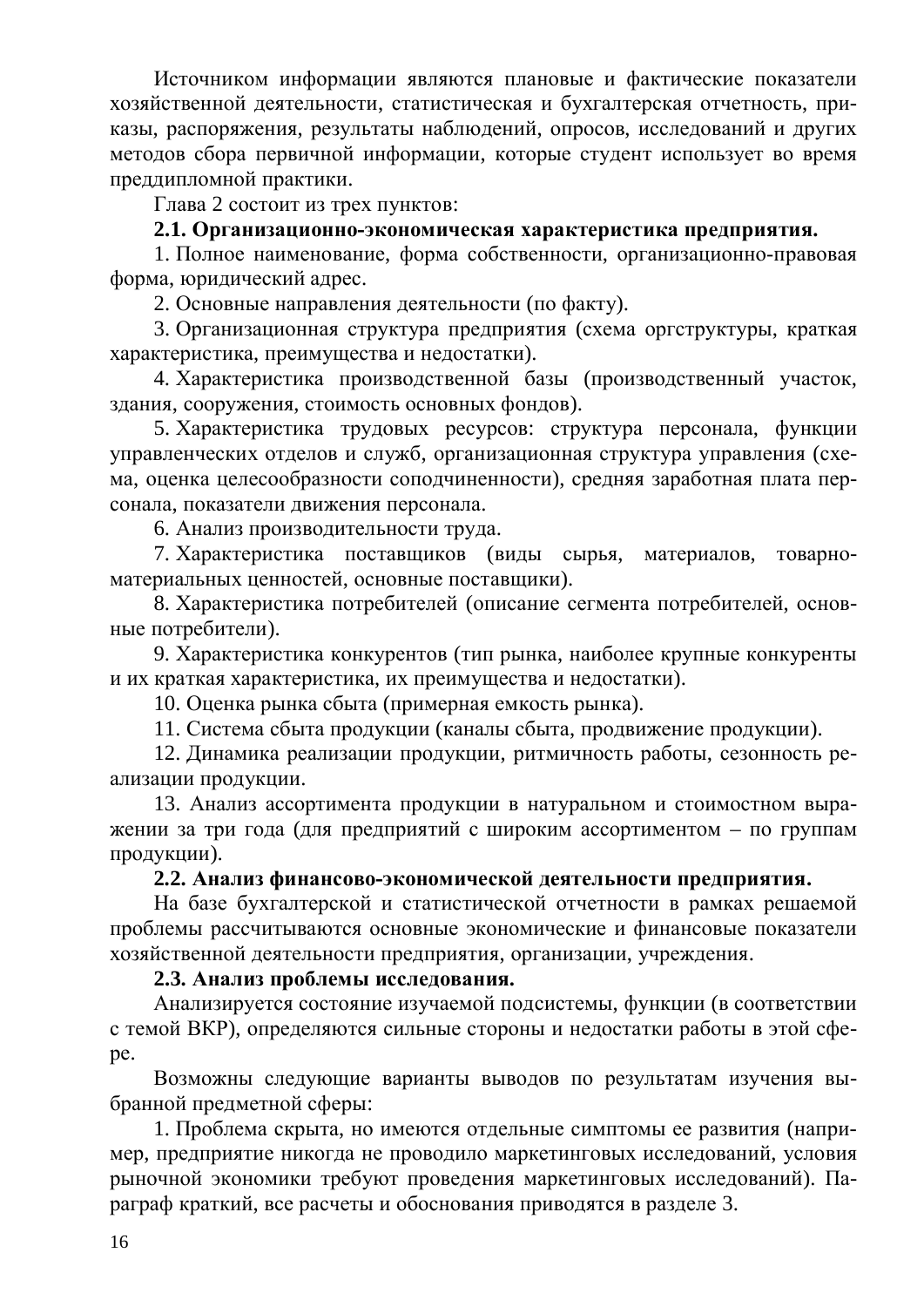2. Проблема есть, но решается не должным образом. Приводятся параметры проблемы, и формируется обоснование по реализации ее устранения.

3. Проблема есть, ей уделяется достаточно внимания, но проблему невозможно решить по ряду причин: отсутствие (нехватка) финансовых или материальных средств; отсутствие квалифицированного персонала.

Структура второй главы может быть иной в соответствии со спецификой избранной темы исследования, однако первым пунктом главы обязательно должна быть организационно-экономическая характеристика предприятия.

Обучающийся должен продемонстрировать умение осуществлять правильное обобщение накопленного фактического материала, группировку и обработку данных, на основе которых ведется квалифицированный анализ, обосновываются предложения.

В аналитических расчетах используется ПЭВМ.

Глава 3. Рекомендательная. Глава содержит детальные предложения по совершенствованию деятельности организации в соответствии с направлением исследования (разработки): каждое предложение должно быть обосновано, как следствие выводов из анализа, который проведен в аналитикоисследовательской части, отталкиваясь от выявленных отклонений, проблем и недостатков. Предложенные совершенствования и инновации должны содержать обоснование их эффективности.

Глава 3 состоит из трех пунктов.

В расчетах для обоснования предложений используется ПЭВМ.

Заключение – краткое представление итогов работы. Приводятся наиболее важные теоретические положения, которые содержат оценку результатов исследования с точки зрения соответствия цели ВКР и поставленных во введении задач, излагаются полученные основные практические результаты, предложения относительно совершенствования исследуемого направления деятельности организации. Формулирование выводов должно базироваться на материалах основной части работы, соответственно поставленным задачам. Для формулирования выводов и обоснованных предложений рекомендуется апробация основных положений исследования в реально действующих предприятиях.

В список использованных источников следует включать источники, на которые есть ссылки в тексте, а также использованные при изложении конкретных положений. Список включает законодательные акты, нормативные материалы, отечественную и зарубежную научную, научно-методическую и специальную литературу, информационные ресурсы Интернета. Библиография должна быть не менее **50 источников**, включая нормативно-правовую литературу.

Приложениями в ВКР могут быть следующие материалы: балансы, лицензии, первичная документация, статистические отчеты, подтверждающие достоверность выводов исследовательско-аналитического раздела; технологические схемы, сводные таблицы анализа и результатов, повышающие наглядность материала; графики, диаграммы, блок-схемы, которые наглядно демонстрируют результаты исследований; анкеты, результаты их обработки.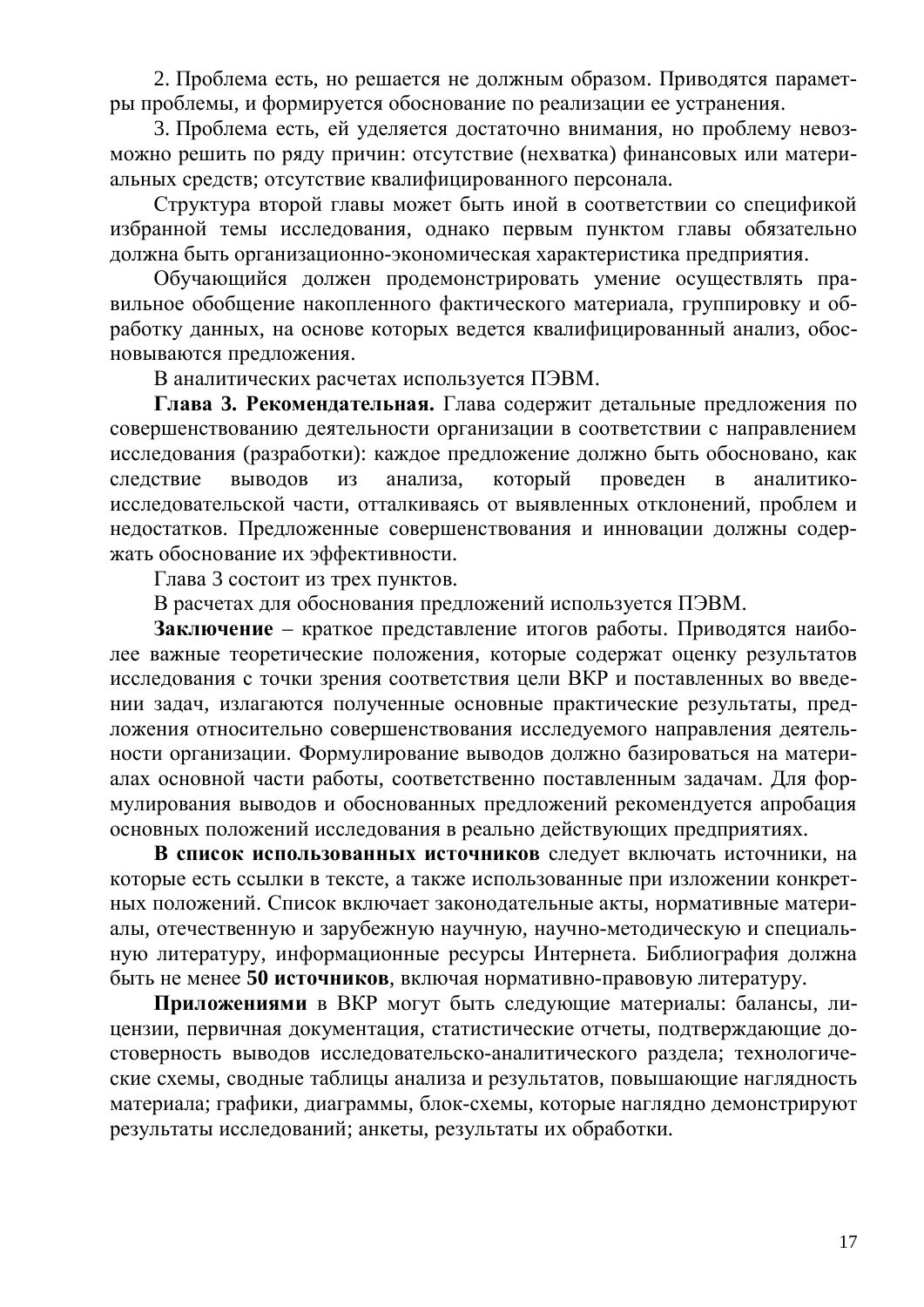## <span id="page-17-0"></span>**4. ПРАВИЛА ОФОРМЛЕНИЯ ВЫПУСКНЫХ** КВАЛИФИКАШИОННЫХ РАБОТ

### <span id="page-17-1"></span>4.1. Общие рекомендации

Оформление ВКР должно соответствовать требованиям ГОСТа 7.32-2001 «Отчет о научно-исследовательской работе. Структура и правила оформления (с изменением №1)». Текст ВКР печатается на стандартных листах белой бумаги формата А4 (210×297мм) с одной стороны компьютерным способом с помощью текстового редактора Microsoft Word. Размеры полей: верхнее и нижнее – по 20 мм, левое – 30 мм, правое – 10 мм.

Текст работ печатается шрифтом Times New Roman размером 14 pt с полуторным междустрочным интервалом и абзацным отступом 1,25 см (изображение шрифта обычное, выравнивание по ширине строки, запрет «висячих  $c$ трок»).

Печать оформленного компьютерным способом материала работы выполняется в нецветном варианте на белой бумаге на принтерах любого типа и класса, которые обеспечивают удовлетворительное воспроизведение этого материала, включая графический. Таблицы, рисунки, фотографии и т.д., как в тексте ВКР, так и в приложении должны быть выполнены на стандартных листах формата А4 (210×297мм).

Во всех случаях следует придерживаться равномерной плотности, контрастности и четкости изображения всего текста. Линии, буквы, цифры и знаки должны быть максимально одинаково черными во всей работе. Отдельные иноязычные слова, определенные знаки и т.п. при необходимости можно вписывать в напечатанный текст чернилами, тушью, пастой черного цвета с приближением к плотности основного текста. Текст на иностранных языках может быть целиком напечатан или вписан от руки (смешивание частично напечатанных отдельных букв и цифр не допускается).

Названия литературных источников и собственные имена приводят на языке оригинала. Оформление списка использованных источников осуществляется в соответствии с ГОСТ 7.1-2003 «Библиографическая запись. Библиографическое описание. Общие требования и правила составления» (см. приложение  $\Gamma$ ).

### <span id="page-17-2"></span>4.2. Правила представления текстового материала

### **Оформление заголовков**

Название глав, а также «СОДЕРЖАНИЕ», «ВВЕДЕНИЕ», «ЗАКЛЮЧЕ-НИЕ», «СПИСОК ИСПОЛЬЗОВАННЫХ ИСТОЧНИКОВ» – следует располагать на новом листе в середине строки, без точки в конце и печатать прописными буквами, без подчеркивания. Полужирный шрифт.

Заголовки структурных элементов главы (пунктов) следует печатать полужирным шрифтом с абзацного отступа строчными буквами (кроме первой прописной), без точки в конце, не подчеркивая. Заголовок из двух предложений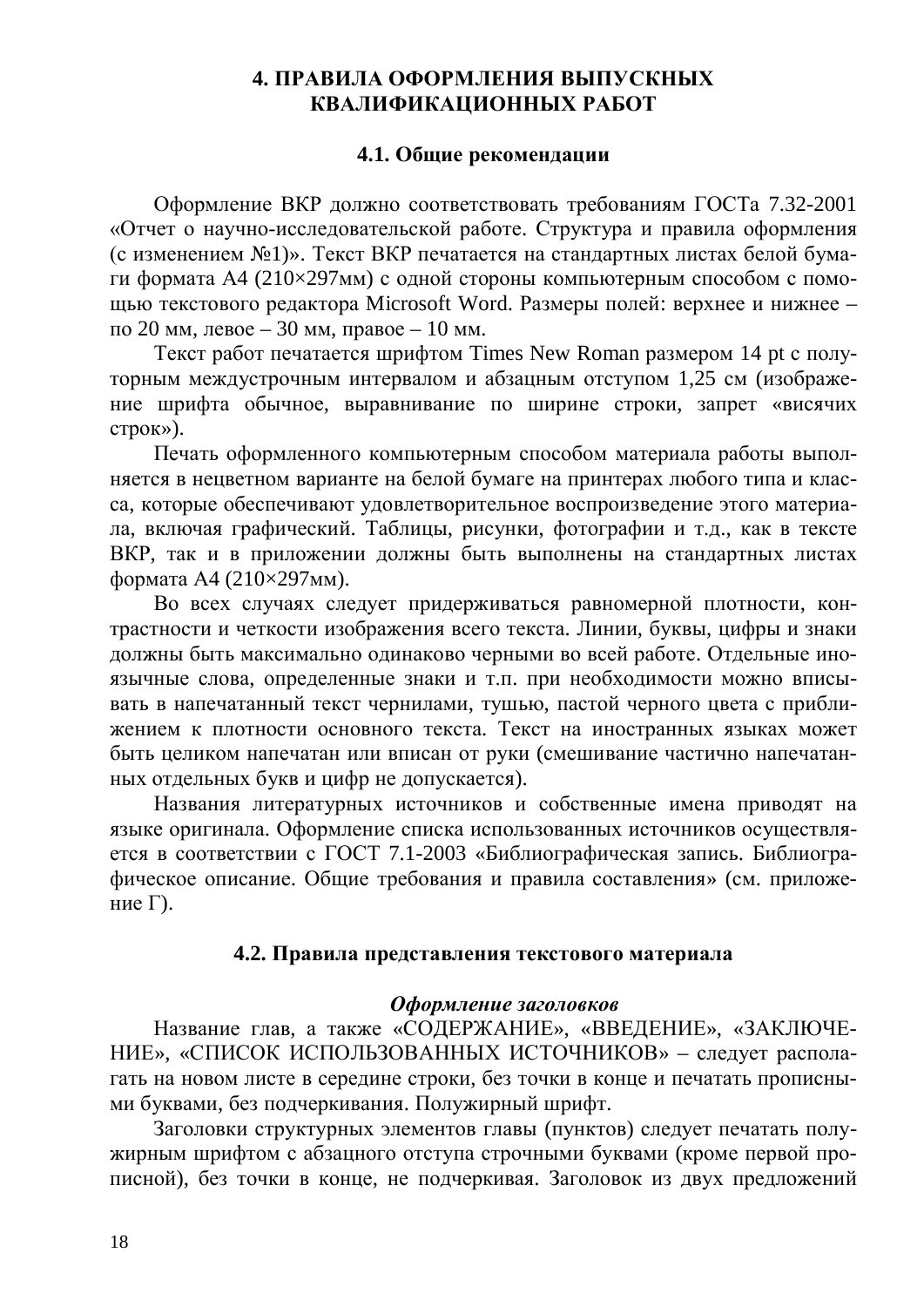разделяют точкой. Если на странице, где находится текст пункта, размещается менее трех строк, то пункт следует размещать с новой страницы.

Главы и пункты нумеруются арабскими цифрами: 1; 1.1; 1.2 и т.д. Hапример:

# ГЛАВА 3. ИНВЕСТИЦИОННЫЙ ПРОЕКТ И ПРОЕКТНЫЙ АНАЛИЗ

## 3.1. Оценка жизнеспособности и финансовой реализуемости проекта

Подчеркивать заголовки и переносить слова в заголовке не допускается. Расстояние между заголовком главы и текстом – 2 строки, между заголовками пунктов или строками заголовка – как в тексте. Не допускается размещать заголовок в нижней части страницы, если после заголовка расположена только одна строка текста.

Нумерация страниц, глав и пунктов, таблиц и формул дается арабскими цифрами без значка №. Обратите внимание, что такие структурные части, как введение, заключение, содержание, список использованных источников и приложение не имеют порядкового номера.

*Например*, недопустимо писать: 1. Содержание, 2. Введение.

Страницы работы нумеруют, начиная со вступления и заканчивая последней страницей приложений, придерживаясь сквозной нумерации.

Номер страницы проставляют в правом верхнем углу страницы без точки в конце. Не проставляются, но учитываются номера страниц титульного листа, задания на работу и содержания.

Иллюстрации и таблицы, расположенные на отдельных страницах, включаются в общую нумерацию работы.

Структурные элементы главы (пункты) нумеруются в рамках каждой главы. Номер пункта складывается из номера главы и его порядкового номера в главе.

**Например:** 

# 1.3. Безопасность управления информационными ресурсами

- третий пункт первой главы.

# *ɉɟɪɟɱɢɫɥɟɧɢɹ*

Перечисления при необходимости можно применить внутри текста пунктов. Перед перечислением ставится двоеточие. Перед каждой позицией перечисления ставится арабская цифра со скобкой (первый уровень детализации). Для следующей детализации перечисления стоит использовать маленькую букву русского алфавита со скобкой (второй уровень детализации).

Перечисления первого уровня детализации пишут маленькими буквами с абзацного отступа, второго уровня – с отступом относительно места расположения перечислений первого уровня детализации.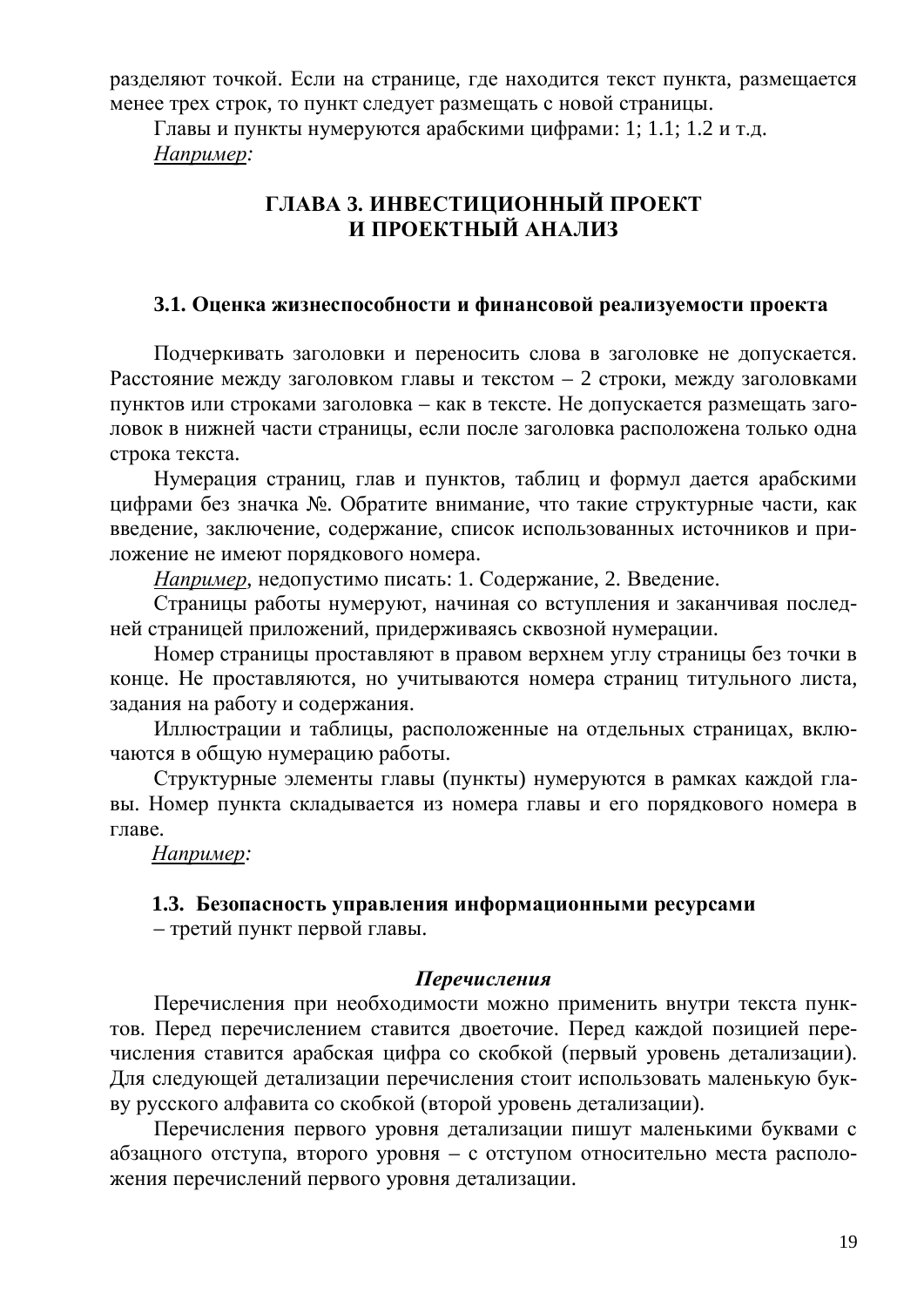*Например*: «... лицензированию подлежат такие виды банковских операший:

1) операции с наличностью;

- 2) активные операции:
	- а) предоставление кредитов (банкам, юридическим и физическим лицам);
	- б) факторинг и др.

3) пассивные операции:

а) привлечение депозитов юридических и физических лиц;

б) получение кредитов от банков и др.».

*Или:* 

Ряд ученых считают, что принято различать следующие виды проектного анализа:

– технический;

– финансовый;

– коммерческий.

#### *Ʉɨɥɢɱɟɫɬɜɟɧɧɵɟɱɢɫɥɢɬɟɥɶɧɵɟ*

Однозначные числа (1-9), если возле них нет единиц измерений, пишутся словами. Так же пишутся и единицы измерений, такие как проценты, метры и т.п., если возле них нет числовых значений. Числовые значения совместно с единицами измерений в тексте подаются соответствующими цифрами и симводами (например, 22% и т.п.), или цифрами и словами единиц измерений (*например*, 22 процента и т.п.).

В таблицах и иллюстрациях желательно придерживаться написания числовых значений и их единиц измерений, соответственно, цифрами и символами (*например*, 14%).

Многозначные количественные числительные пишутся цифрами, за исключением числительных, которыми начинается абзац. Числа с сокращенным обозначением единиц измерения пишутся цифрами. *Например*, 6 л, 19 кг. При этом после сокращения "л", "кг" и т.п. точка не ставится.

Количественные числительные при записи арабскими цифрами не имеют падежных окончаний, если они сопровождаются существительными. Например, на 30 страницах (неверно на 30-ти страницах).

### Порядковые числительные

Однозначные и многозначные порядковые числительные пишутся словами (*например*, пятый, двадцать третий и т.п.). Исключения составляют случаи, когда написание порядкового номера обусловлено традицией.

Порядковые числительные, входящие в состав сложных слов, в научных работах пишутся цифрами (*например*, 20-тонный контейнер, 5% сбор). Порядковые числительные, обозначенные арабскими цифрами, не имеют падежных окончаний, если они стоят после существительного, к которому относятся (*например*, в главе 1, на рис. 2.1, в табл. 1.3). При записи римскими цифрами порядковые числительные не имеют падежных окончаний (например, XX век).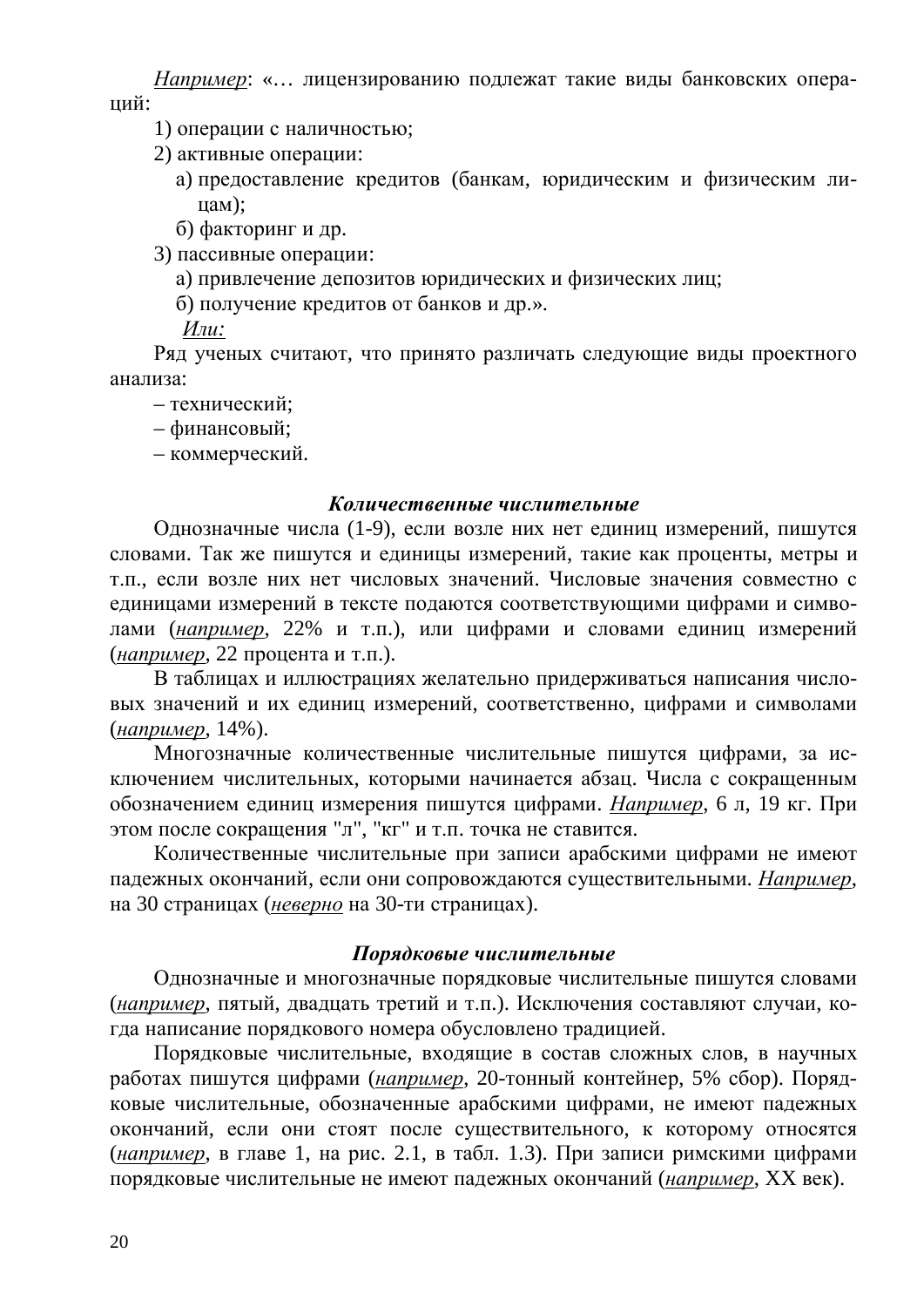### $Co$ *крашения*

Сокращение – это усечение слова, а также часть слова или целое слово, образованное путем такого усечения. При сокращенной записи слов используются три основных способа:

1) оставляется только начальная буква слова (например, год – г.);

2) оставляется часть слова, отбрасывается окончание и суффикс (например, русский – рус.);

3) пропускается несколько букв в середине слова, вместо которых ставится дефис (*например*, университет – ун-т).

В научных работах допускаются следующие виды сокращений:

1) буквенные аббревиатуры (например, РФ, БРИКС, США);

2) сложносокращенные слова (например, запчасти – запасные части);

3) условные графические сокращения по частям слов и начальным буквам (например, то есть – т.е.; и так далее – и т.д.; тому подобное – т.п.).

Иноязычные фамилии, названия учреждений, организаций и прочие собственные названия необходимо подавать в переводе на русский язык, включая их аббревиатурное сокращение, с обязательным добавлением при первом упоминании оригинального названия курсивом и указанием языка оригинала. Допускается иноязычные фамилии подавать лишь языком оригинала.

Общепринятые сокращения слов и словосочетаний в работах приводят, ориентируясь на действующие стандарты библиотечного и издательского дела и другую специальную литературу. Сокращение учреждений, предприятий, организаций и т.п. расшифровываются в круглых скобках при первом упоминании.

### *<u><i><b>IIumamы</u>*</u>

Особой формой подачи фактического материала являются цитаты, которые органически вплетаются в текст ВКР, составляя неотъемлемую часть анализируемого материала. Они используются для того, чтобы без искажений передать мысль автора первоисточника, для идентификации взглядов при сопоставлении различных точек зрения и т.д. Цитаты служат необходимой опорой обучающемуся в процессе анализа и синтеза информации. Отталкиваясь от их содержания, можно создать систему убедительных доказательств, необходимых для объективной характеристики обозреваемого явления.

Общие требования к цитированию следующие:

1. Текст цитаты заключается в кавычки и приводится в той грамматической форме, в какой он дан в источнике, с сохранением особенностей авторского написания.

2. Пропуск слов, предложений, абзацев при цитировании допускается без искажения цитируемого текста и обозначается многоточием, которое ставится в любом месте цитаты по решению обучающегося, исходя из цели цитирования.

3. При цитировании каждая цитата должна сопровождаться ссылкой на источник, который помещается в квадратных скобках, *например*: [6, С. 3-5].

4. При косвенном цитировании (при пересказе мыслей других авторов своими словами) следует быть предельно точным в изложении мыслей автора, корректным при оценке излагаемого.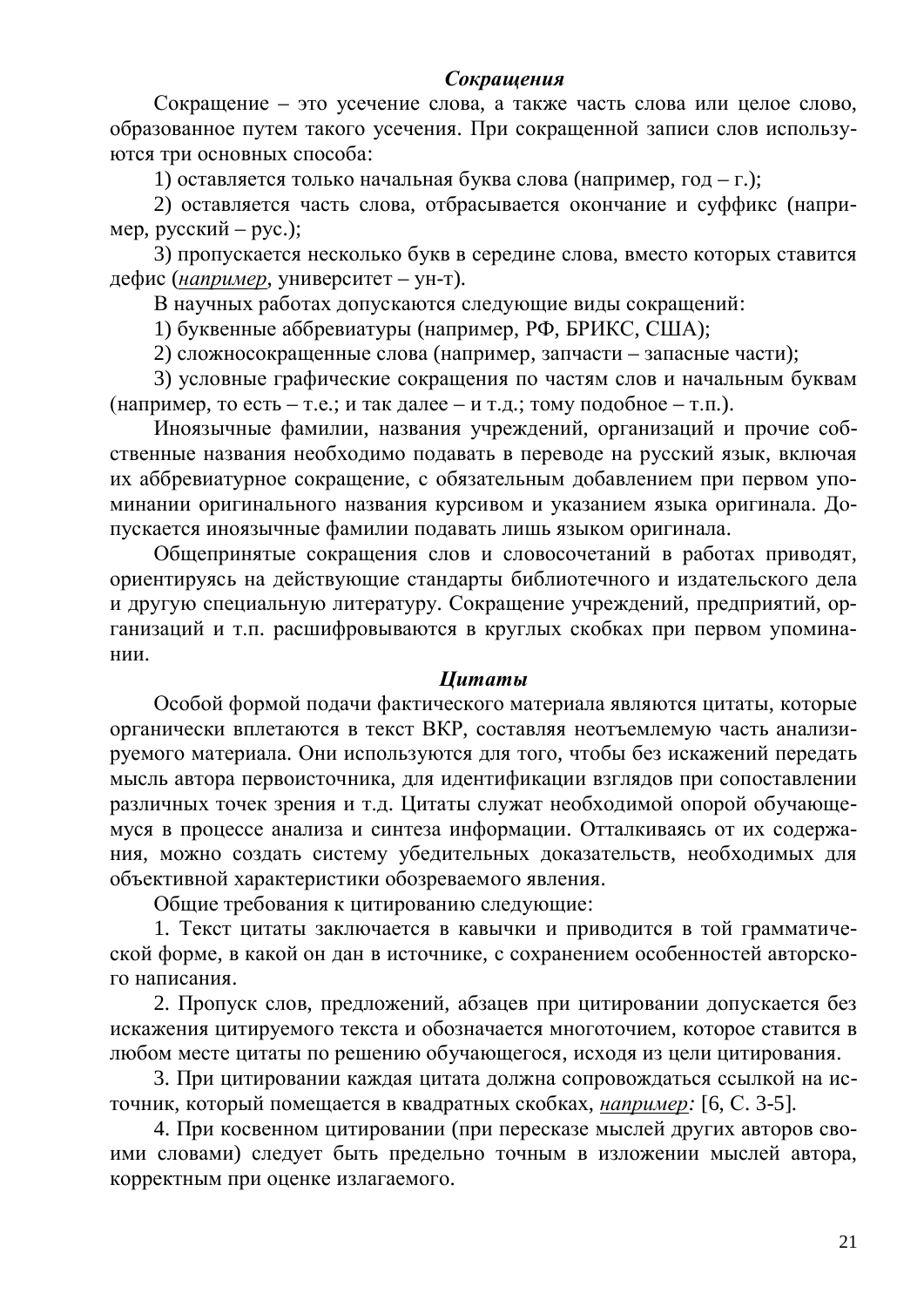5. Цитирование не должно быть ни избыточным, ни недостаточным, так как первое создает впечатление о компилятивности работы, а второе – снижает ценность излагаемого в работе материала.

6. Если автор ВКР, приводя цитату, выделяет в ней некоторые слова, он должен специально это оговорить, то есть после поясняющего текста ставится дефис, затем указываются инициалы автора работы, а весь текст заключается в круглые скобки.

## <span id="page-21-0"></span>4.3. Оформление таблиц, рисунков и формул

### **Таблицы**

Важным вопросом сопровождения текста ВКР является логически целесообразный подбор и размещение иллюстративного и табличного материала, содействующего более полному наглядному восприятию содержания и достоверности результатов работы, повышению ее информативности. Подбор иллюстраций и таблиц следует проводить с целью выбора действительно характерных и необходимых для логического объединения с положениями текста.

Базы данных и другой сведенный цифровой материал в ВКР подают в табличной форме. При этом всегда целесообразным является рассмотрение вопроса, нужна ли именно табличная форма представления данных или имеет смысл заменить ее в основной части работы графиком либо диаграммой, построенными по табличным данным, а последние разместить в приложении.

Цифровой материал, как правило, оформляют в виде таблиц. Таблицу располагают по всей ширине страницы с соблюдением левых и правых полей.

Таблицы в работах размещают сразу после абзаца текста, где о них есть первое упоминание, или на следующей странице.

На все таблицы должны быть ссылки в тексте, при этом слово «таблица» в тексте пишут сокращенно, например, в табл. 1.3.

В повторных ссылках на таблицы необходимо указывать сокращенное слово «смотри», *например*: (см. табл. 1.3).

Все таблицы, если их несколько, нумеруют арабскими цифрами в пределах каждой главы. Над правым верхним углом помещают надпись «Таблица ...» с указанием номера главы и порядкового номера таблицы без значка № перед цифрой и точки в конце.

*Например:* 

Таблина 2.3

- третья таблица второй главы.

Таблицы снабжают тематическими заголовками (их должна содержать каждая таблица), которые располагают посередине страницы и пишут с прописной буквы без точки на конце. Заголовок и слово «Таблица» не подчеркивают.

### *Например:*

Таблица 2.4

Анализ динамики показателей ликвидности ОАО «Юнона» за 2015 год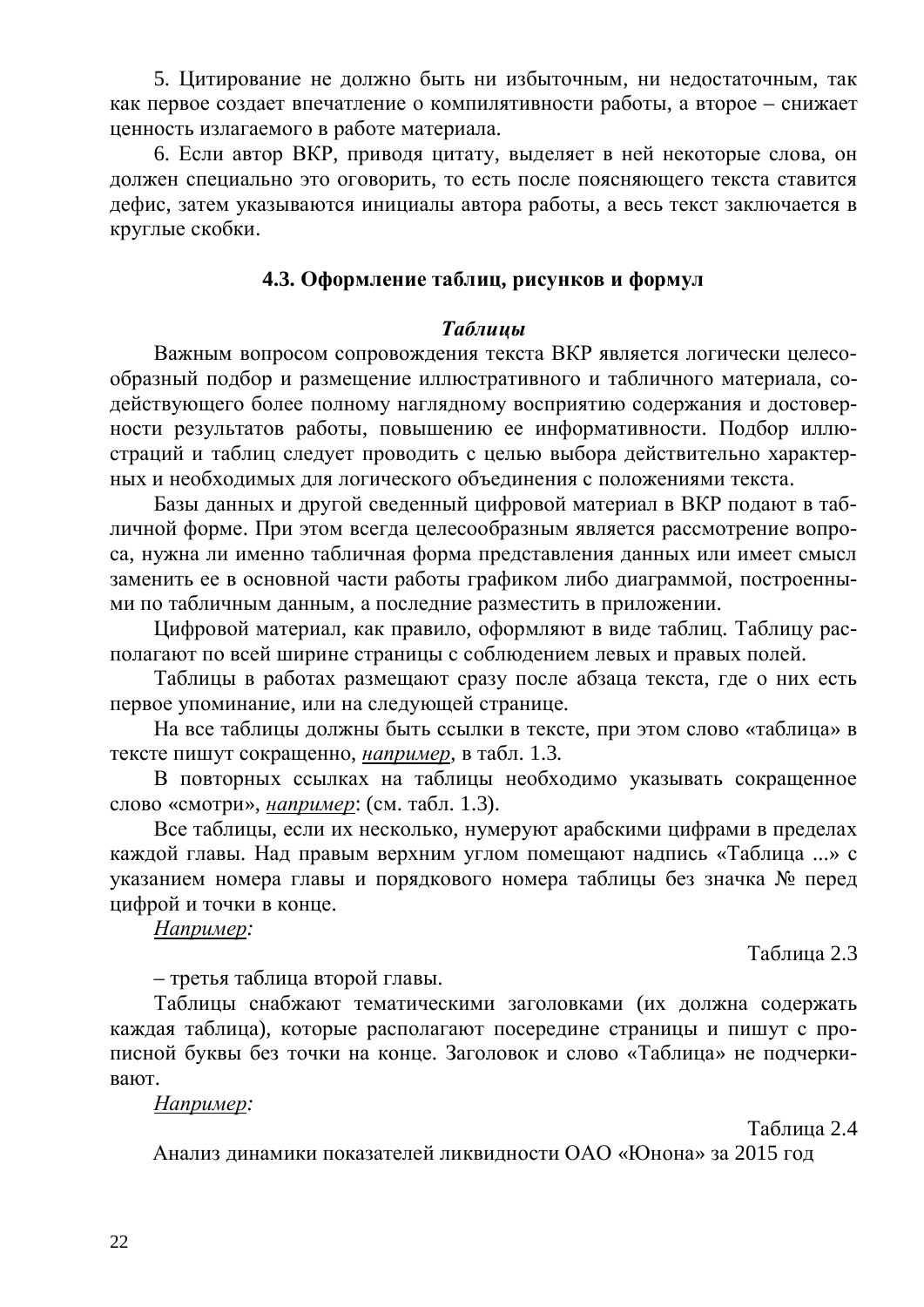Текст таблицы печатается с одинарным междустрочным интервалом шрифтом Times New Roman размером не большее 14 pt и не меньшее 10 pt, что определяется детальностью и объемом конкретных таблиц. Заголовок каждой графы в шапке таблицы должен быть по возможности кратким. Следует избегать повторов тематического заголовка в заголовках граф, единицы измерения, по возможности, необходимо указывать в тематическом заголовке.

Заголовки граф должны начинаться с заглавных букв, подзаголовки – с прописных, если они составляют одно предложение с заголовком, и с заглавных, если они являются самостоятельными. Не следует включать в таблицу графу « $\mathbb{N}$ <sup>o</sup> п/п».

Везде в таблицах допускается перенос слов, как в автоматическом режиме, так и ручным способом.

Текст, который повторяется в графе таблицы и состоит из одного слова, можно заменять кавычкой (одинарный символ), из двух или более слов – словами «То же» при первом повторении и кавычкой при следующих.

Если цифровые или другие данные в определенной ячейке таблицы не представляют, там обязательно ставят прочерк. В отдельных случаях целесообразным является объяснение в тексте, примечаниях или сносках только что указанного непредставления данных (например, из-за их отсутствия или по другим причинам).

При переносе таблицы на следующую страницу, чего в целом следует избегать, шапку таблицы следует повторить и над ней в правом верхнем углу поместить слова «Продолжение таблицы 2.4» (без кавычек). Заголовок таблицы не повторяют.

Все приводимые в таблицах данные должны быть достоверны, однородны и сопоставимы, в основе их группировки должны лежать существенные признаки. Не допускается помещать в текст ВКР без ссылки на источник те таблицы, данные которых уже опубликованы в печати. Ссылка на источник помещается в квадратных скобках, например: Источник: [3].

*Образеи* 

Таблица 4.1

| ОКОНОМИ ГОСКИЯ ЭФФОКТИВНОСТВ ВВГРАЩИВАНИЯ ОЗИМОЙ ПШОНИЦЫ |                             |                           |                                               |                             |                                         |
|----------------------------------------------------------|-----------------------------|---------------------------|-----------------------------------------------|-----------------------------|-----------------------------------------|
| Copt                                                     | Затраты<br>на 1 га,<br>руб. | Урожай-<br>ность,<br>T/Ta | Стоимость<br>валовой<br>продукции,<br>руб./га | Чистый<br>доход,<br>руб./га | Уровень<br>рентабель-<br>ности.<br>$\%$ |
| Юбилейная 100                                            | 8550                        | 4,08                      | 6324                                          | 18972                       | 121,9                                   |
| Таня                                                     | 8649                        | 5,34                      | 24111                                         | 15462                       | 178,8                                   |
| Одесская 267                                             | 8610                        | 4,84                      | 22506                                         | 13869                       | 161,4                                   |

Экономическая эффективность выращивания озимой пшеницы

### **Рисунки**

Для наглядности подаваемого в ВКР материала рекомендуется использовать иллюстрации: схемы, графики, диаграммы и т. п. При этом каждая иллюстрация должна отвечать тексту, а текст – иллюстрации.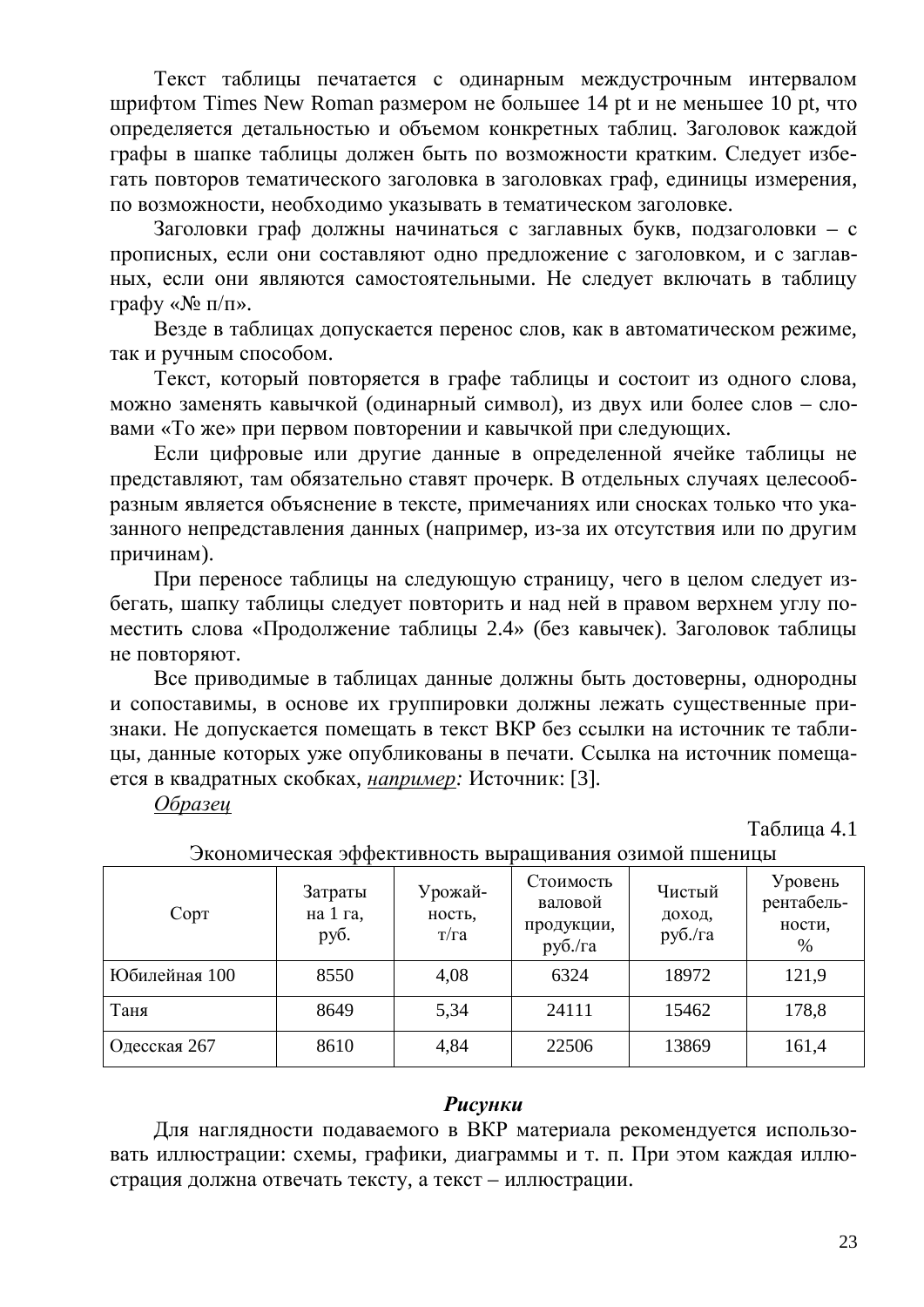Все иллюстрации в ВКР обозначаются словом «рисунок», которое на письме сокращается и приводится вместе с порядковым номером иллюстрации (*например*, Рис. 1.2. – второй рисунок первой главы). Все иллюстрации в ВКР должны быть пронумерованы в пределах глав, за исключением представленных в приложениях. Точка ставится после каждого номера. Рисунки в работах размещают сразу после абзаца текста, где о них есть первое упоминание, или на следующей странице.

Если приложение содержит иллюстрации, то они имеют порядковую нумерацию в пределах каждого приложения. Номер иллюстрации состоит из порядкового номера приложения и порядкового номера иллюстрации в пределах главы приложения (*например*, Рис. К.1. – первый рисунок приложения К).

Каждую иллюстрацию необходимо снабжать подписью, которая должна соответствовать основному тексту и самой иллюстрации. Номер иллюстрации, ее название, а также пояснительные надписи размещают последовательно под иллюстрацией.

*Oбразец:* 



### Hапример:

В том месте, где излагается вопрос, связанный с иллюстрацией и где следует указать на нее, размещают ссылки в виде выражения в круглых скобках (рис. 2.1.) или обращения типа «как видно на рис. 2.1.» или «как показано на рис.  $2.1.$ ».

Если иллюстрации выполнены не обучающимся, необходимо в тексте давать ссылку на соответствующие литературные источники.

#### **Формулы**

Наиболее важные формулы, а также длинные и громоздкие формулы, содержащие знаки суммирования, произведения, дифференцирования, интегрирования располагают на отдельных строках. Это касается и всех нумерованных формул.

Для экономии пространства листа несколько коротких однотипных формул, отделенных от текста, можно представить в одной строке, а не одну под другой. Короткие формулы, которые не имеют самостоятельного значения, вписывают в середине строк текста.

Пояснения значения символов и числовых коэффициентов необходимо указывать непосредственно под формулой в той последовательности, в которой они даны в формуле. Значения каждого символа и числового коэффициента

Рис. 2.1. Динамика прибыли ОАО «Юнона» за 2002-2007 гг.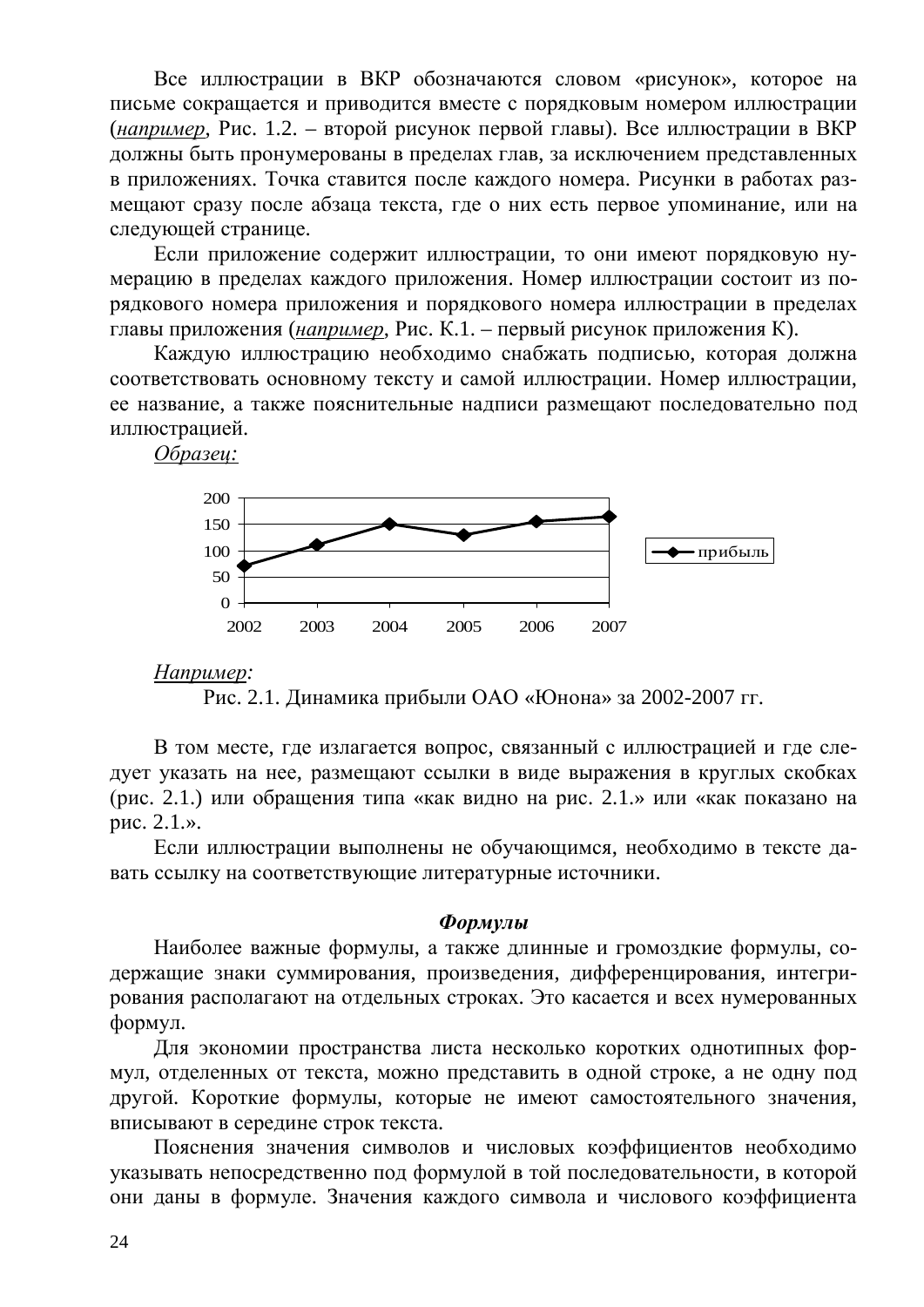необходимо указывать с новой строки. Первая строка пояснения начинается со слова «где» без двоеточия.

Уравнения и формулы необходимо выделять из текста свободными строками. Выше и ниже каждой формулы следует оставлять не менее одной свободной строки. Если уравнение не умещается в одну строку, то его следует перенести после знака равенства (=) либо знаков плюс (+), минус (-), умножить  $(x)$ , разделить  $(:).$ 

Порядковые номера формул обозначают арабскими цифрами, в круглых скобках, у правого края страницы без отточия от формулы к ее номеру. Номер, который не вмещается в строку с формулой, переносят ниже. Номер формулы при ее перенесении помещают на уровне последней строки.

Общее правило пунктуации в тексте с формулами такое: формула входит в предложение как его равноправный элемент, поэтому в конце формул и в тексте перед ними разделительные знаки ставят в соответствии с правилами пунктуации.

*Например*: «... модель товарного баланса представлена формулой. [23, ɋ. 15]

$$
D = C_i + I - C_e - A,
$$
\n
$$
(2.5)
$$

где *D* – реализация,

 $C_i$  – запасы на начало периода,

*I* – поступление товара,

 $C_e$  – запасы на конец периода,

*A* – другие выбытия товаров».

Двоеточие перед формулами ставят в случаях, предусмотренных правилами пунктуации:

1) в тексте перед формулой есть обобщающее слово;

2) этого требует построение текста, что предшествует формуле.

Разделительными знаками между формулами, которые идут одна за другой и не отделены текстом, могут быть запятая или точка с запятой непосредственно за формулой до ее номера.

При ссылках на какую-либо формулу ее номер ставят точно в такой же графической форме, что и после формулы, то есть арабскими цифрами в круглых скобках. *Например*, «в формуле (2.5)»; «из уравнения (2.5) следует ...» и T.Π.

### <span id="page-24-0"></span>4.4. Оформление ссылок и библиографического списка

Библиографический список включает все использованные в работе источники, на которых базируется изложение темы, а также из которых студент черпает факты, цифры, графический материал. В него должны входить текстовые или электронные произведения: законодательные и нормативные акты, документы, учебная, научная и справочная литература, статьи из специальных журналов и газет, сборников трудов, информация из Интернета и т.д. По всем приводимым источникам должна иметься ссылка на них в тексте работы. Не следует искусственно увеличивать список за счет тех источников, которые были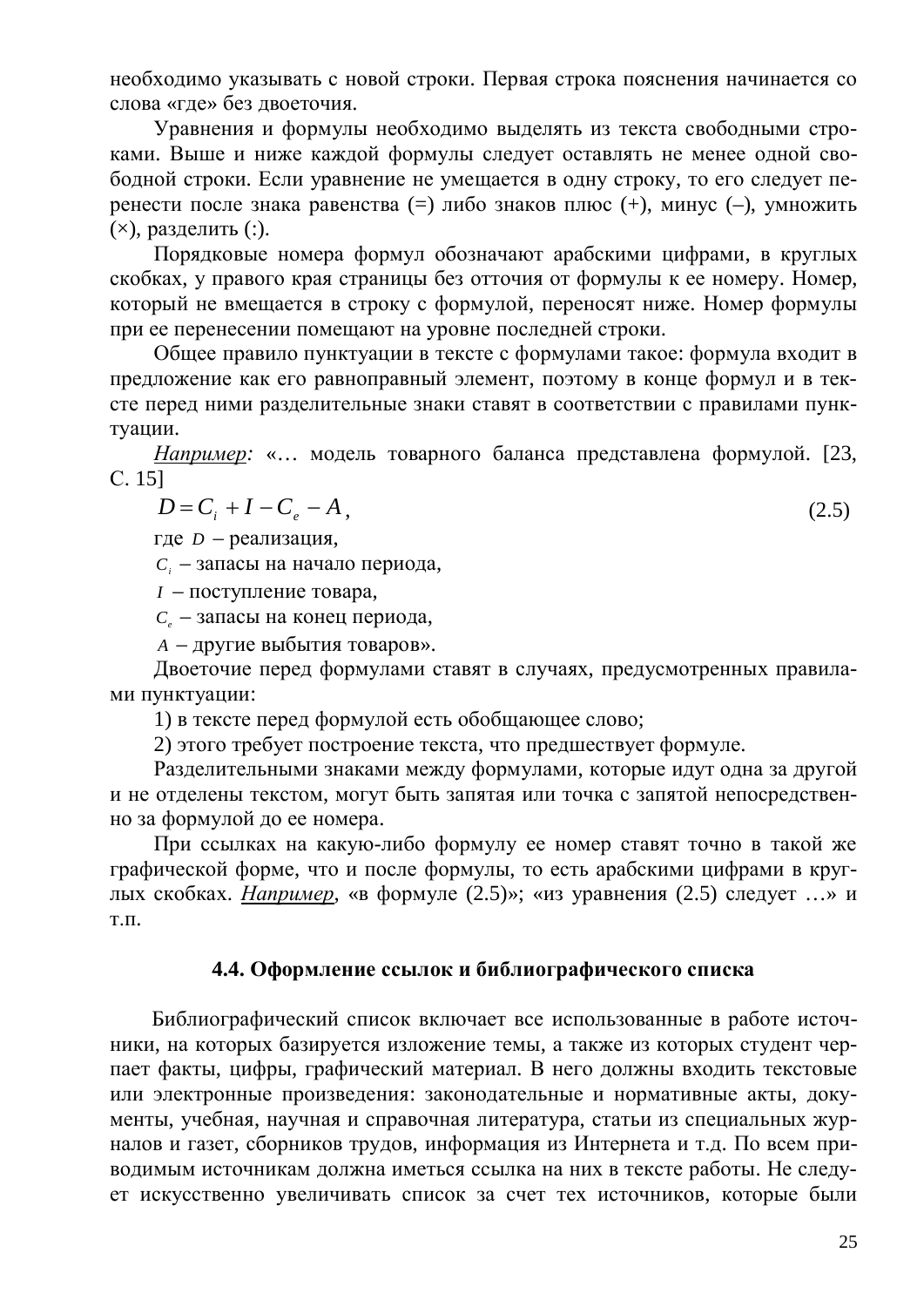только просмотрены, но непосредственно не использованы в работе, и тем более, за счет литературы, просто относящейся к данной теме.

При написании ВКР обучающийся обязан давать ссылки на источники, материалы или отдельные результаты, которые используются в работе. Такие ссылки дают возможность отыскать документ и проверить достоверность цитирования документа.

Ссылки на источники фактической информации и литературу в тексте научной работы делают в соответствии с порядковым номером данного источника (в списке использованных источников), заключая данную информацию в квадратные скобки, *например*, [12]. Рекомендуется также указывать страницу, на которой находится используемая информация, *например*, [25, С. 48], что означает: источник 25, страница 48.

Hanpимер:

Цитата в тексте: «... часть информационной работы превышает 70 процен- $TOB \gg [36, C. 53]$ .

Допускается давать ссылку в сносках, если ссылка носит характер пояснения к тексту.

### *ɇɚɩɪɢɦɟɪ*:

«... амортизационные отчисления используются предприятием не только для реновации основных фондов<sup>1</sup>».

Текст ссылки пишется через интервал 1,0 (основной текст – через интервал 1,5). Оформление ссылки имеет такой вид:

1 Реновация - экономический процесс обновления элементов основных производственных фондов, которые выбывают из-за физического и морального износа [15, С. 23].

Ссылки в тексте на номер рисунка, таблицы, страницы, главы пишут сокращенно и без значка «№». При ссылках на главы, параграфы, пункты, иллюстрации, таблицы, формулы и приложения указывают их номера. При ссылках стоит писать: «... в главе  $2$ », «... смотри 1.3...», «... на рисунке 1.3.», «... в таблице 2.1 ...», «... по формуле  $(3.1)$ », «... в приложении Б...».

### <span id="page-25-0"></span>4.5. Оформление приложений

Приложения размещаются после списка использованных источников ВКР, в порядке, в котором в тексте работы приведены на них ссылки. Каждое приложение должно начинаться с нового листа (страницы) с указанием слова «Приложение», располагаемого посередине строки, и иметь тематический заголовок. Заголовки приложений располагаются посередине строки, под словом «Приложение», начинаются с заглавной буквы.

При наличии в ВКР более одного приложения они нумеруются прописными буквами русского алфавита (без знака №), *например*: «Приложение А», «Приложение Б» и т.д. При необходимости текст приложения может быть разделен на главы, в этом случае номер раздела приложения состоит из буквы приложения и текущего номера раздела приложения, разделенных точкой.

Нумерация страниц, на которых даются приложения, должна быть сквозной и не связана с нумерацией в основной части. Связь основного текста ВКР с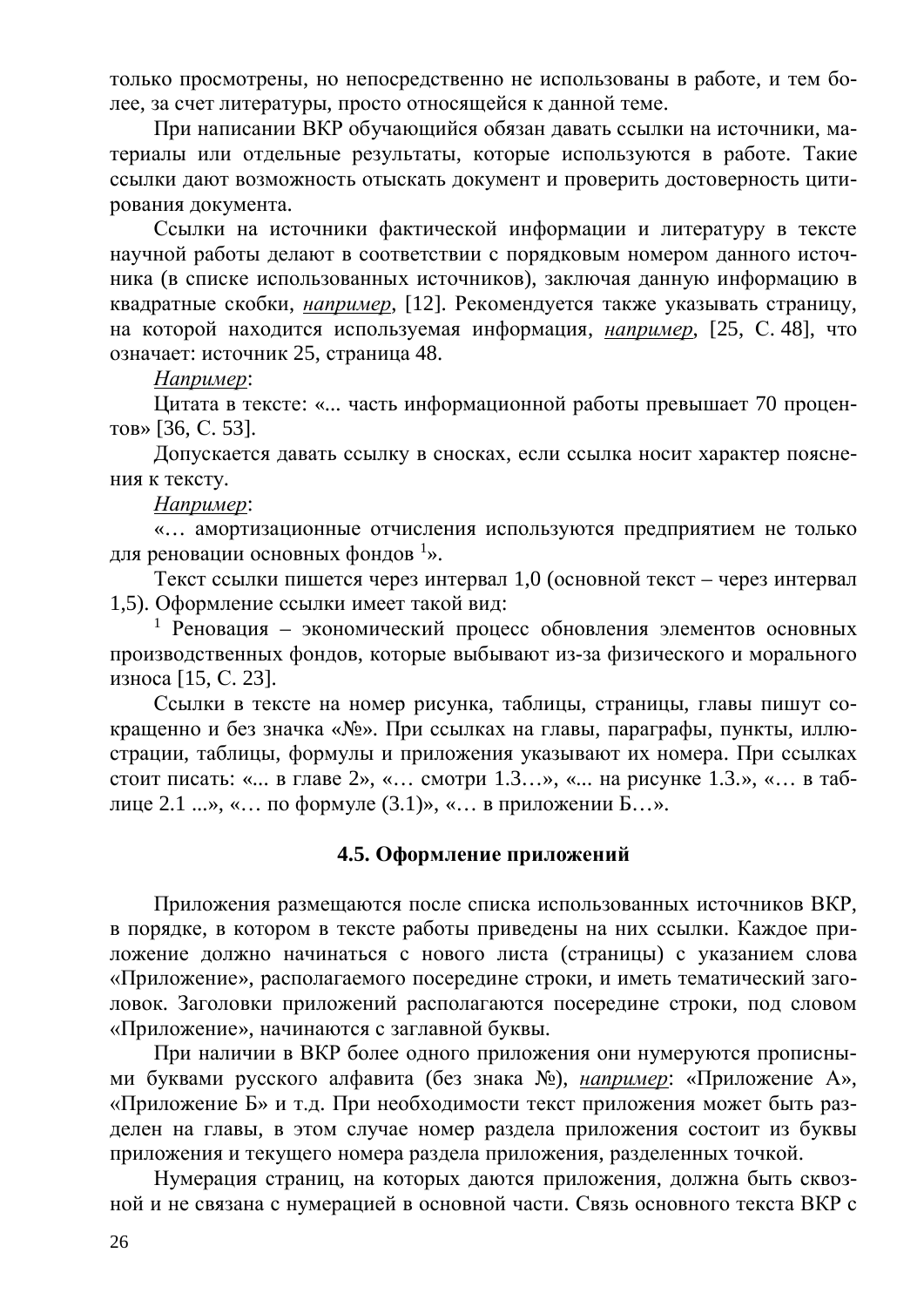приложениями осуществляется через ссылки, которые употребляются со словом «смотри»; оно обычно сокращается и заключается вместе с шифром в круглые скобки, *например*: (см. приложение В).

# <span id="page-26-0"></span>5. ПОРЯДОК ЗАЩИТЫ И ОЦЕНИВАНИЯ ВЫПУСКНОЙ КВАЛИФИКАЦИОННОЙ РАБОТЫ

Обучающийся обязан выполнить ВКР в соответствии с предъявляемыми к ней требованиями на основании данных методических рекомендаций по подготовке и защите ВКР, а также с соблюдением графика выполнения ВКР, составленного совместно с научным руководителем. Обучающийся обязан представить окончательный вариант ВКР научному руководителю не менее, чем за три недели до начала работы ГЭК.

К защите ВКР допускаются обучающиеся, которые успешно и в полной мере выполнили учебный план. ВКР, представленная к защите, сопровождается отзывом научного руководителя.

Научный руководитель дает **отзыв на ВКР** (см. приложение Д), в котором отражается: актуальность темы, эффективность использованной методологии; уровень использования полученных в процессе обучения теоретических знаний и подготовки к выполнению научных исследований; оценка умения самостоятельно решать научные и практические задачи, логично, последовательно, аргументировано излагать материал и делать выводы; перспективность предлагаемых рекомендаций и степень обоснованности выводов; недостатки работы.

### Отзыв не подшивается к ВКР, а прикладывается к ней.

Выпускная квалификационная работа в твердом переплете с отзывом руководителя, справкой о проверке на объем заимствования, заверенная подписями, обозначенными на титульном листе, представляется на выпускающую кафедру не позднее, чем за 7 дней до защиты. Представленная к защите ВКР должна иметь на титульном листе подписи научного руководителя и заведующего кафедрой.

Предварительная защита ВКР проводится на выпускающей кафедре. Согласно распоряжению заведующего выпускающей кафедрой для предварительной защиты выпускных квалификационных работ создается комиссия преподавателей выпускающей кафедры, которая дает рекомендации о возможности допуска обучающегося к защите. На основе этого заведующий кафедрой решает вопрос о допуске обучающегося к защите выпускной квалификационной рабо-TЫ.

Защита ВКР происходит на открытом заседании комиссии ГИА (государственной итоговой аттестации) с участием не менее двух третей ее состава.

К защите допускаются работы, которые получили положительную оценку выпускающей кафедры на предзащите, оформлены в установленном порядке и имеют все сопроводительные документы.

Защита осуществляется перед членами комиссии ГИА в присутствии научного руководителя, других выпускников и всех желающих лиц.

Процедура защиты ВКР включает в себя: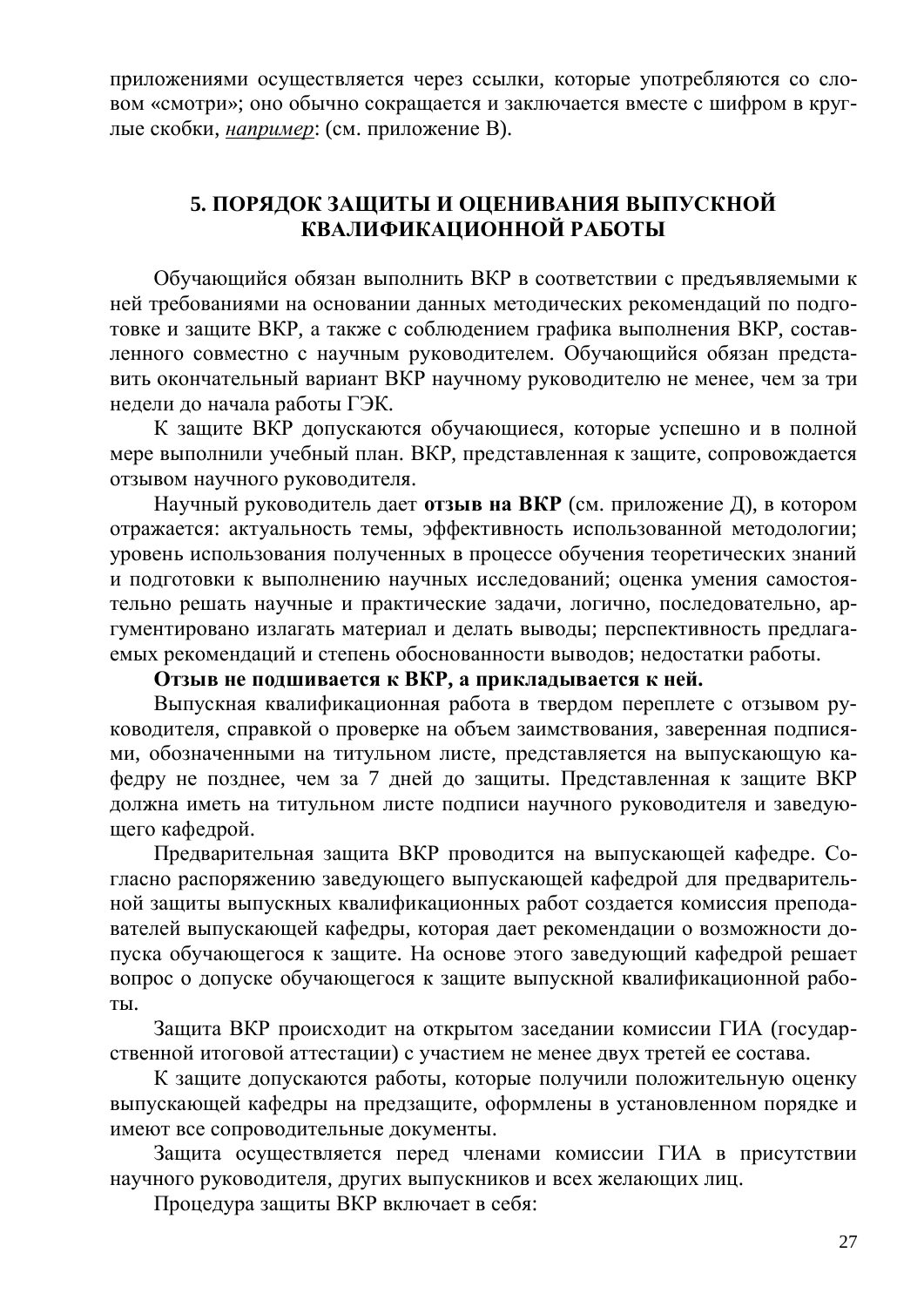1) открытие заседания комиссии ГИА (председатель / заместитель председателя излагает порядок защиты, принятия решения, оглашения результатов  $\Gamma$ *HA* $)$ :

2) представление председателем (секретарем) комиссии ГИА выпускника (фамилия, имя, отчество), темы, научного руководителя;

3) доклад выпускника;

4) вопросы членов комиссии ГИА;

5) ответы обучающегося на вопросы;

6) заслушивание отзыва научного руководителя (в случае его отсутствия председатель комиссии ГИА зачитывает письменный отзыв);

Перед защитой ВКР обучающийся должен подготовить доклад (тезисы или краткий конспект) своего выступления продолжительностью, как правило, 7-8 минут, а также иллюстративный материал (плакаты, слайды презентации или раздаточный материал). В процессе защиты ВКР обучающийся отвечает на вопросы членов комиссии ГИА и присутствующих по существу работы (как правило, не более 10 минут), отвечает на замечания руководителя (как правило, не более 5 минут). Продолжительность защиты работы одного обучающегося не должна превышать 30 минут.

В докладе необходимо отразить: актуальность и новизну исследуемой проблемы, цели и задачи проделанной работы, кратко и убедительно сформулировать собственные выводы и рекомендации, особо выделив те из них, которые имеют практическое значение для анализируемого предприятия. Доклад должен отвечать следующим требованиям:

- быть четко структурированным, логичным и понятным;

– полностью отражать результаты работы;

– основой доклада должен быть материал и методика, собственные результаты и выводы работы;

- докладчик должен говорить достаточно громко, отчетливо, акцентируя внимание слушателей на ключевых моментах;

- обязателен демонстрационный материал в виде презентации или постеpo<sub>B</sub>;

– в процессе доклада необходимо обязательно ссылаться на иллюстративный и табличный материал презентации и пояснять все слайды с использованием указки;

– доклад начинается с обращения к членам комиссии, сообщения темы, задач, актуальности и научной новизны исследований, а заканчивается основными результатами, их практической значимостью, благодарностями;

– выводы можно не зачитывать и воспользоваться фразой «Позвольте выводы не зачитывать, т.к. они приведены в работе и представлены в презентаɰɢɢ».

Презентация должна отвечать следующим требованиям:

– презентация не должна носить развлекательный характер;

– дизайн презентации должен быть единым, без спецэффектов;

– фон слайдов не должен быть ярким, пестрым и мешать восприятию основной информации;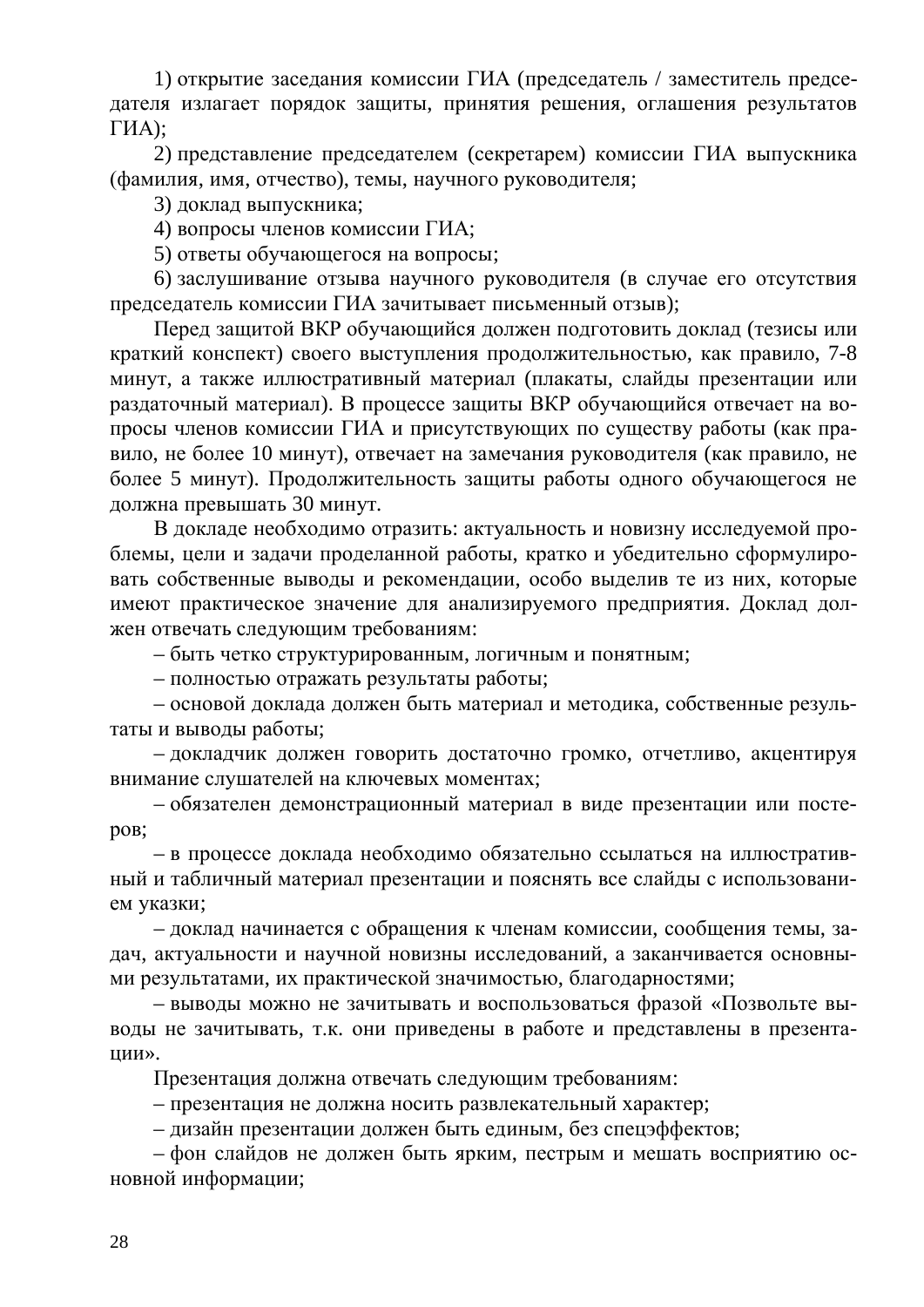– в презентации должны быть отражены ключевые схемы, формулы, графики и рисунки;

– таблицы более 3-4 строк (столбцов) не стоит включать в презентацию, лучше представлять имеющиеся в них данные в виде графиков и диаграмм;

– все рисунки, графики, таблицы, диаграммы должны иметь название и подписи данных, названия таблиц приводятся сверху, рисунков – снизу;

– на графиках и диаграммах обязательно обозначаются названия осей координат, единицы измерения, условные знаки и т.д.;

– все детали рисунка должны быть понятны из самого рисунка, его названия и обозначений к нему;

– текст в презентации должен быть сведен к минимуму, за исключением слайдов с целями, задачами и выводами, которые должны полностью соответствовать тексту работы;

– текст должен быть хорошо заметен на фоне слайда, желательно использовать черный шрифт Times New Roman или Arial, размер шрифта минимум 20- $24 \text{ }\text{III}$ ;

– слайды должны представляться в порядке их упоминания в докладе;

– на первом слайде презентации должны располагаться тема работы, ФИО обучающегося, направление подготовки / профиля, сведения о научном руководителе;

– на втором, третьем слайде цель и задачи работы;

– в конце презентации – «Выводы»;

– не должно быть слайдов, которые не обсуждаются при докладе.

Ответственность за достоверность результатов, представленных в ВКР, несет обучающийся – автор выпускной квалификационной работы.

Результаты защиты работы определяются на основе представленной ВКР, доклада обучающегося, его ответов на вопросы комиссии и замечания (в том числе и те, которые содержатся в отзыве руководителя).

Общими критериями оценки ВКР являются:

- обоснованность актуальности темы исследования, соответствие содержания теме, полнота ее раскрытия;

– уровень осмысления теоретических вопросов и обобщения собранного материала, обоснованность и четкость сформулированных выводов;

– четкость структуры работы и логичность изложения материала, методологическая обоснованность исследования;

– эффективность использования избранных методов исследования для решения поставленной проблемы;

– владение научным стилем изложения;

– обоснованность и ценность полученных результатов и выводов, возможность их применения в практической деятельности;

– соответствие формы представления ВКР всем требованиям, предъявляемым к оформлению работ;

- орфографическая и пунктуационная грамотность;

– качество устного доклада, свободное владение материалом ВКР;

– глубина и точность ответов на вопросы, замечания и рекомендации во время защиты работы.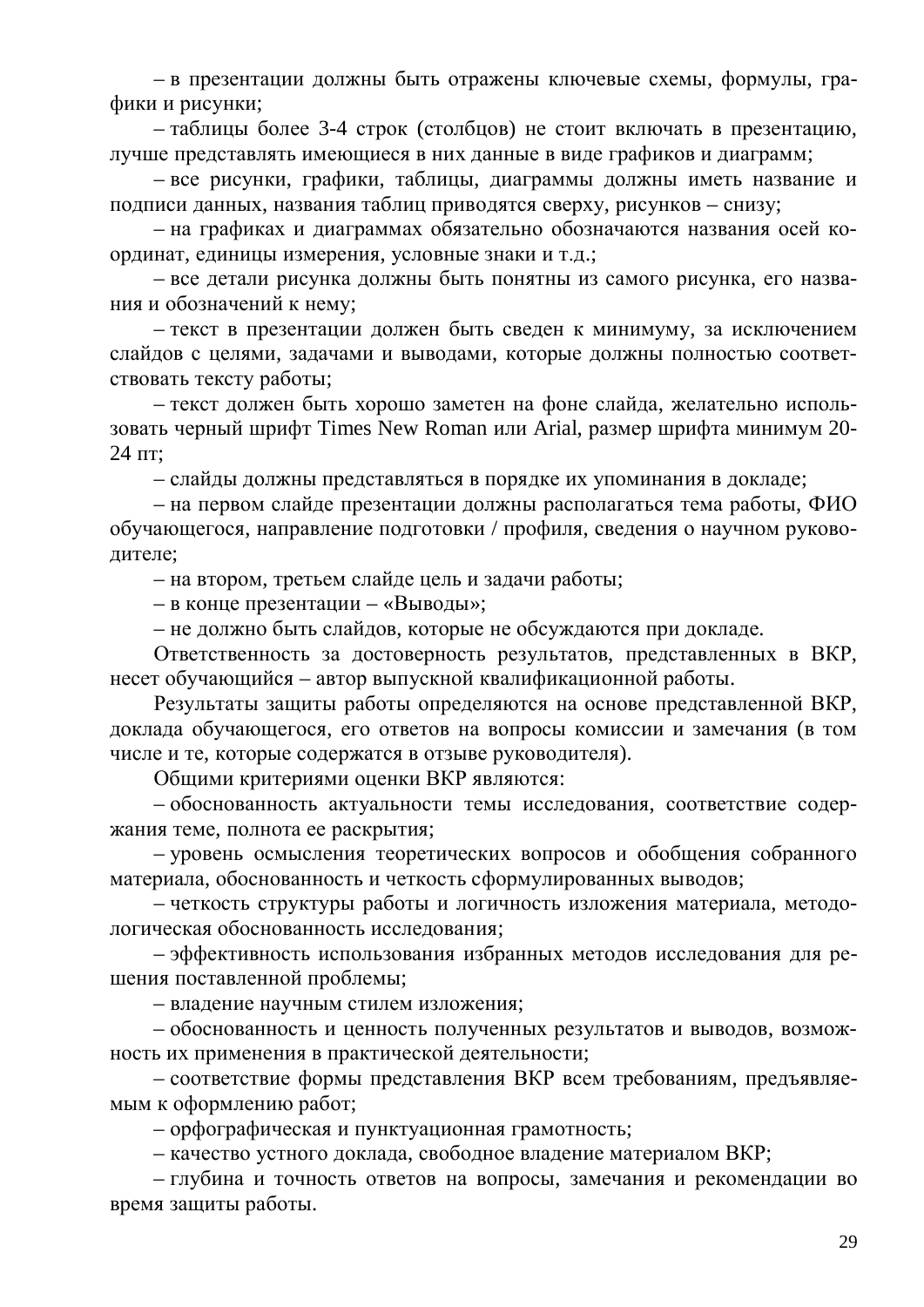Решение о результате защиты ВКР выносится большинством голосов на закрытом заседании членов ГЭК. Все заседания ГЭК протоколируются в порядке, определенном Министерством образования и науки Российской Федерации, и подписываются председателем и членами комиссии. Итоговая оценка сообщается выпускнику в день защиты ВКР, выставляется в протокол и зачетную книжку.

Выпускные квалификационные работы подлежат размещению в электронно-библиотечной системе Университета и проверке на объём заимствования. Порядок размещения выпускных квалификационных работ в электроннобиблиотечной системе Университета, проверки на объём заимствования, в том числе содержательного, выявления неправомочных заимствований устанавливается Университетом. Проверка работы осуществляется научным руководителем ВКР. Результатом проверки является процент оригинального текста, результат проверки оформляется соответствующей справкой.

# <span id="page-29-0"></span>**6. КРИТЕРИИ ОЦЕНИВАНИЯ ПРИ ЗАЩИТЕ ВЫПУСКНОЙ** КВАЛИФИКАЦИОННОЙ РАБОТЫ

| Оценка       | Критерии                                                                                       |
|--------------|------------------------------------------------------------------------------------------------|
| «Отлично»    | Работа оформлена в полном соответствии с требованиями.<br>$\bullet$                            |
|              | В работе раскрывается заявленная тема, содержится решение по-                                  |
| $(90 - 100)$ | ставленных задач.                                                                              |
| баллов)      | Теоретическая и практическая часть работы органически взаимо-                                  |
|              | связаны.                                                                                       |
|              | В работе на основе изучения источников дается самостоятельный<br>анализ фактического материала |
|              | В работе делаются самостоятельные выводы, выпускник демон-                                     |
|              | стрирует свободное владение материалом, уверенно отвечает на ос-                               |
|              | новную часть вопросов.                                                                         |
|              | К защите подготовлен сопроводительный наглядный материал в                                     |
|              | виде презентации.                                                                              |
|              | Работа представлена своевременно, с развернутым положитель-                                    |
|              | ным отзывом и сопроводительными документами.                                                   |
|              | Выпускник обладает заявленными компетенциями.                                                  |
| «Хорошо»     | Работа оформлена с незначительными отступлениями от требова-<br>$\bullet$<br>ний.              |
| $(74 - 89)$  | Содержание работы в целом раскрывает заявленную тему, но                                       |
| баллов)      | полностью решены не все поставленные задачи.                                                   |
|              | Теоретическая и практическая часть работы связаны между со-                                    |
|              | бой.                                                                                           |
|              | Выпускник владеет материалом, но не на все вопросы дает удо-                                   |
|              | влетворительные ответы.                                                                        |
|              | К защите подготовлен раздаточный материал.                                                     |

### Шкала оценивания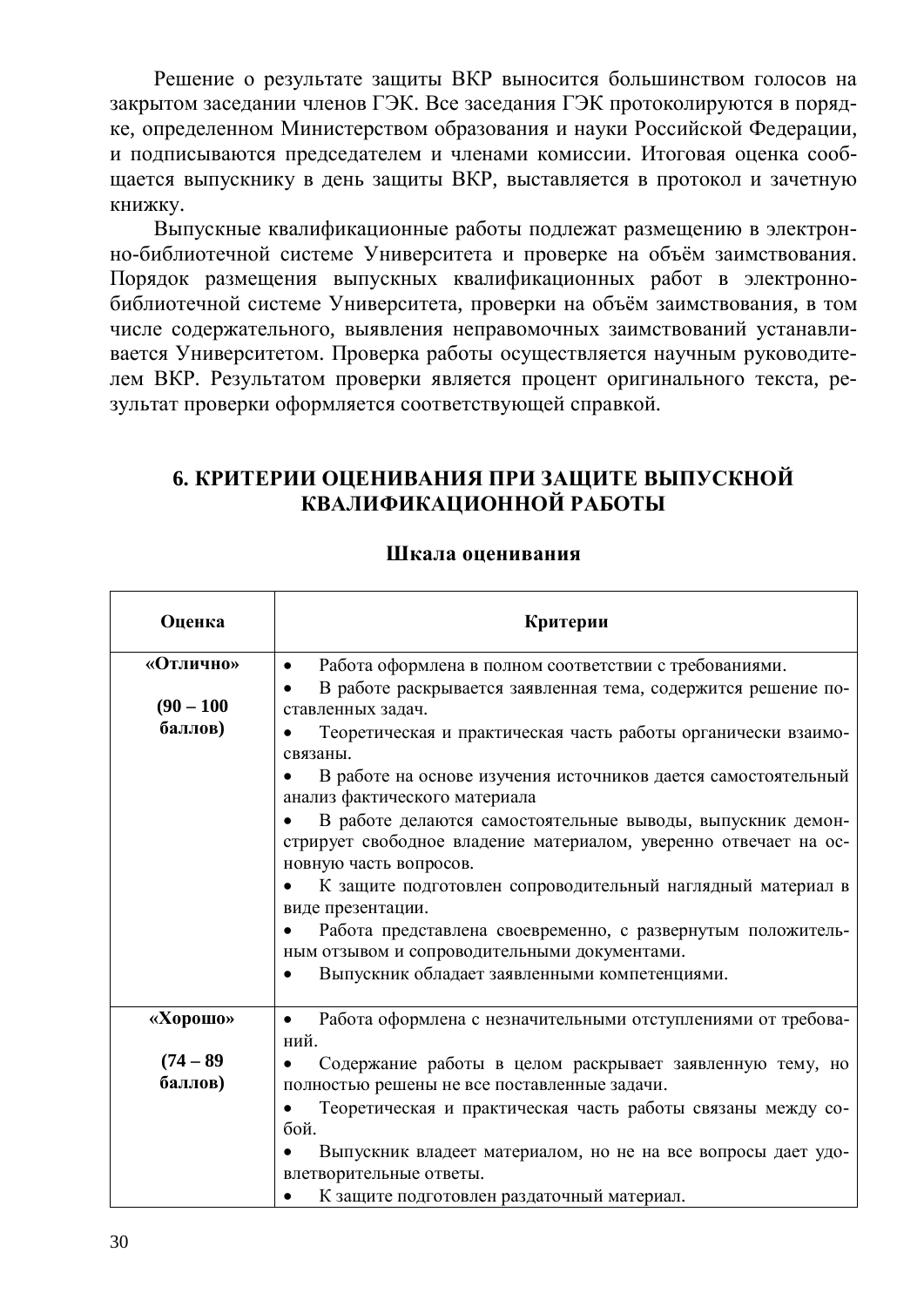| Оценка                                              | Критерии                                                                                                                                                                                                                                                                                                                                                                                                                                                                                                                                                                                                                                                                 |
|-----------------------------------------------------|--------------------------------------------------------------------------------------------------------------------------------------------------------------------------------------------------------------------------------------------------------------------------------------------------------------------------------------------------------------------------------------------------------------------------------------------------------------------------------------------------------------------------------------------------------------------------------------------------------------------------------------------------------------------------|
|                                                     | Работа представлена своевременно, с развернутым положитель-<br>$\bullet$<br>ным отзывом, но имеются замечания к содержанию и оформлению.<br>Выпускник обладает заявленными компетенциями.<br>$\bullet$                                                                                                                                                                                                                                                                                                                                                                                                                                                                   |
| «Удовлетвори-<br>тельно»<br>$(60 - 73)$<br>балла)   | $\bullet$<br>Работа выполнена с незначительными отступлениями от требова-<br>ний.<br>Содержание работы в целом раскрывает заявленную тему, но<br>предъявленное решение поставленных задач не является удовлетвори-<br>тельным (вызывает массу возражений и вопросов без ответов).<br>Недостаточная самостоятельность при анализе фактического ма-<br>териала и источников.<br>Отсутствует самостоятельный анализ литературы и фактического<br>материала<br>Слабое знание теоретических подходов к решению проблемы и<br>работ ведущих ученых в данной области<br>Неуверенная защита работы, ответы на вопросы не воспринима-<br>ются членами ГЭК как удовлетворительные. |
|                                                     | Работа представлена с нарушением срока предоставления вы-<br>пускных квалификационных работ, имеются существенные замечания<br>к содержанию и оформлению.<br>Отзыв научного руководителя имеет серьезные замечания.<br>Выпускник обладает заявленными компетенциями.                                                                                                                                                                                                                                                                                                                                                                                                     |
| «Неудовлетвори-<br>тельно»<br>$(0 - 59)$<br>баллов) | Работа представлена с нарушением срока предоставления вы-<br>пускных квалификационных работ, имеются существенные замечания<br>к содержанию и оформлению.<br>Выпускник не может привести подтверждение теоретическим по-<br>$\bullet$<br>ложениям.<br>Выпускник не знает источников по теме работы или не может их<br>охарактеризовать.<br>Выпускник на защите не может аргументировать выводы, не от-<br>вечает на вопросы.<br>В работе отсутствуют самостоятельные разработки, решения или<br>выводы.<br>В работе обнаружены большие фрагменты заимствованного тек-<br>ста без указания его авторов.<br>Выпускник не обладает заявленными компетенциями.<br>$\bullet$  |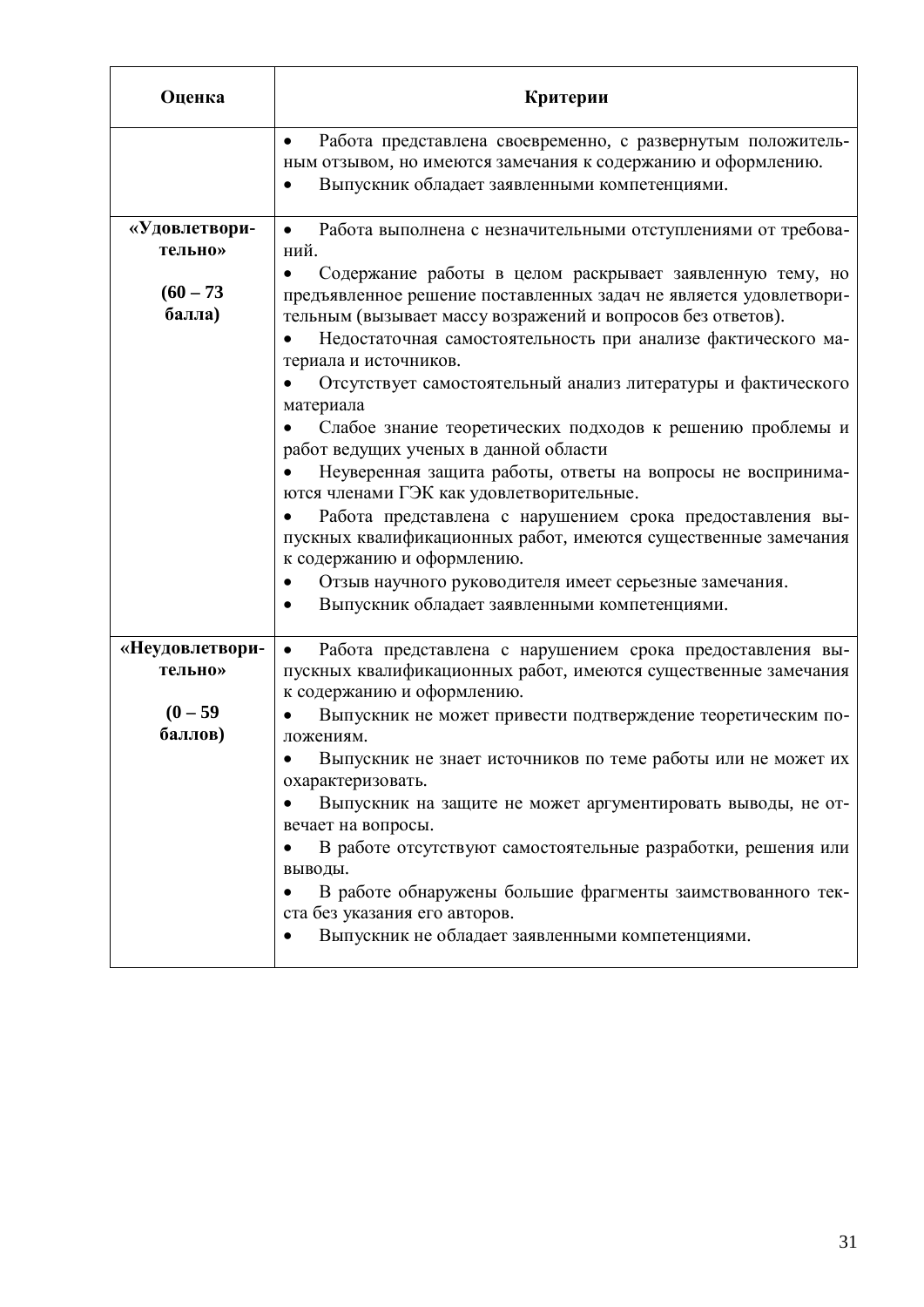### Шкала оценивания: универсальная и национальная

| Сумма баллов за все<br>критерии оценивания | Оценка по национальной шкале                                                                                                                                          | Оценка<br><b>ECTS</b> |
|--------------------------------------------|-----------------------------------------------------------------------------------------------------------------------------------------------------------------------|-----------------------|
| $90 - 100$                                 | ОТЛИЧНО                                                                                                                                                               | A                     |
| $82 - 89$                                  |                                                                                                                                                                       | B                     |
| $74 - 81$                                  | хорошо                                                                                                                                                                | C                     |
| $64 - 73$                                  |                                                                                                                                                                       | D                     |
| $60 - 63$                                  | удовлетворительно                                                                                                                                                     | E                     |
| $35 - 59$                                  | неудовлетворительно                                                                                                                                                   | <b>FX</b>             |
| $1 - 34$                                   | Обучающиеся, получившие неудовлетвори-<br>тельную оценку, отчисляются из университета<br>и имеют право на повторную защиту ВКР на<br>протяжении последующих трех лет. | F                     |

# <span id="page-31-0"></span>**7. ПОРЯДОК АПЕЛЛЯЦИИ ПО РЕЗУЛЬТАТАМ ЗАЩИТЫ** ВЫПУСКНОЙ КВАЛИФИКАЦИОННОЙ РАБОТЫ

По результатам защиты ВКР обучающийся имеет право подать в апелляшионную комиссию письменное заявление об апелляции по вопросам, связанным с процедурой проведения защиты, не позднее следующего рабочего дня после объявления результатов.

Апелляционная комиссия формируется в количестве не менее пяти человек из числа профессорско-преподавательского состава, научных работников Университета, не входящих в данном учебном году в состав государственных экзаменационных комиссий.

Апелляция рассматривается в срок не позднее двух рабочих дней со дня ее подачи на заседании апелляционной комиссии, на которое приглашаются председатель ГЭК и обучающийся, подавший апелляцию.

Апелляционная комиссия принимает одно из следующих решений:

– об отклонении апелляции, если изложенные в ней сведения о нарушениях процедуры проведения защиты ВКР обучающегося не подтвердились и / или не повлияли на результат государственной итоговой аттестации;

– об удовлетворении апелляции, если изложенные в ней сведения о допущенных нарушениях процедуры проведения защиты ВКР обучающегося подтвердились и повлияли на результат государственной итоговой аттестации.

В последнем случае результат проведения государственной итоговой аттестации подлежит аннулированию, в связи с чем протокол о рассмотрении апелляции не позднее следующего рабочего дня передается в ГЭК для реализации решения комиссии. Обучающемуся предоставляется возможность пройти повторную зашиту ВКР в дополнительные сроки, установленные действующим законолательством.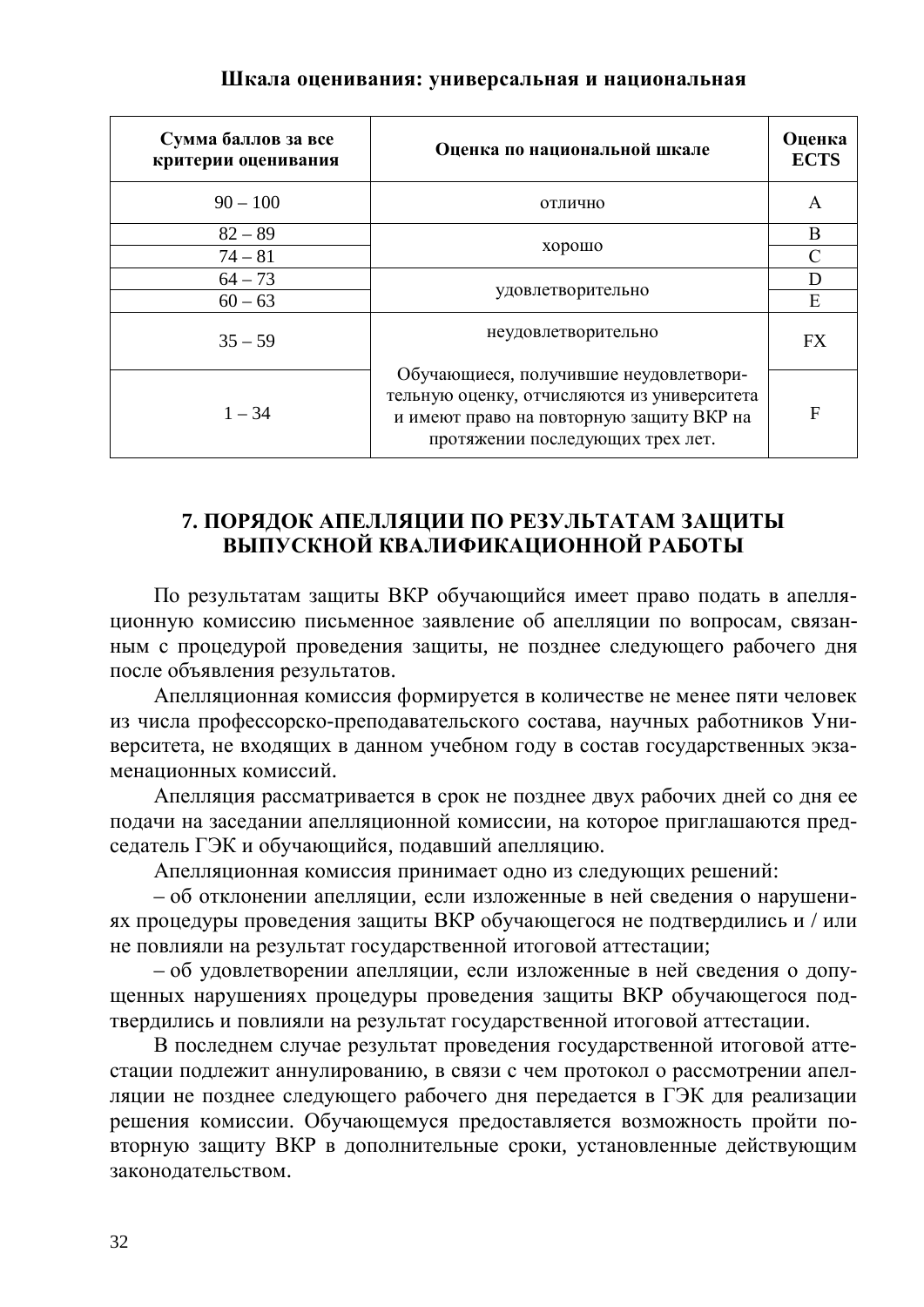Решение апелляционной комиссии является окончательным и пересмотру не подлежит.

Повторное проведение защиты ВКР осуществляется в присутствии одного из членов апелляционной комиссии не позднее даты завершения обучения в образовательной организации обучающегося, подавшего апелляцию, в соответствии со стандартом.

Апелляция на повторное прохождение государственных аттестационных испытаний не принимается.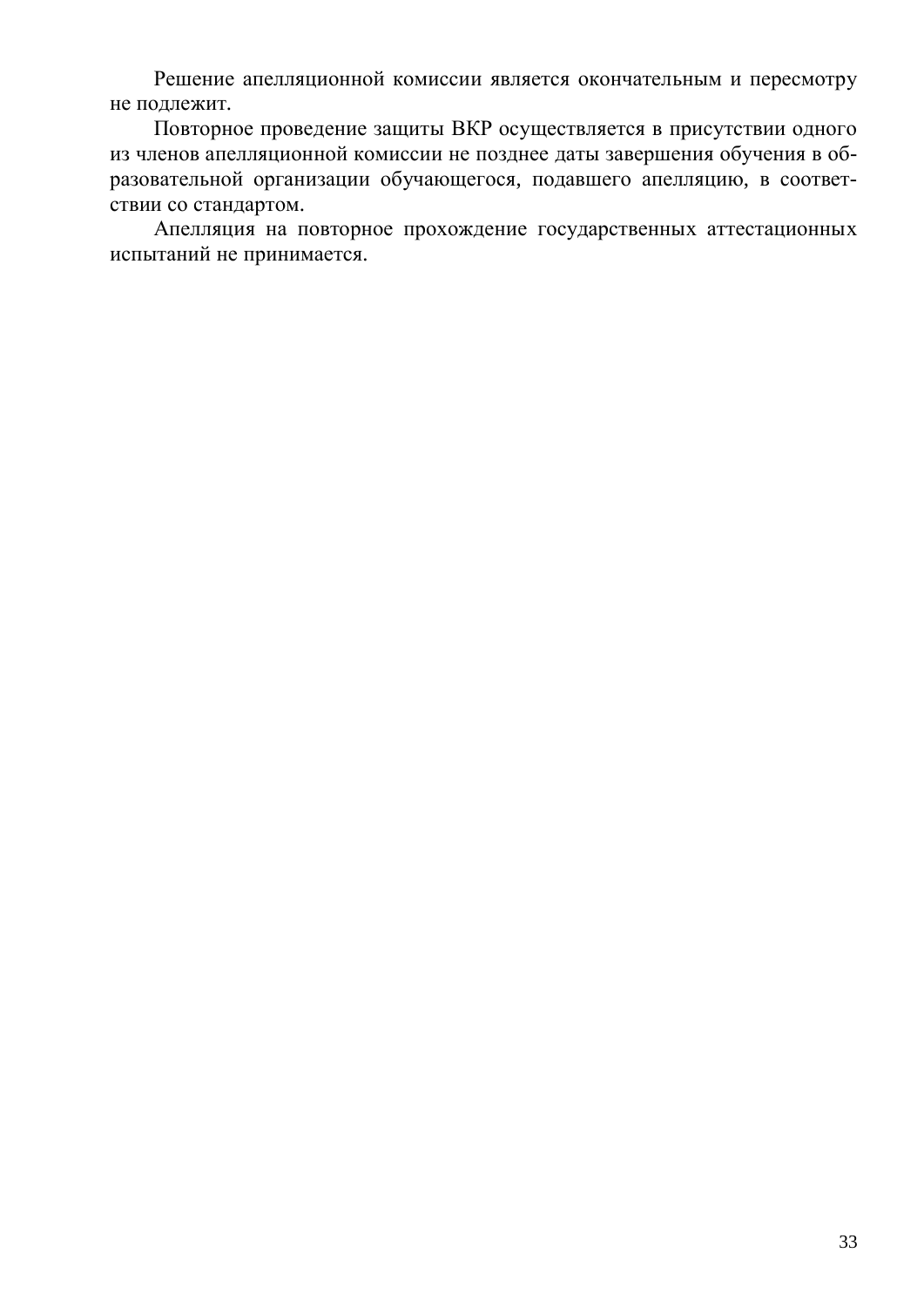# <span id="page-33-1"></span><span id="page-33-0"></span>ТРИЛОЖЕНИЯ

## Приложение А. Заявление обучающегося об утверждении темы **выпускной квалификационной работы**

| Не возражаю |  |
|-------------|--|
|-------------|--|

Зав. кафедрой \_

**(наименование кафедры полностью)** 

Зав. кафедрой

(наименование кафедры) (И.О. Фамилия)

от обучающегося (ся)\_\_\_\_\_  $(H.O. \text{ Qammung})$  ( $(H.O. \text{ Qammung})$ )

Направления подготовки\_

(шифр направления подготовки)

\_\_\_\_\_\_\_\_\_\_\_ ɮɨɪɦɵɨɛɭɱɟɧɢɹ, ɝɪɭɩɩɵ \_\_\_\_\_

### ЗАЯВЛЕНИЕ

\_\_\_\_\_\_\_\_\_\_\_\_\_\_\_\_\_\_\_\_\_\_\_\_\_\_\_\_\_\_\_\_\_\_\_\_\_\_\_\_\_\_\_\_\_\_\_\_\_\_\_\_\_\_\_\_\_\_\_\_\_\_\_\_

Прошу утвердить тему ВКР

Прошу назначить руководителем

\_\_\_\_\_\_\_\_\_\_\_\_\_\_\_\_\_\_\_\_\_\_\_\_\_\_\_\_\_\_\_\_\_\_\_\_\_\_\_\_\_\_\_\_\_\_\_\_\_\_\_\_\_\_\_\_\_\_\_\_\_\_\_\_ (Ф.И.О., ученая степень, ученое звание, должность, место работы)

(подпись, дата)

(контактный телефон обучающегося)

Даю согласие осуществлять руководство выпускной квалификационной работы обучаɸɳɟɝɨɫɹ (-ɳɟɣɫɹ) \_\_\_\_\_\_\_\_\_\_\_\_\_\_\_\_\_\_\_\_\_\_\_\_\_\_\_\_\_\_\_\_ɩɨɭɤɚɡɚɧɧɨɣɬɟɦɟ.

 $\frac{1}{\sqrt{2}}$  , and the state of the state of the state of the state of the state of the state of the state of the state of the state of the state of the state of the state of the state of the state of the state of the sta

(Ф.И.О. обучающегося)

 $\mathcal{L}_\text{max}$  and  $\mathcal{L}_\text{max}$  and  $\mathcal{L}_\text{max}$  and  $\mathcal{L}_\text{max}$  and  $\mathcal{L}_\text{max}$ 

 $\overline{\phantom{a}}$  , which is a set of the set of the set of the set of the set of the set of the set of the set of the set of the set of the set of the set of the set of the set of the set of the set of the set of the set of th (подпись руководителя)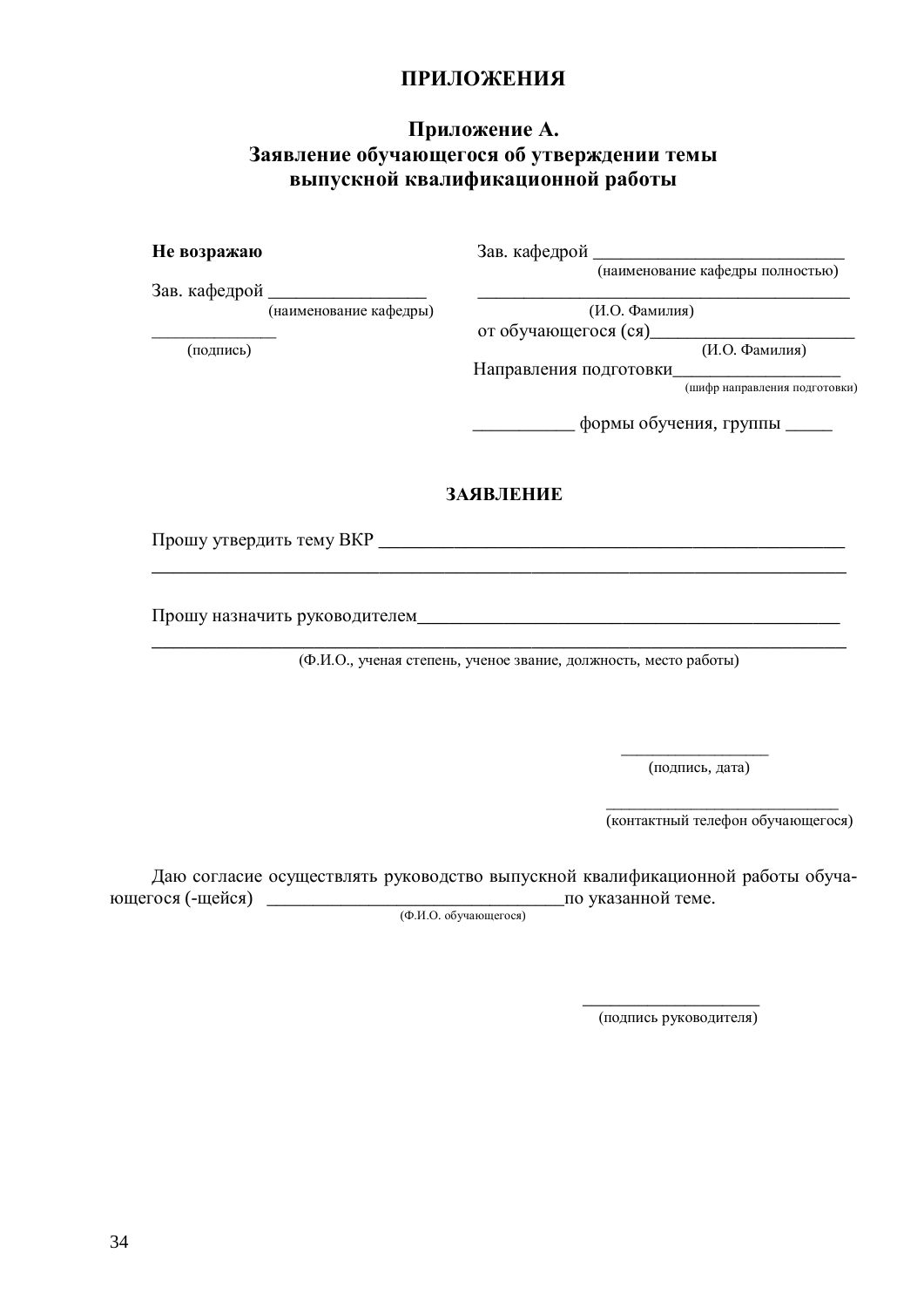# Приложение Б. Форма титульного листа выпускной квалификационной работы

# МИНИСТЕРСТВО ОБРАЗОВАНИЯ И НАУКИ РОССИЙСКОЙ ФЕДЕРАЦИИ

<span id="page-34-0"></span>Федеральное государственное автономное образовательное учреждение высшего образования

# «КРЫМСКИЙ ФЕДЕРАЛЬНЫЙ УНИВЕРСИТЕТ **имени В. И. Вернадского»**

(ФГАОУ ВО «КФУ им. В. И. Вернадского»)

# ИНСТИТУТ ЭКОНОМИКИ И УПРАВЛЕНИЯ

Кафедра менеджмента

Фамилия, имя, отчество

# **TEMA BKP**

Выпускная квалификационная работа

Обучающегося \_\_\_\_ курса

Направления подготовки уровня бакалавриата

(код и наименование)

Форма обучения

(очная, заочная)

Научный руководитель должность, учёная степень, звание и пользов и пользов и пользов и пользов и пользов и пользов и пользов и польз

К ЗАЩИТЕ ДОПУСКАЮ:

Зав. кафедрой үчёная степень, звание и поставляет и поставляет и поставляет и поставляет и поставляет и поставляет и поставл

Симферополь, 20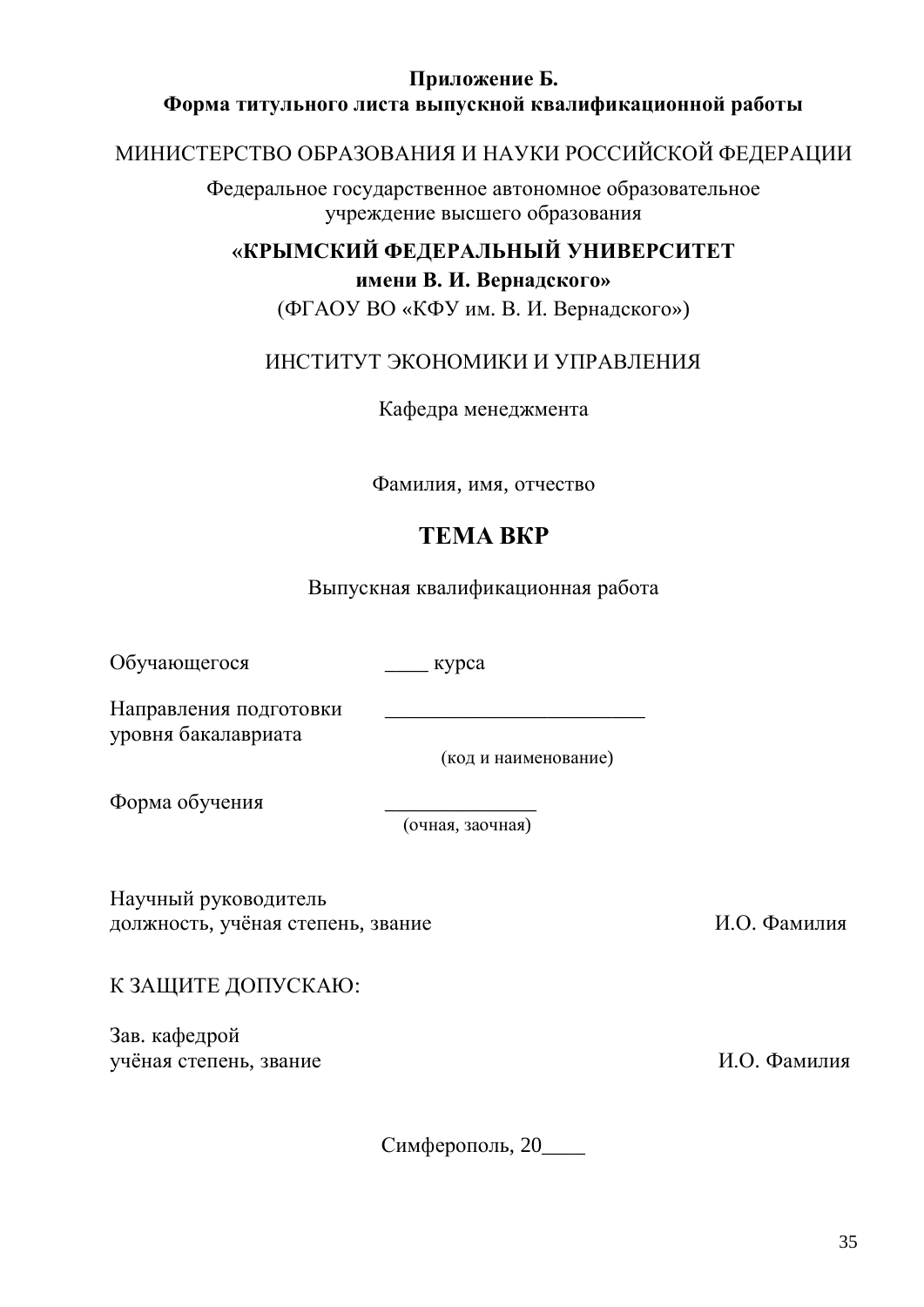# <span id="page-35-0"></span>Приложение В. Форма задания на выпускную квалификационную работу

Институт экономики и управления (структурное подразделение) ФГАОУ ВО «КФУ им. В. И. Вернадского»

| Кафедра                                                              | менеджмента                                                                                                                                                                                                                                         |  |  |
|----------------------------------------------------------------------|-----------------------------------------------------------------------------------------------------------------------------------------------------------------------------------------------------------------------------------------------------|--|--|
| Уровень                                                              | бакалавриата                                                                                                                                                                                                                                        |  |  |
| Направление<br>подготовки                                            | 38.03.02 Менеджмент<br>(код и наименование)                                                                                                                                                                                                         |  |  |
| Направленность<br>(профиль)                                          | (наименование)                                                                                                                                                                                                                                      |  |  |
|                                                                      | <b>УТВЕРЖДАЮ</b><br>Заведующий кафедрой<br>менеджмента<br>и. С. Фамилия<br>20<br>$\left\langle \kappa \right\rangle$ $\rightarrow$ $\left\langle \kappa \right\rangle$<br>$\Gamma$ .<br>ЗАДАНИЕ ДЛЯ ПОДГОТОВКИ<br>ВЫПУСКНОЙ КВАЛИФИКАЦИОННОЙ РАБОТЫ |  |  |
| Обучающемуся __ курса                                                |                                                                                                                                                                                                                                                     |  |  |
| 1. Тема ВКР                                                          | (фамилия, имя, отчество)                                                                                                                                                                                                                            |  |  |
| Руководитель ВКР                                                     |                                                                                                                                                                                                                                                     |  |  |
| $\hspace{-.15cm}\ll \hspace{-.15cm} \gg$<br>3. Исходные данные к ВКР | (фамилия и инициалы, ученая степень, ученое звание)<br>утверждены приказом высшего учебного заведения от<br>20<br>$\Gamma$ .                                                                                                                        |  |  |
| необходимо разработать)                                              | 4. Содержание ВКР (перечень основных структурных элементов ВКР, которые                                                                                                                                                                             |  |  |
|                                                                      | 5. Перечень обязательных приложений к ВКР                                                                                                                                                                                                           |  |  |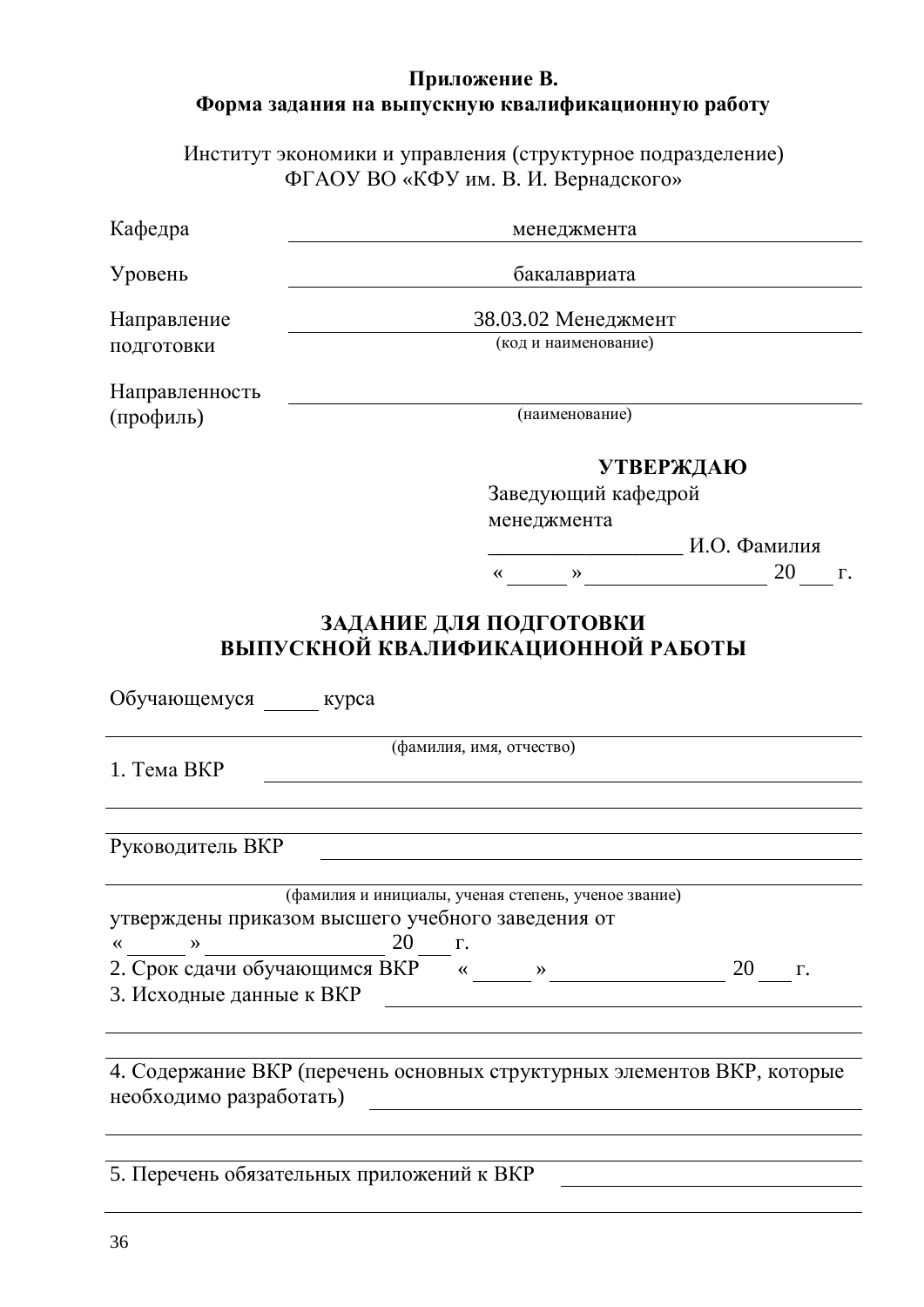# ПРОДОЛЖЕНИЕ ПРИЛОЖЕНИЯ В

В.2. Оборотная сторона задания на ВКР

| 0. КАЛЕНДАГ ПЕШ ПЛАН                                     |                           |                 |            |  |  |
|----------------------------------------------------------|---------------------------|-----------------|------------|--|--|
| $N_{2}$                                                  | Название этапов выпускной | Срок выполнения | Отметка о  |  |  |
| $\Pi/\Pi$                                                | квалификационной работы   | этапов ВКР      | выполнении |  |  |
|                                                          |                           |                 |            |  |  |
|                                                          |                           |                 |            |  |  |
|                                                          |                           |                 |            |  |  |
|                                                          |                           |                 |            |  |  |
|                                                          |                           |                 |            |  |  |
|                                                          |                           |                 |            |  |  |
|                                                          |                           |                 |            |  |  |
|                                                          |                           |                 |            |  |  |
|                                                          |                           |                 |            |  |  |
|                                                          |                           |                 |            |  |  |
|                                                          |                           |                 |            |  |  |
|                                                          |                           |                 |            |  |  |
|                                                          |                           |                 |            |  |  |
|                                                          |                           |                 |            |  |  |
|                                                          |                           |                 |            |  |  |
|                                                          |                           |                 |            |  |  |
|                                                          |                           |                 |            |  |  |
|                                                          |                           |                 |            |  |  |
|                                                          |                           |                 |            |  |  |
|                                                          |                           |                 |            |  |  |
| Задание принял (а) к исполнению « ____ » ______<br>20 г. |                           |                 |            |  |  |
| Обучающийся                                              |                           |                 |            |  |  |

# $\epsilon$ **C EXA TELL A DULLIMET THALL**

Руководитель ВКР

(подпись) (фамилия и инициалы)

(подпись) (фамилия и инициалы)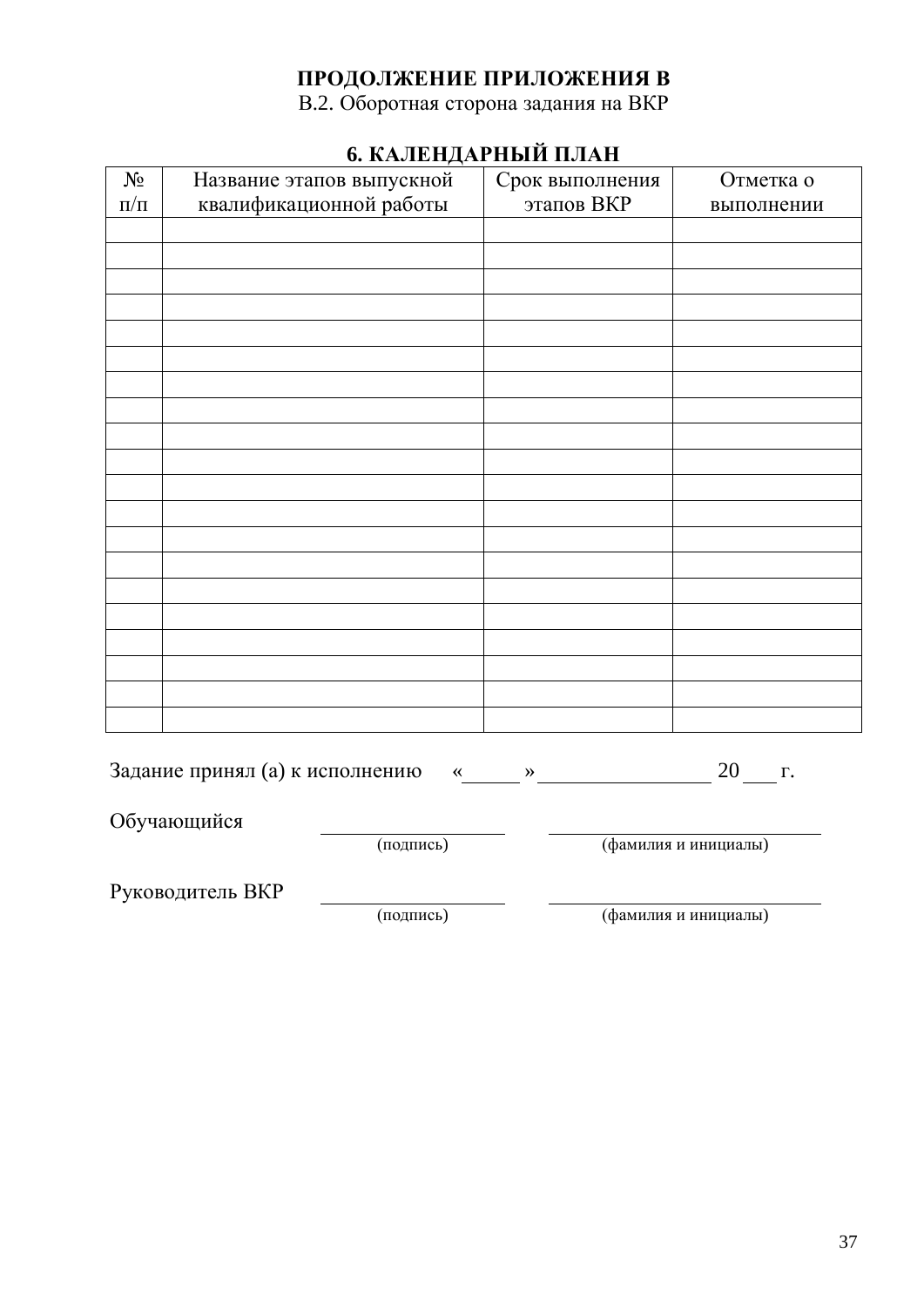## <span id="page-37-0"></span>Приложение Г. Правила составления библиографического описания **выпускной квалификационной работы**

В список использованных источников включаются только те источники, на которые есть ссылки в тексте, а в тексте не должно быть ссылок на источники, которые отсутствуют в списке.

Список использованных источников должен иметь сквозную нумерацию. Источники располагаются по алфавиту, сначала русскоязычные, затем иностранные.

Работы одного автора в списке располагаются по году издания в порядке возрастания.

Работы одного и того же автора, но с соавторами располагаются по алфавиту с учетом букв фамилии второго автора.

Основой правил составления библиографического описания ВКР служит ГОСТ 7.1-2003 «Библиографическая запись. Библиографическое описание. Общие требования и правила составления».

Объектами составления библиографического описания являются все виды опубликованных (в том числе депонированных) и неопубликованных документов на любых носителях – книги, сериальные и другие продолжающиеся издания, нотные, картографические, аудиовизуальные, изобразительные, нормативные и технические документы, электронные ресурсы и составные части документов, ресурсы Интернет.

Материал библиографического списка необходимо сгруппировать следующим образом:

– список нормативно-правовых документов;

– список литературы;

– ссылки на ресурсы Интернет.

### Примеры библиографического описания (ГОСТ 7.1-2003)

### $O$ днотомные издания

Балабанов, И. Т. Валютные операции / И. Т. Балабанов. – М. : Финансы и статистика, 1993. – 144 с.

Пугачев, В. П. Введение в политологию : учебник для студентов вузов / В. П. Пугачев, А. И. Соловьев. – 3-е изд., перераб. и доп. – М. : Аспект-Пресс,  $2005. - 447$  c.

Додонов, В. Н. Словарь гражданского права / В. Н. Додонов, Е. В. Каминская, О. Г. Румянцев; под общ. ред. В. В. Залесского. – М. : ИНФРА-М, 1997. – 294 c.

### Книги четырех и более авторов

Теория зарубежной судебной медицины : учеб. пособие / В. Н. Алисиевич [и др.]. – М. : Изд-во МГУ, 1990. – 40 с.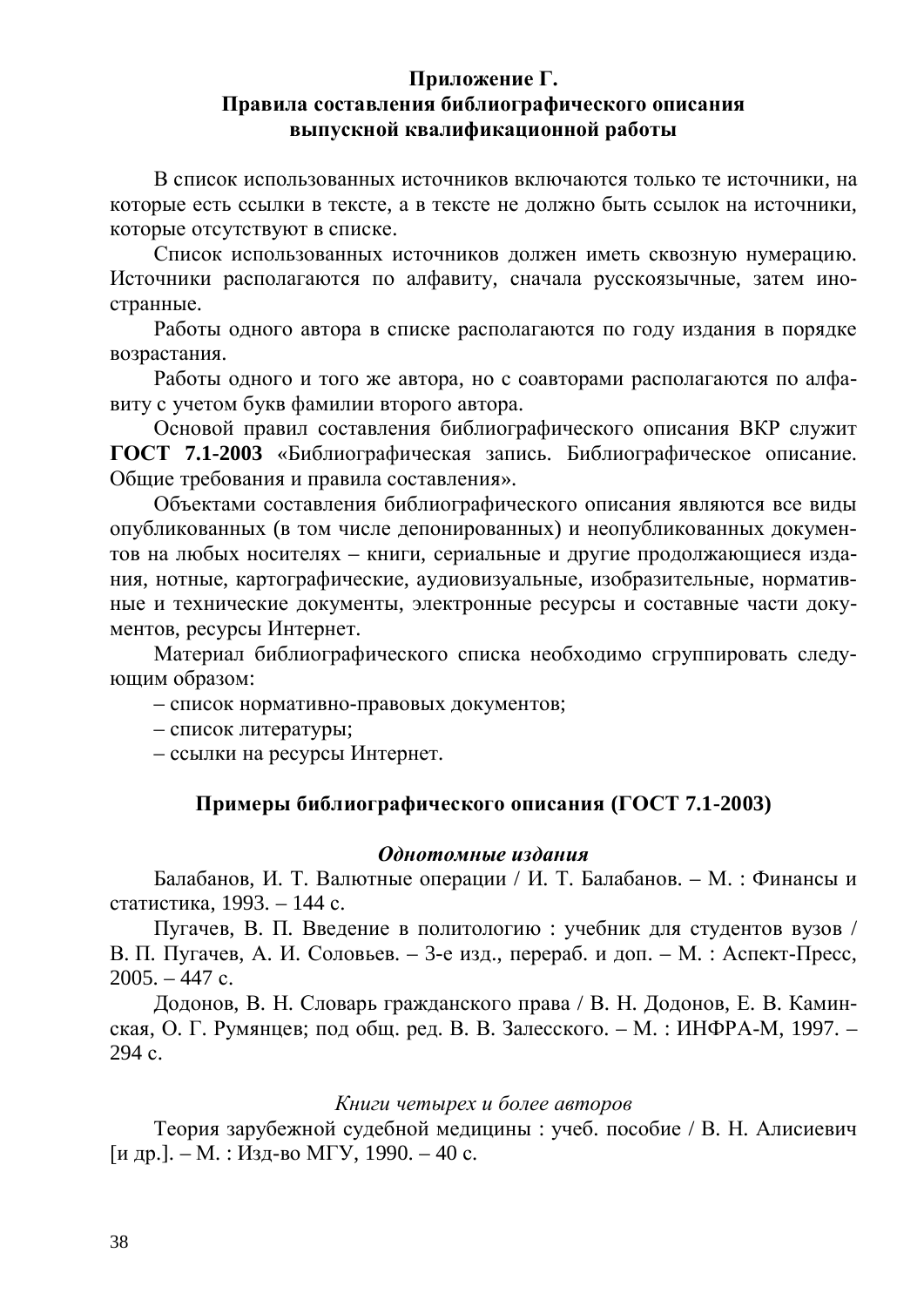### *Сборник*

Малый бизнес: перспективы развития: сб. ст. / под ред. В. С. Ажаева. – М.  $:$  ИНИОН, 1991. – 147 с.

#### Переводные издания

Болч, Б. Многомерные статистические методы для экономики : пер. с англ. А. Д. Плитмака / Б. Болч, К. Хуань; под ред. и предисл. С. А. Айвазяна. – М. : Статистика, 2000. – 317 с.

#### **Многотомные издания**

#### Издание в целом

Безуглов, А. А. Конституционное право России : в 3 т. : учебник для юрид. вузов (полный курс) / А. А. Безуглов, С. А. Солдатов. – М. : Профтехобразование,  $2001. - T.1 - 3.$ 

#### $O$ *тдельный том*

Харитонов, Ю. Я. Аналитическая химия. Аналитика: в 2 кн. Кн. 2. Количественный анализ. Физико-химические (инструментальные) методы анализа / Ю. Я. Харитонов. – М. : Высш. шк., 2001. – 342 с.

### $Hopmamusho$ -правовые документы

Конституция (Основной закон) Российской Федерации: офиц. текст. – М.: Маркетинг, 2001. – 39 с.

О правительственной комиссии по проведению административной реформы: постановление Правительства РФ от 31.07.2003 г. № 451 // Собрание законодательства. – 2003. – № 31. – Ст. 3150.

О типовом регламенте взаимодействия федеральных органов исполнительной власти : постановление Правительства РФ от 19.01.2005 г. № 30 // Российская газета. – 2005. – 25 янв. – С. 11-12.

#### Нормативно-технические и технические документы

### $C$ тандарты

ГОСТ Р ИСО 9001-2001. Системы менеджмента качества. Требования. – Введ. 2001-08-31. – М. : Госстандарт России : Изд-во стандартов, 2001. – 21 с.

### Депонированные научные работы

Разумовский, В. А. Управление маркетинговыми исследованиями в регионе / В. А. Разумовский, Д. А. Андреев; Ин-т экономики города. – М., 2002. – 210 с. : схемы. – Библиогр. : с. 208-209. – Деп. в ИНИОН Рос. акад. наук 15.02.02, № 139876.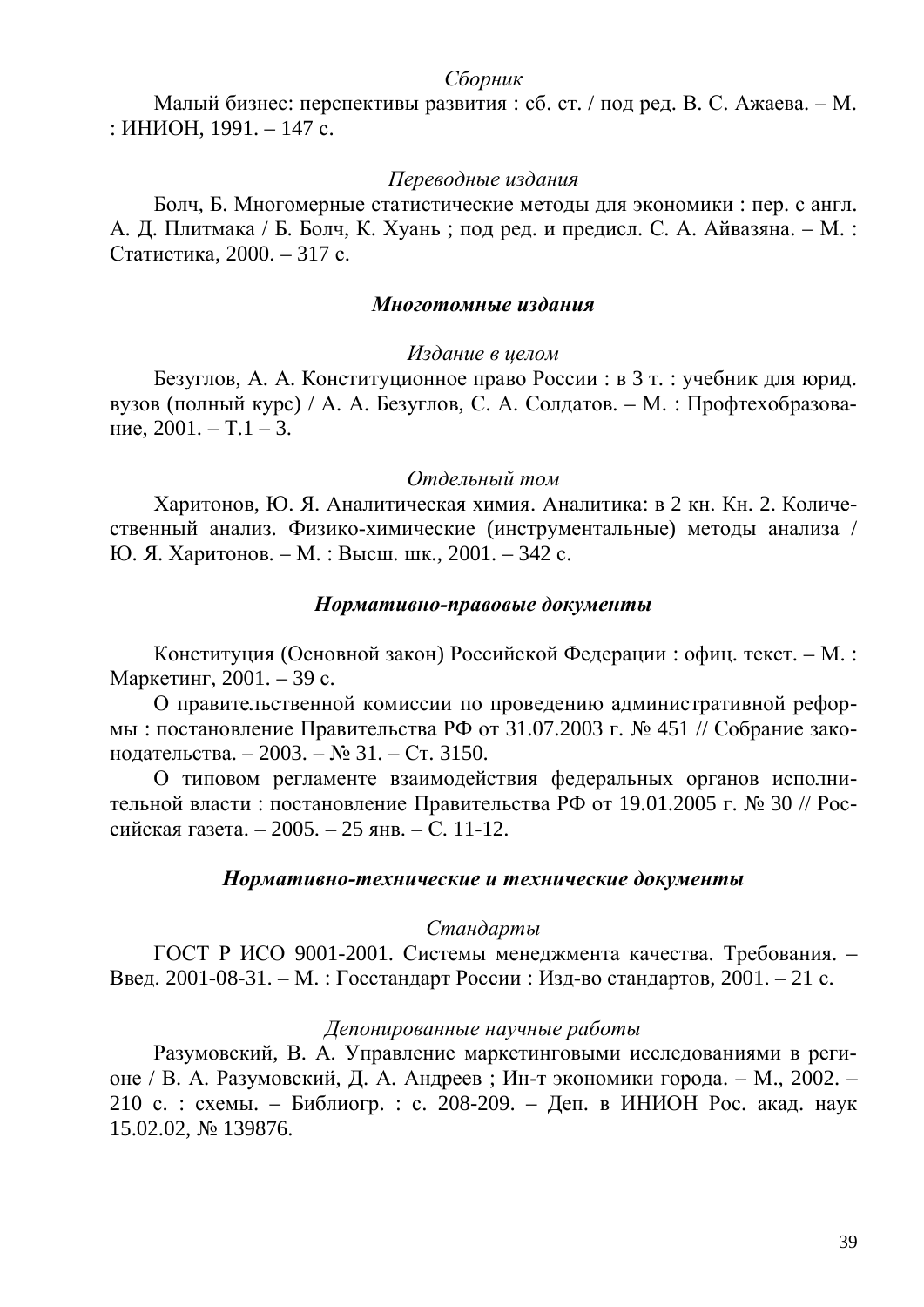### Неопубликованные документы

#### *Ɉɬɱɟɬɨɧɚɭɱɧɨɢɫɫɥɟɞɨɜɚɬɟɥɶɫɤɨɣɪɚɛɨɬɟ*

Формирование продовольственных оптовых рынков потребительской кооперации Сибири : отчет о НИР (по 1 этапу) / рук. Г. В. Маклаков. – Новосибирск, 1997. – 58 с.

#### *Ⱦɢɫɫɟɪɬɚɰɢɢ*

Зайцева, О. П. Экономические аспекты антикризисного управления в потребительской кооперации : дис. ... на соиск. учён. степени д-ра экон. наук : спец. 08.00.05 Экон. и упр. нар. хоз-вом / О. П. Зайцева. – Новосибирск: НОУ ВПО Центросоюза РФ «СибУПК», 2001. – 394 с.

### *A*emopedepam duccepmauuu

Аманжолова, Б. А. Бюджетирование как система оперативного планирования деятельности организаций: автореф. дис. ... на соиск. учён. степени канд. экон. наук / Б. А. Аманжолова. – Новосибирск: НОУ ВПО Центросоюза РФ «СибУПК», 2001. – 16 с.

### Составная часть документа

### Из собрания сочинений

Герцен, А. И. Тиранство сибирского Муравьева / А. И. Герцен // Собр. соч.  $: B 30$  T. – M.  $Pi$ phop, 1998. – T. 14. – C. 315-316.

### $M$ з сборника научных трудов, тезисов докладов конференций и т.д.

Рожкова, Н. А. Некоторые вопросы статистической оценки занятости населения / Н. А. Рожкова // Статистический учет и отчетность при переходе на статистику предприятий: сб. науч. трудов. – Новосибирск, 2001. – С. 54-58.

Андреев, А. А. Определяющие элементы организации научноисследовательской работы / А. А. Андреев, М. Л. Закиров, Г. Н. Кузьмин // Тез. докл. межвуз. конф. Барнаул, 14-16 апр. 1997 г. – Барнаул : Изд-во Алт. ун-та, 1997. – C. 21-32.

#### Глава или раздел из книги

Муравьев, А. В. Культура Руси IX – первой половины XII в. / А. В. Муравьев, А. М. Сахаров // Очерки истории русской культуры IX-XVII вв. : кн. для учителя. – М. : Изд-во МГУ, 1984. – Гл. 1. – С. 7-74.

### *Из журнала*

Гудков, В. А. Исследование молекулярной и надмолекулярной структуры ряда жидкокристаллических полимеров / В. А. Гудков // Журн. структур. химии. – 1991. – Т. 32. – № 4. – С. 86-91.

Николаев, А. А. Арктическая торговая экспедиция Сибирской потребительской кооперации 1919 г. / А. А. Николаев // Вестник Сибирского университета потребительской кооперации. – 2001. – № 1. – С. 37-44.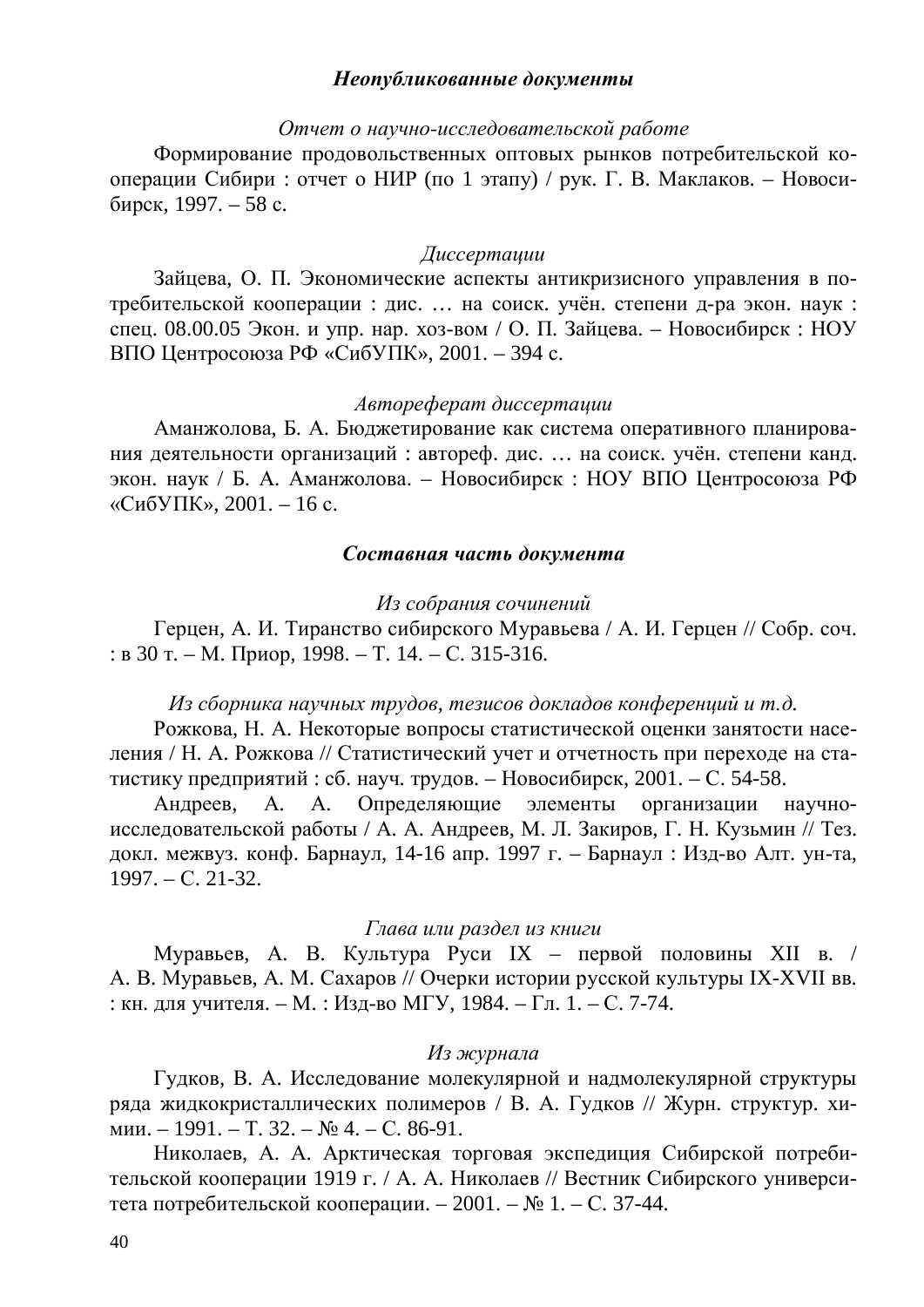Aiken, R. B. A size selective underwater light trap / R. B. Aiken // Hydrobiologia. – 1979. – Vol. 65,  $\mathbb{N}$  1. – P. 65-68.

Aiken, R. B. Positive phototaxis of the brineshrimp Artemia salina to monochromatic light / R. B. Aiken, J.P. Hailman // Can. J. Zool. – 1978. – Vol. 56. – P. 708-711.

Anderson, T. W. Current velocity and catch efficiency in sampling settlementstage larvae of coral-reef fishes / T. W. Anderson [et al.] // Fishery Bulletin. – 2002. – Vol. 100. – P. 404-413.

### $M$ *з газеты*

Мандрыка, В. Пайщики стали более заинтересованно участвовать в работе потребобществ / В. Мандрыка // Российская кооперация. – 2005. – 31 марта.

### Электронные ресурсы

Губанов, М. В. Исследование химических коммуникаций у доминантных видов биоты солоноватого озера Шира (Хакасия) в лабораторных условиях [Электронный ресурс] // Электронный научный журнал «Исследовано в России». 2005. С. 2472-2479. Режим доступа : [http://zhurnal.ape.relarn.ru/2005/241.pdf.](http://zhurnal.ape.relarn.ru/2005/241.pdf) (дата обращения: 21.05.2008).

Давиденко, Ю. Высокоэффективные современные светодиоды [Электронный ресурс] // Современная электроника. Октябрь. 2004. С. 36-43. Режим доступа : [www.soel.ru](http://www.soel.ru/) (дата обращения: 13.02.2007).

Лашманов, А. Светодиоды в светосигнальном оборудовании транспортных средств [Электронный ресурс]. 2003 – Режим доступа : <http://www.scooterclub.spb.ru/repair/?id=204>(дата обращения: 26.05.2004).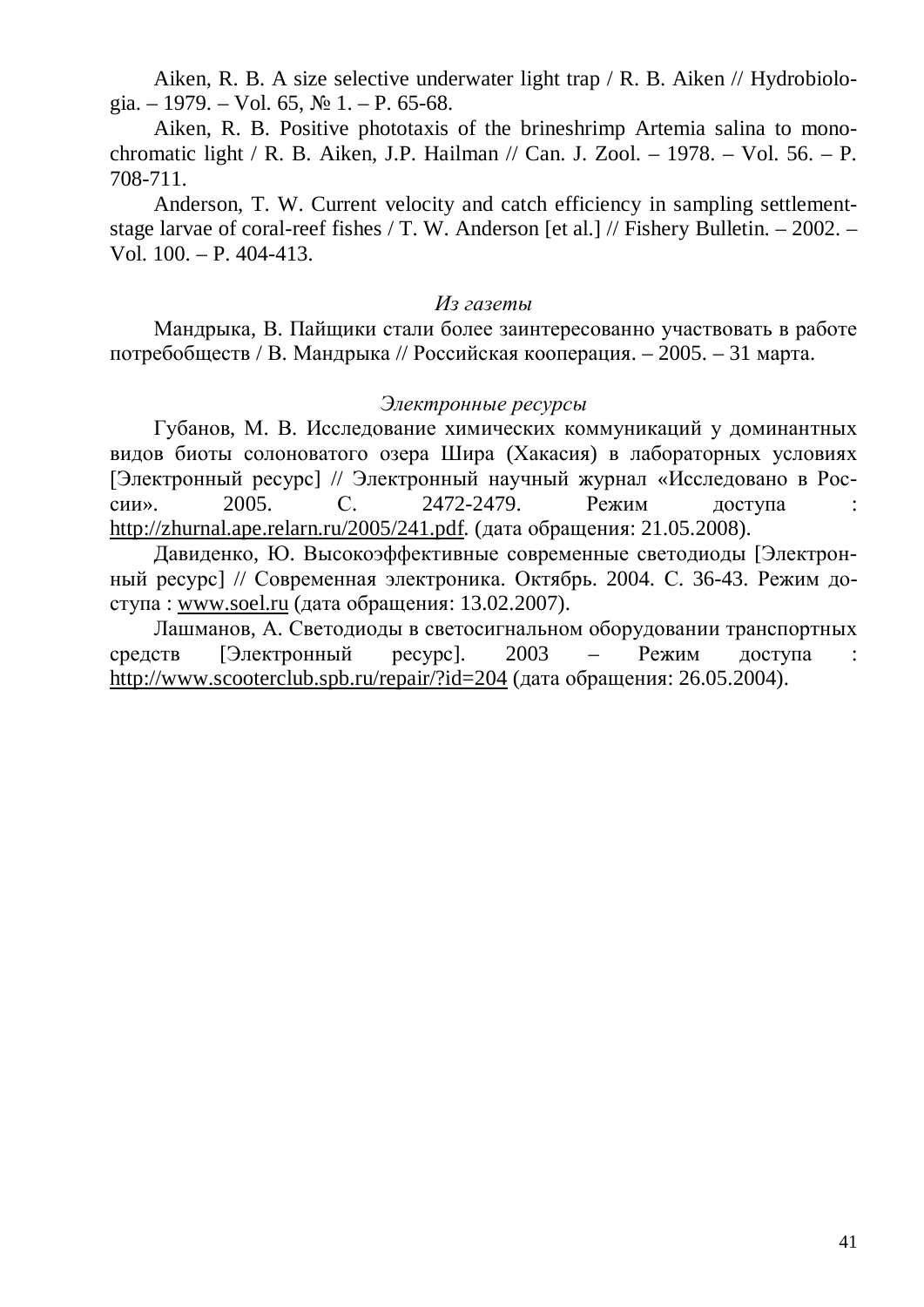# <span id="page-41-0"></span>Приложение Д. **Отзыв**

# научного руководителя на выпускную квалификационную работу

| обучающегося                                      |                                         |  |  |  |  |  |
|---------------------------------------------------|-----------------------------------------|--|--|--|--|--|
|                                                   | (фамилия, имя, отчество)                |  |  |  |  |  |
| Уровня                                            | бакалавриат                             |  |  |  |  |  |
| Направления                                       | 38.03.02 Менеджмент                     |  |  |  |  |  |
| подготовки                                        | (код и наименование)                    |  |  |  |  |  |
| Направленность                                    |                                         |  |  |  |  |  |
| (профиль)                                         | (наименование)                          |  |  |  |  |  |
| Тема ВКР                                          |                                         |  |  |  |  |  |
|                                                   |                                         |  |  |  |  |  |
|                                                   |                                         |  |  |  |  |  |
|                                                   | (полное название темы согласно приказу) |  |  |  |  |  |
| 1. Актуальность темы                              |                                         |  |  |  |  |  |
|                                                   |                                         |  |  |  |  |  |
|                                                   |                                         |  |  |  |  |  |
| 2. Достижение цели исследования                   |                                         |  |  |  |  |  |
|                                                   |                                         |  |  |  |  |  |
|                                                   |                                         |  |  |  |  |  |
|                                                   |                                         |  |  |  |  |  |
| 3. Решение задач исследования                     |                                         |  |  |  |  |  |
|                                                   |                                         |  |  |  |  |  |
|                                                   |                                         |  |  |  |  |  |
|                                                   |                                         |  |  |  |  |  |
| 4. Научная новизна                                |                                         |  |  |  |  |  |
|                                                   |                                         |  |  |  |  |  |
|                                                   |                                         |  |  |  |  |  |
| 5. Краткая сущность содержания работы по разделам |                                         |  |  |  |  |  |
|                                                   |                                         |  |  |  |  |  |
|                                                   |                                         |  |  |  |  |  |
|                                                   |                                         |  |  |  |  |  |
|                                                   |                                         |  |  |  |  |  |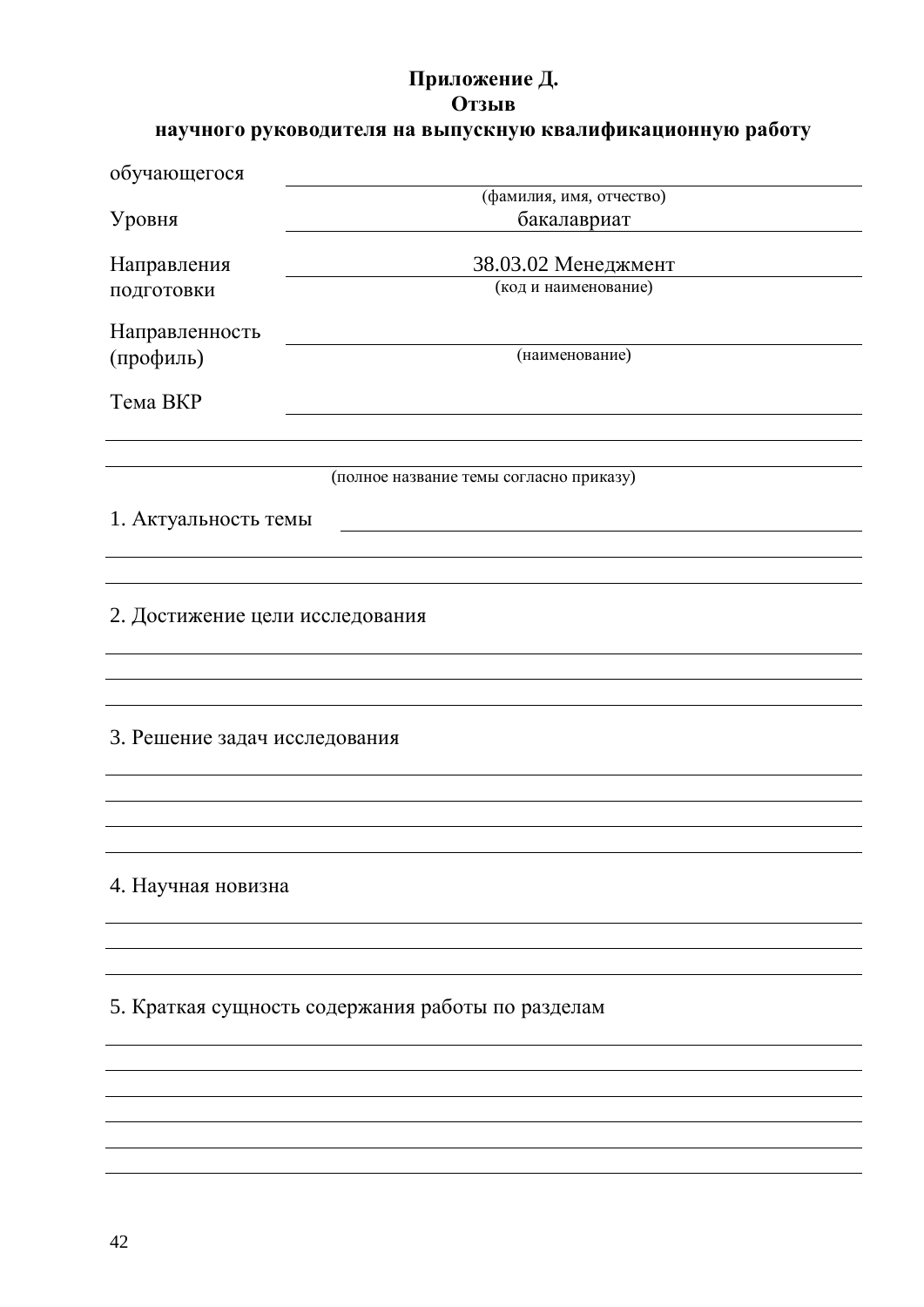7. Характеристика обучающегося во время работы над ВКР

8. Общая оценка ВКР (качественная, положительная, удовлетворительная, негативная) и ее обоснование

|                                             | 9. Рекомендации к защите в ГЭК:                           |                        |  |  |  |  |
|---------------------------------------------|-----------------------------------------------------------|------------------------|--|--|--|--|
| Работа                                      | отвечает (не отвечает)                                    | направлению подготовки |  |  |  |  |
|                                             | (ненужное зачеркнуть)                                     |                        |  |  |  |  |
| 38.03.02 Менеджмент                         |                                                           |                        |  |  |  |  |
| (код и наименование направления подготовки) |                                                           |                        |  |  |  |  |
|                                             |                                                           |                        |  |  |  |  |
|                                             |                                                           |                        |  |  |  |  |
| (наименование направленности (профиля))     |                                                           |                        |  |  |  |  |
| И                                           | рекомендуется (не рекомендуется)<br>(ненужное зачеркнуть) | к защите в ГЭК.        |  |  |  |  |

Научный руководитель:

(должность, ученая степень, ученое звание) «  $\rightarrow$  20  $\Gamma$ . (дата) (подпись) (инициалы, фамилия)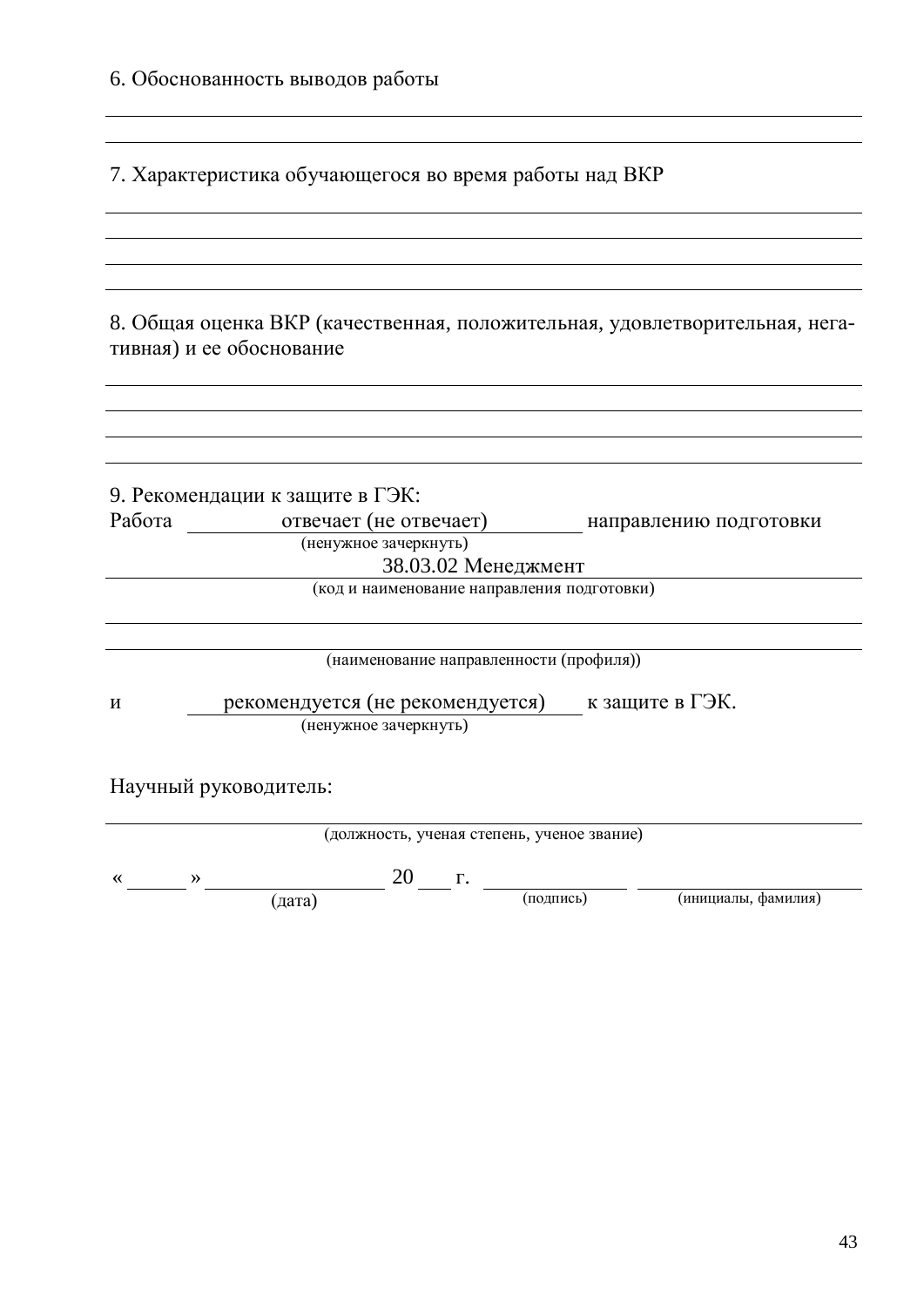# <span id="page-43-0"></span>Приложение Е.

# Примерная тематика выпускных квалификационных работ

## по профилю «Менеджмент организаций»

- 1. Организация обучения и переподготовки персонала на предприятии (на при $mepe$  ...).
- 2. Организация процесса реструктуризации предприятия (на примере ...).
- 3. Повышение качества товаров (услуг) на предприятии (на примере ...).
- 4. Повышение эффективности использования природных ресурсов (на примере …).
- 5. Повышение эффективности использования ресурсного потенциала на предприятии (на примере ...).
- 6. Повышение эффективности маркетинговой деятельности предприятия (на примере  $\ldots$ ).
- 7. Повышение эффективности природоохранной деятельности предприятия (на примере  $\ldots$ ).
- 8. Повышение эффективности сбытовой деятельности предприятия (на примере …).
- 9. Разработка маркетинговой стратегии предприятия (на примере ...).
- 10. Разработка системы внутреннего документооборота предприятия (на при $mepe$  ...).
- 11. Разработка стратегии круглогодичного функционирования предприятия (на примере  $\ldots$ ).
- 12. Разработка стратегии развития предприятия (на примере ...).
- 13. Разработка стратегии расширения деятельности предприятия (на примере …).
- 14. Разработка стратегии эффективного функционирования предприятия (на примере  $\ldots$ ).
- 15. Расширение ассортимента товаров (услуг) на предприятии (на примере ...).
- 16. Реинжиниринг бизнес-процессов на предприятии (на примере ...).
- 17. Совершенствование ассортиментной политики предприятия (на примере …).
- 18. Совершенствование информационного обеспечения процесса управления предприятием (на примере ...).
- 19. Совершенствование кадровой политики на предприятии (на примере ...).
- 20. Совершенствование комплекса маркетинга на предприятии (на примере ...).
- 21. Совершенствование корпоративной культуры предприятия (на примере ...).
- 22. Совершенствование логистической системы предприятия (на примере ...).
- 23. Совершенствование организации управленческого труда на предприятии (на примере  $\ldots$ ).
- 24. Совершенствование организационной структуры предприятия (на примере …).
- 25. Совершенствование процесса управления на предприятии (на примере ...).
- 26. Совершенствование сбытовой политики предприятия (на примере ...).
- 27. Совершенствование сбытовой стратегии предприятия (на примере ...).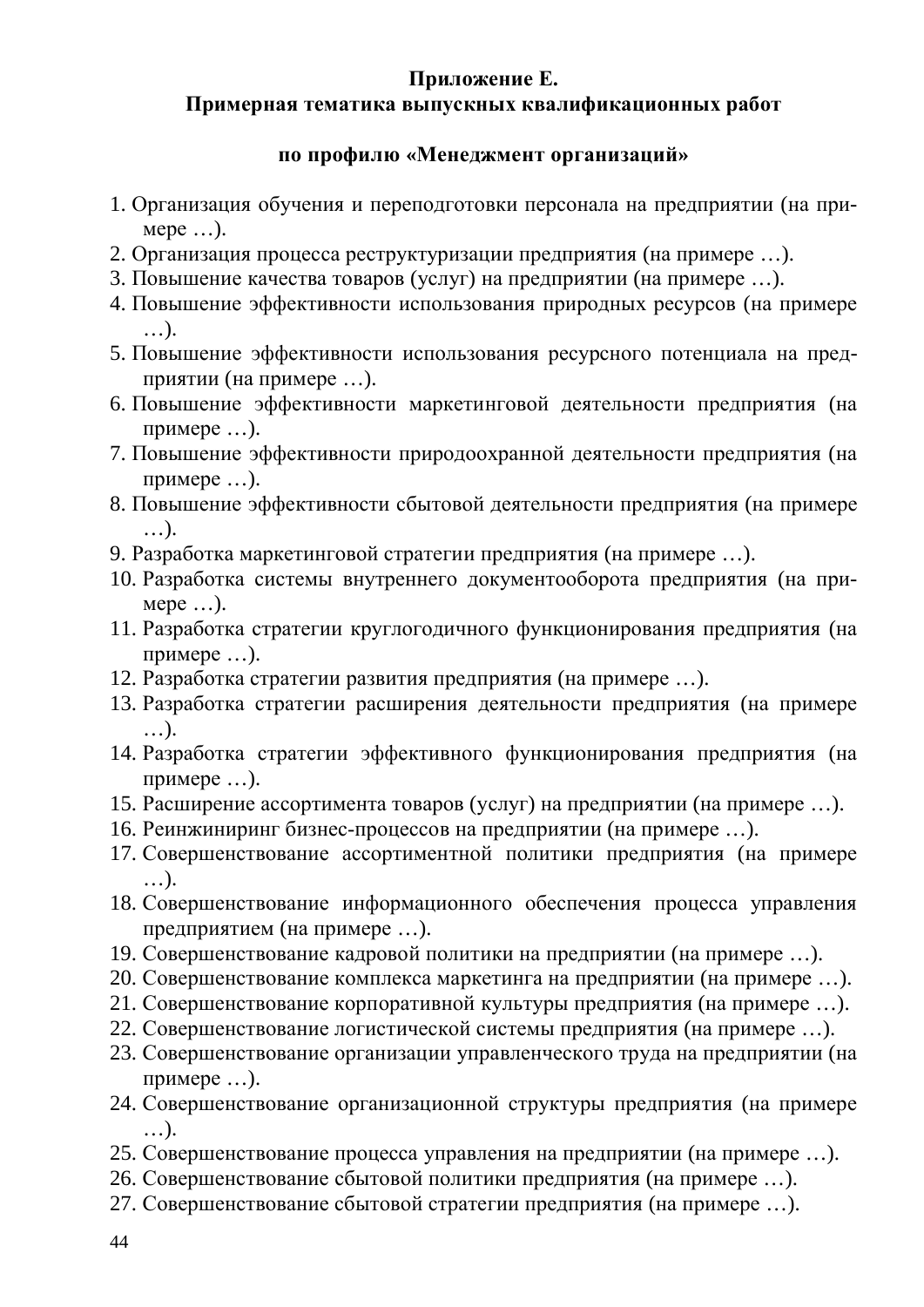- 28. Совершенствование системы внутреннего документооборота предприятия  $(na \pi p$ имере ...).
- 29. Совершенствование системы материального стимулирования труда работников на предприятии (на примере ...).
- 30. Совершенствование системы мотивации персонала на предприятии (на примере  $\ldots$ ).
- 31. Совершенствование системы оплаты труда персонала предприятия (на при $mepe$  ...).
- 32. Совершенствование системы поддержки принятия управленческих решений на предприятии (на примере ...).
- 33. Совершенствование системы управления качеством товаров (услуг) на предприятии (на примере ...).
- 34. Совершенствование системы управления персоналом предприятия (на при $mepe$  ...).
- 35. Управление ассортиментом товаров (услуг) на предприятии (на примере …).
- 36. Управление деятельностью предприятия (на примере ...).
- 37. Управление инвестиционной стратегией предприятия (на примере ...).
- 38. Управление инновационной стратегией развития предприятия (на примере …).
- 39. Управление качеством товаров (услуг) на предприятии (на примере ...).
- 40. Управление конкурентоспособностью предприятия (на примере ...).
- 41. Управление развитием предприятия (на примере ...).
- 42. Антикризисное управление предприятием (на примере ...).
- 43. Формирование кадрового резерва предприятия (на примере ...).
- 44. Формирование коммуникативной политики предприятия (на примере ...).
- 45. Формирование конкурентной стратегии предприятия (на примере ...).
- 46. Формирование корпоративной культуры предприятия (на примере ...).
- 47. Формирование сбытовой стратегии предприятия (на примере ...).
- 48. Формирование системы управления природоохранной деятельностью предприятия (на примере ...).
- 49. Формирование эффективной системы управления изменениями на предприятии (на примере ...).

Базой исследования могут выступать предприятия любых форм хозяйствования, осуществляющие деятельность в различных сферах.

# по профилю «Менеджмент в гостиничном, курортном и туристическом бизнесе»

- 1. Организация и управление процессом обслуживания туристов (на примере …).
- 2. Организация обучения и переподготовки персонала на предприятии (на при $mepe$  ...).
- 3. Организация процесса реструктуризации предприятия (на примере ...).
- 4. Повышение качества услуг на предприятии (на примере ...).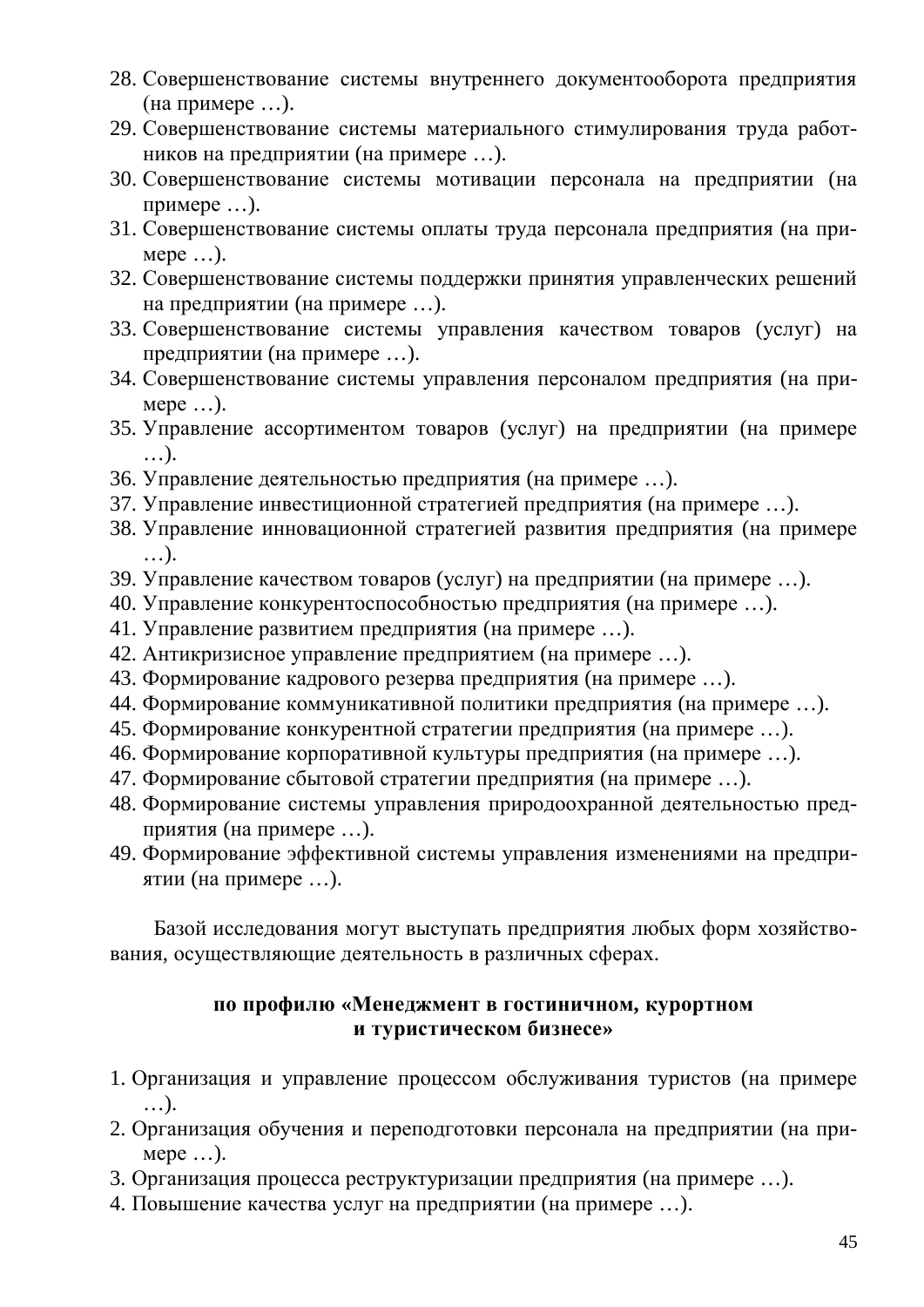- 5. Повышение уровня конкурентоспособности предприятий индустрии гостеприимства и туризма (на примере ...).
- 6. Повышение эффективности использования природных ресурсов (на примере …).
- 7. Повышение эффективности использования ресурсного потенциала на предприятии (на примере ...).
- 8. Повышение эффективности маркетинговой деятельности предприятия (на примере  $\ldots$ ).
- 9. Повышение эффективности природоохранной деятельности предприятия (на примере  $\ldots$ ).
- 10. Повышение эффективности сбытовой деятельности предприятия (на приме $pe$  ...).
- 11. Разработка маркетинговой стратегии предприятия (на примере ...).
- 12. Разработка системы внутреннего документооборота предприятия (на при $mepe$  ...).
- 13. Разработка стратегии круглогодичного функционирования предприятия (на примере  $\ldots$ ).
- 14. Разработка стратегии продвижения турпродукта (на примере ...).
- 15. Разработка стратегии развития предприятия (на примере ...).
- 16. Разработка стратегии расширения деятельности предприятия (на примере …).
- 17. Разработка стратегии эффективного функционирования предприятия (на примере  $\ldots$ ).
- 18. Расширение ассортимента дополнительных услуг на предприятии (на при $mepe$  ...).
- 19. Реинжиниринг бизнес-процессов на предприятии (на примере ...).
- 20. Совершенствование ассортиментной политики предприятия (на примере …).
- 21. Совершенствование информационного обеспечения процесса управления предприятием (на примере ...).
- 22. Совершенствование кадровой политики на предприятии (на примере ...).
- 23. Совершенствование комплекса маркетинга на предприятии (на примере ...).
- 24. Совершенствование корпоративной культуры предприятия (на примере ...).
- 25. Совершенствование организации управленческого труда на предприятии (на примере  $\ldots$ ).
- 26. Совершенствование организационной структуры предприятия (на примере …).
- 27. Совершенствование процесса управления на предприятии (на примере ...).
- 28. Совершенствование сбытовой политики предприятия (на примере ...).
- 29. Совершенствование сбытовой стратегии предприятия (на примере ...).
- 30. Совершенствование системы внутреннего документооборота предприятия  $(na \pi p$ имере ...).
- 31. Совершенствование системы материального стимулирования труда работников на предприятии (на примере ...).
- 32. Совершенствование системы мотивации персонала на предприятии (на примере  $\ldots$ ).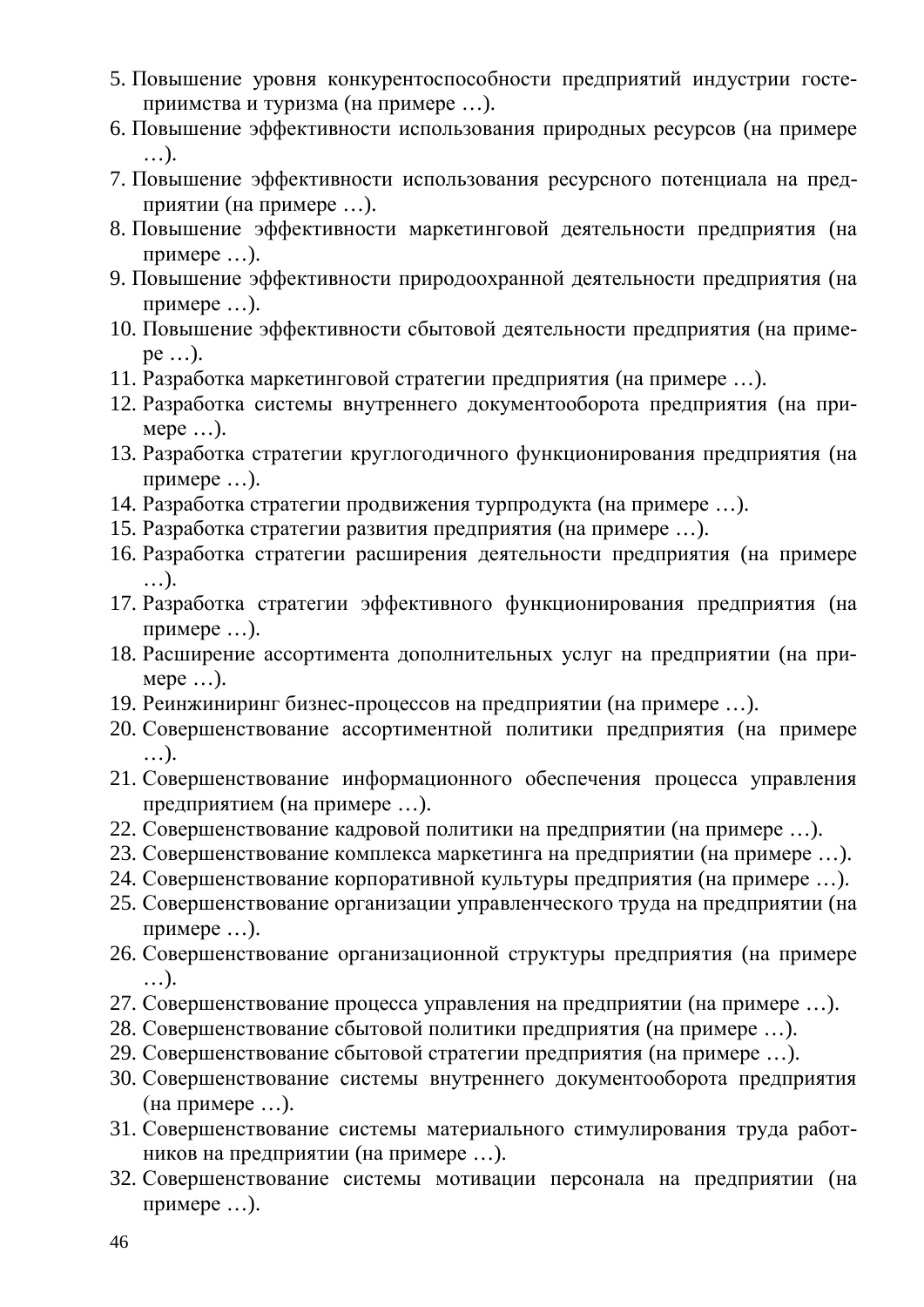- 33. Совершенствование системы оплаты труда персонала предприятия (на при $mepe$  ...).
- 34. Совершенствование системы поддержки принятия управленческих решений на предприятии (на примере ...).
- 35. Совершенствование системы продвижения турпродукта (на примере ...).
- 36. Совершенствование системы управления качеством услуг на предприятии  $(na \pi)$ иниере ...).
- 37. Совершенствование системы управления персоналом предприятия (на при $mepe$  ...).
- 38. Совершенствование управления туристическими потоками предприятия (на примере  $\ldots$ ).
- 39. Управление ассортиментом товаров (услуг) на предприятии (на примере …).
- 40. Управление деятельностью предприятия (на примере ...).
- 41. Управление инвестиционной стратегией предприятия (на примере ...).
- 42. Управление инновационной стратегией развития предприятия (на примере …).
- 43. Управление качеством товаров (услуг) на предприятии (на примере ...).
- 44. Управление конкурентоспособностью предприятия (на примере ...).
- 45. Управление развитием предприятия (на примере ...).
- 46. Антикризисное управление предприятием (на примере ...).
- 47. Формирование кадрового резерва предприятия (на примере ...).
- 48. Формирование коммуникативной политики предприятия (на примере ...).
- 49. Формирование конкурентной стратегии предприятия (на примере ...).
- 50. Формирование сбытовой стратегии предприятия (на примере ...).

Базой исследования могут выступать предприятия любых форм хозяйствования, осуществляющие деятельность в сфере гостиничного, курортного и туристического бизнеса: санатории, пансионаты, базы отдыха, лечебнооздоровительные комплексы, дома отдыха, туристические базы, туристические фирмы, гостиницы, рестораны.